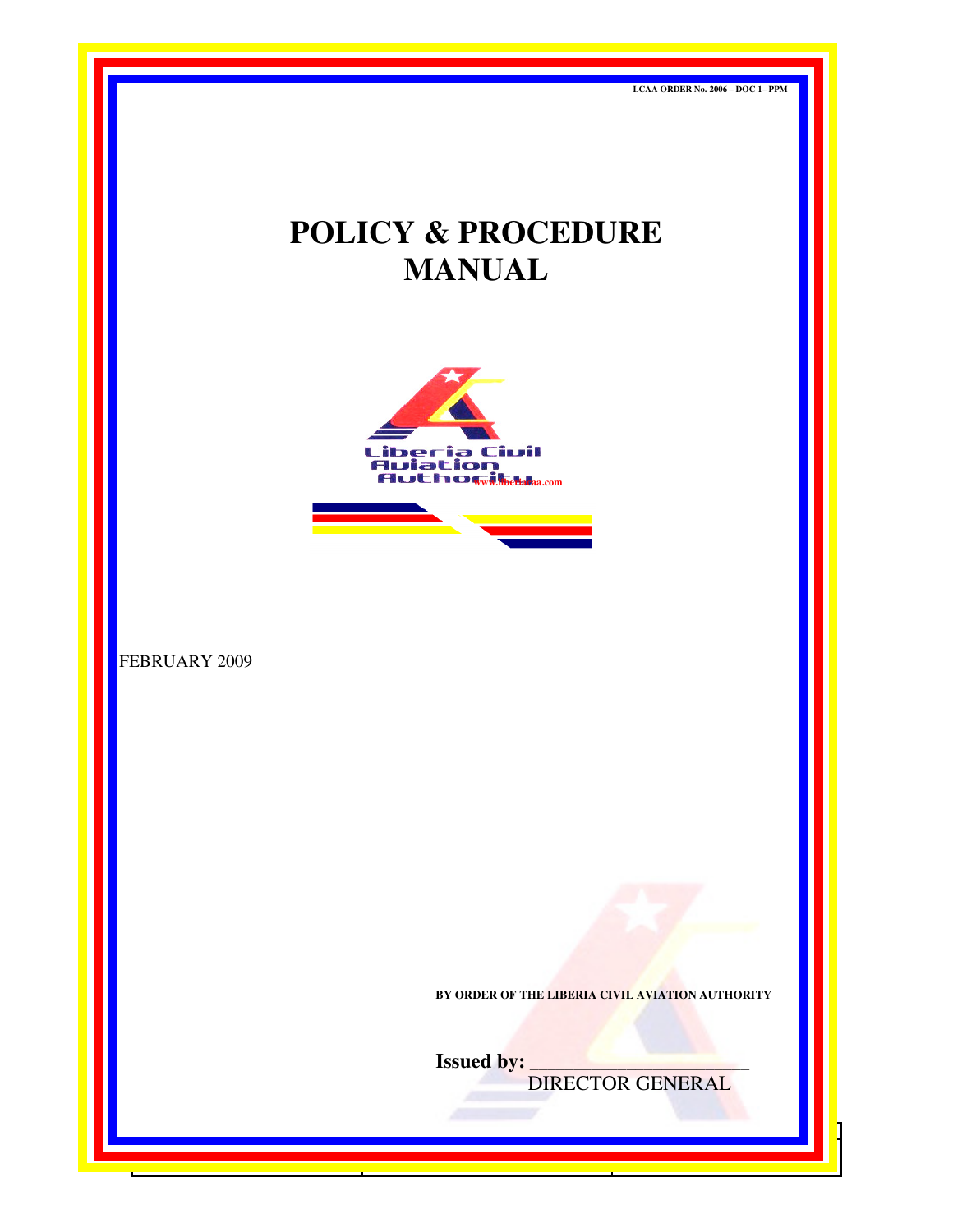# Policy and Procedure Manual

# **Department of Flight Safety Standards**

## **PREFACE**

This manual is one in the set of manuals forming the Liberia Civil Aviation Authority's Department of Flight Safety Standards internal documentation set. These manuals are produced to provide the information, policy and procedures needed to perform the tasks as required by the Civil Aviation Act of 2005, Civil Aviation Regulations and the Liberia Civil Aviation Requirements.

This volume of the manual has been prepared for the use and guidance of Airworthiness Aviation Safety Inspectors in the performance of their duties.

I require all staff to use their manual(s) in the performance of their duties. However, it is emphasized that all matters pertaining to an inspector's duties and responsibilities cannot be covered in this manual. Inspectors are expected to use good judgment in matters where specific guidance has not been given.

The manuals are dynamic documents. As a result of experience, changes in legislation and within the industry, as well as new technology, there may be the need for amendments. I encourage the contribution of comments and recommendations for revision/amendment action to this publication for the improvement of its content.

The Director, identified in the footer of this manual, is accountable for approving the contents and amendments of this manual.

Director, Flight Safety Standards For: Director General, Liberia Civil Aviation Authority

 $\overline{\phantom{a}}$  , and the set of the set of the set of the set of the set of the set of the set of the set of the set of the set of the set of the set of the set of the set of the set of the set of the set of the set of the s

| Policy & Procedure Manual        | Approved by: DG LCAA           | <b>Number of Pages: 58</b> |
|----------------------------------|--------------------------------|----------------------------|
| Electronic file name: PPM - DFSS | <b>Issue: 1. February 2006</b> | Page 2 of 48               |
|                                  |                                |                            |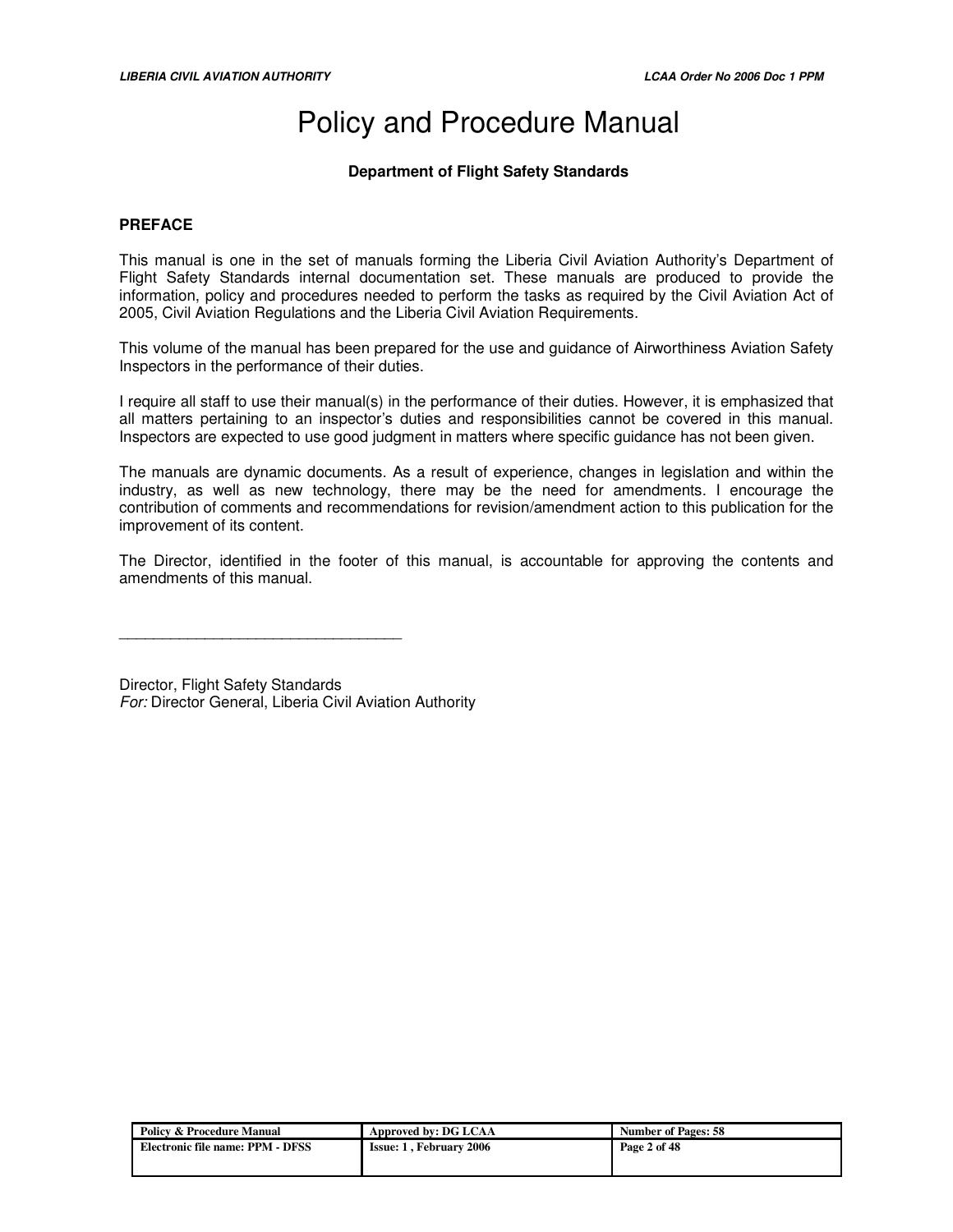## **RECORD OF AMENDMENTS**

The Director of Flight Safety Standards is the only person who can authorize amendments to this Policy and Procedures Manual. Staff and industry partners can initiate amendments using the feedback sheet contained in (section) at the back of this manual.

Amendments are by page replacement or addition, or by re-issue of the complete manual.

The table below shall be completed for effecting any amendments to this manual.

| Amendment<br>Number | Page<br>Affected | Date<br>Entered | Entered<br>By | Amendment<br>Number | Page<br>Affected | Date<br>Entered | Entered<br>By |
|---------------------|------------------|-----------------|---------------|---------------------|------------------|-----------------|---------------|
|                     |                  |                 |               |                     |                  |                 |               |
|                     |                  |                 |               |                     |                  |                 |               |
|                     |                  |                 |               |                     |                  |                 |               |
|                     |                  |                 |               |                     |                  |                 |               |
|                     |                  |                 |               |                     |                  |                 |               |
|                     |                  |                 |               |                     |                  |                 |               |
|                     |                  |                 |               |                     |                  |                 |               |
|                     |                  |                 |               |                     |                  |                 |               |
|                     |                  |                 |               |                     |                  |                 |               |
|                     |                  |                 |               |                     |                  |                 |               |
|                     |                  |                 |               |                     |                  |                 |               |
|                     |                  |                 |               |                     |                  |                 |               |
|                     |                  |                 |               |                     |                  |                 |               |
|                     |                  |                 |               |                     |                  |                 |               |
|                     |                  |                 |               |                     |                  |                 |               |
|                     |                  |                 |               |                     |                  |                 |               |
|                     |                  |                 |               |                     |                  |                 |               |
|                     |                  |                 |               |                     |                  |                 |               |
|                     |                  |                 |               |                     |                  |                 |               |
|                     |                  |                 |               |                     |                  |                 |               |
|                     |                  |                 |               |                     |                  |                 |               |

| Policy & Procedure Manual        | Approved by: DG LCAA           | <b>Number of Pages: 58</b> |
|----------------------------------|--------------------------------|----------------------------|
| Electronic file name: PPM - DFSS | <b>Issue: 1. February 2006</b> | Page 3 of 48               |
|                                  |                                |                            |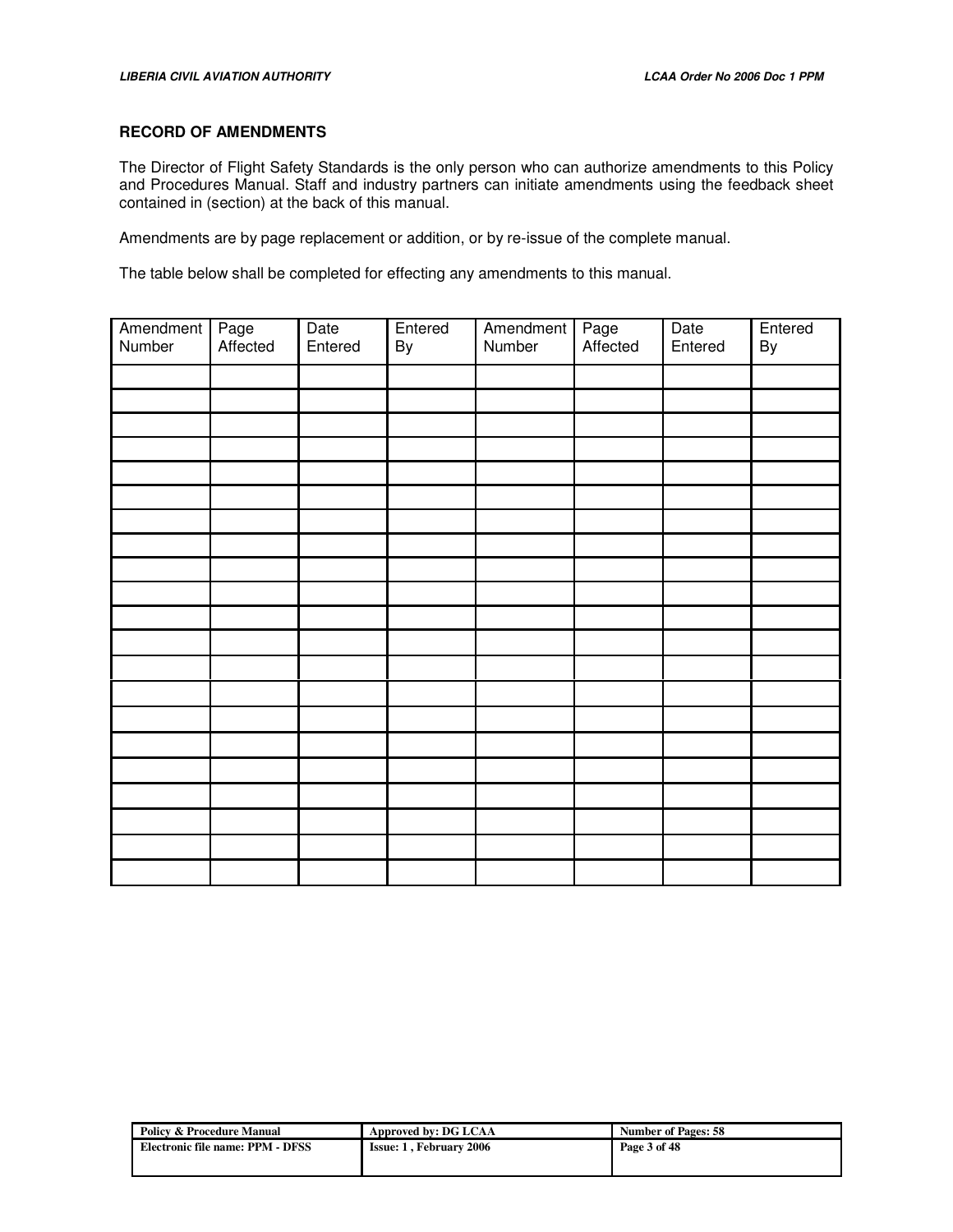# **TABLE OF CONTENTS**

| <b>CHAPTER 1</b>                              | DEPARTMENT OF FLIGHT SAFETY (AIRWORTHINESS) STANDARDS 5   |  |  |  |  |
|-----------------------------------------------|-----------------------------------------------------------|--|--|--|--|
| 1.1<br>1.2<br>1.3<br>1.4<br>1.5<br>1.6<br>1.7 |                                                           |  |  |  |  |
| <b>CHAPTER 2</b>                              | INSPECTOR RESPONSIBILITIES, ADMINISTRATION, AND CONDUCT15 |  |  |  |  |
| 2.1<br>2.2<br>2.3<br>2.4<br>2.5               | ADDITIONAL FUNCTIONS OF FLIGHT SAFETY INSPECTORS 18       |  |  |  |  |
| <b>CHAPTER 3</b>                              | SCHEME OF SERVICE, PERSONAL ETHICS AND CONDUCT 21         |  |  |  |  |
| 3.1<br>3.2<br>3.3<br>3.4                      | OUTSIDE EMPLOYMENT, FINANCIAL INTERESTS, AND GIFTS. 23    |  |  |  |  |
| <b>CHAPTER 4</b>                              |                                                           |  |  |  |  |
| 4.1<br>4.2<br>4.3<br>4.4<br>4.5               |                                                           |  |  |  |  |
|                                               |                                                           |  |  |  |  |
|                                               |                                                           |  |  |  |  |

| <b>Policy &amp; Procedure Manual</b> | Approved by: DG LCAA           | <b>Number of Pages: 58</b> |
|--------------------------------------|--------------------------------|----------------------------|
| Electronic file name: PPM - DFSS     | <b>Issue: 1, February 2006</b> | Page 4 of 48               |
|                                      |                                |                            |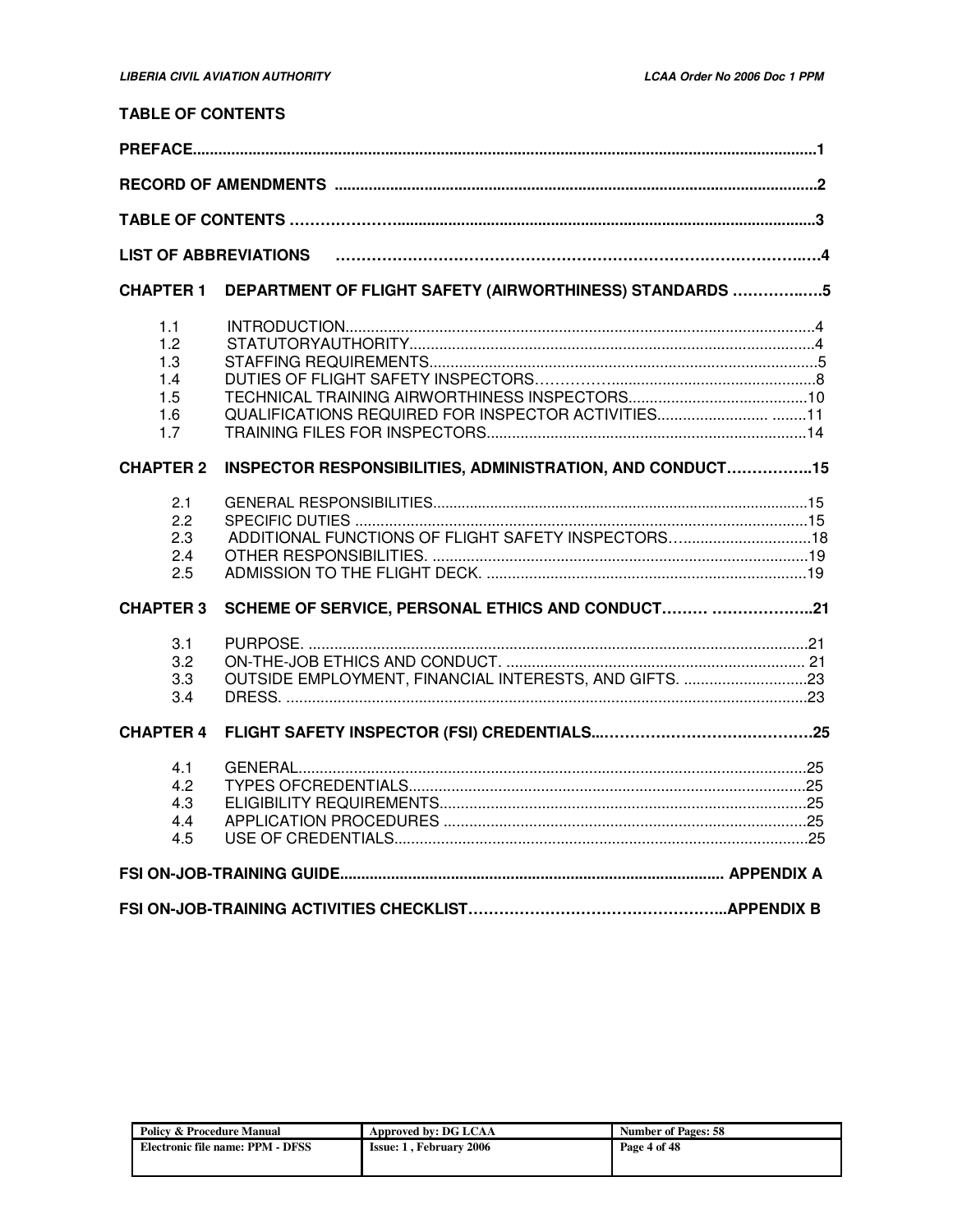# **LIST OF ABBREVIATIONS**

| <b>AOC</b>   |                          | AIR OPERATOR CERTIFICATE                       |
|--------------|--------------------------|------------------------------------------------|
| AM           |                          | ASSISTANT MANAGER                              |
| <b>DDG</b>   |                          | <b>DEPUTY DIRECTOR GENERAL</b>                 |
| <b>DG</b>    |                          | <b>DIRECTOR GENERAL</b>                        |
| <b>DFSS</b>  |                          | DEPARTMENT OF FLIGHT SAFETY STANDARDS          |
| <b>DAAS</b>  |                          | DIRECTORATE OF AERODROME AND AIRSPACE STANDARD |
| <b>DFA</b>   |                          | DIRECRORATE OF FINANCE AND ACCOUNTS            |
| <b>DAS</b>   |                          | DIRECTORATE OF ADMINISTRATION AND SUPPLIES     |
| <b>DOT</b>   |                          | DIRECTORATE OF OPERATIONS AND TRAINING         |
| <b>DAMS</b>  |                          | DIRECTORATE OF AEROMEDICAL SERVICES            |
| CAA          |                          | CIVIL AVIATION AUTHORITY                       |
| MEL          |                          | MINIMUM EQUIPMENT LIST                         |
| LCAA         |                          | LIBERIA CIVIL AVIATION AUTHORITY               |
| <b>MOR</b>   |                          | MANDATORY OCCURRENCE REPORTING                 |
| <b>ETOPS</b> |                          | EXTENDED TWIN ENGINE OPERATIONS                |
| <b>CSAM</b>  |                          | CERTIFYING STAFF AIRCRAFT MAINTENANCE          |
| ICAO         |                          | INTERNATIONAL CIVIL AVIATION ORGANIZATIONS     |
| <b>SARP</b>  |                          | STANDARD AND RECOMMENDED PRACTICES             |
| AML          |                          | AIRCRAFT MAINTENANCE LICENSE                   |
| <b>MCC</b>   |                          | MAINTENANCE CLEARANCE CERTIFICATE              |
| AMO          |                          | APPROVED MAINTENANCE ORGANIZATIONS             |
| AD           |                          | AIRWORTHINESS DIRECTIVE                        |
| SB           |                          | <b>SERVICE BULLETIN</b>                        |
| <b>SL</b>    |                          | <b>SERVICE LETTER</b>                          |
| <b>FM</b>    |                          | <b>FLIGHT MANUAL</b>                           |
| <b>MS</b>    |                          | MAINTENANCE SCHEDULE                           |
| <b>PPM</b>   |                          | POLICY AND PROCEDURE MANUAL                    |
| <b>ATPL</b>  |                          | AIR TRANSPORT PILOTS LICENSE                   |
| CPL          |                          | <b>COMMERCIAL PILOTS LICENSE</b>               |
| <b>MFSS</b>  | $\overline{\phantom{a}}$ | <b>MANAGER FLIGHT SAFETY STANDARDS</b>         |
| <b>FSI</b>   |                          | <b>FLIGHT SAFETY INSPECTOR</b>                 |
| <b>RVSM</b>  |                          | REDUCED VERTICAL SEPERATION MEDIUM             |
| <b>SDR</b>   |                          | SERVICE DIFFICULTY REPORTING                   |
| <b>ASI</b>   |                          | <b>AVIATION SAFETY INSPECTOR</b>               |
|              |                          |                                                |

# **ABBREVIATION**

| C of A | $\overline{\phantom{0}}$ | CERTIFICATE OF AIRWORTHINESS |
|--------|--------------------------|------------------------------|
| C of R | $\overline{\phantom{0}}$ | CERTIFICATE OF REGISTRATION  |

| <b>Policy &amp; Procedure Manual</b> | Approved by: DG LCAA           | <b>Number of Pages: 58</b> |
|--------------------------------------|--------------------------------|----------------------------|
| Electronic file name: PPM - DFSS     | <b>Issue: 1, February 2006</b> | Page 5 of 48               |
|                                      |                                |                            |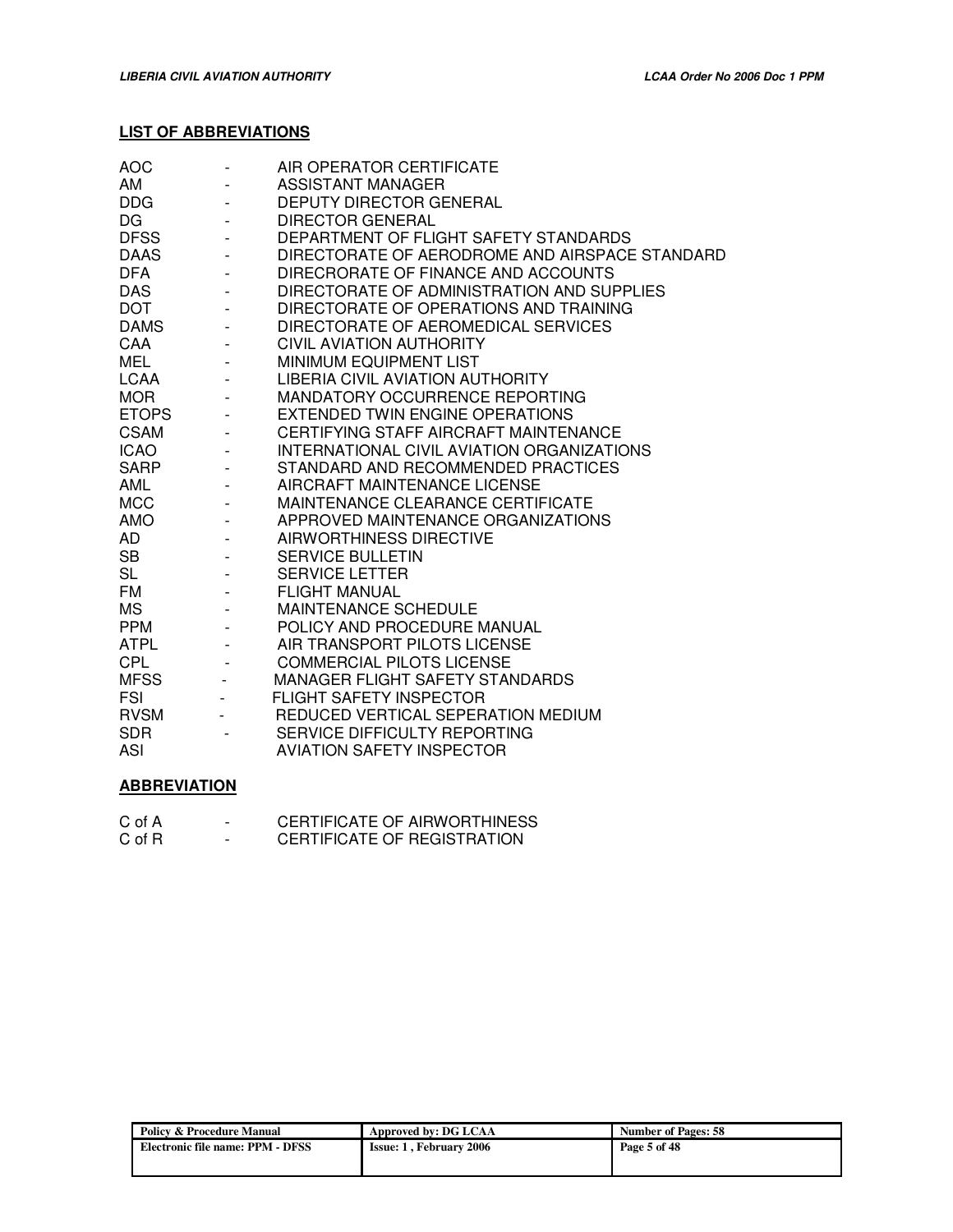## **CHAPTER 1 DEPARTMENT OF FLIGHT SAFETY STANDARDS**

## **1.1 INTRODUCTION**

1.1.1 The Flight Safety Standards Department has been formed to perform the LCAA task of maintaining regular safety oversight of all of the airworthiness aspects of aviation in Liberia, which includes Air Transport Operators, Approved Maintenance Organizations and oversight of any other person or organization involved in the design/production/modification/repair/maintenance of aircraft and training aspects of personnel engaged in civil aviation. Effective safety oversight will help to ensure high standards are maintained and will fulfill Liberia's obligations under the Convention on International Civil Aviation. This department will also be responsible to carry out auditing of the system and the licensing/approval of maintenance staff as a part of its regular inspection program.

> Amendments to the PPM are issued from time to time as the need arises, so that all concerned will be adequately informed of acceptable operator policies and procedures applicable to the various duties to be performed.

> By using the PPM as a guide, there should be reasonable degree of uniformity and standard. If there is any need for a staff member to deviate substantially from the prescribed requirements of any instruction, the head, DFSS must as soon as possible be notified. Full details of the matter with reasons why deviation became necessary, must be given. If it is possible, the head, DFSS should be notified, for obvious reasons, before any contemplated deviation of procedure is effected.

- 1.1.2 The essential elements of Liberia's flight safety standards (airworthiness) regulatory system include:
	- a) Registration of aircraft;
	- b) Aircraft type certificate validation;
	- c) Approval of aircraft modifications & repairs;
	- d) Issue/renewal of Certificates of Airworthiness;
	- f) Approval of aircraft maintenance organizations;
	- g) Certification of operators (airworthiness aspects); and
	- h) Licensing of personnel.
- 1.1.3 In order to accomplish these tasks, qualified aviation safety inspectors will be appointed to the LCAA against established posts, and will carry out their duties as per the policies laid down by the DG of the LCAA.

| <b>Policy &amp; Procedure Manual</b> | Approved by: DG LCAA           | <b>Number of Pages: 58</b> |
|--------------------------------------|--------------------------------|----------------------------|
| Electronic file name: PPM - DFSS     | <b>Issue: 1. February 2006</b> | Page 6 of 48               |
|                                      |                                |                            |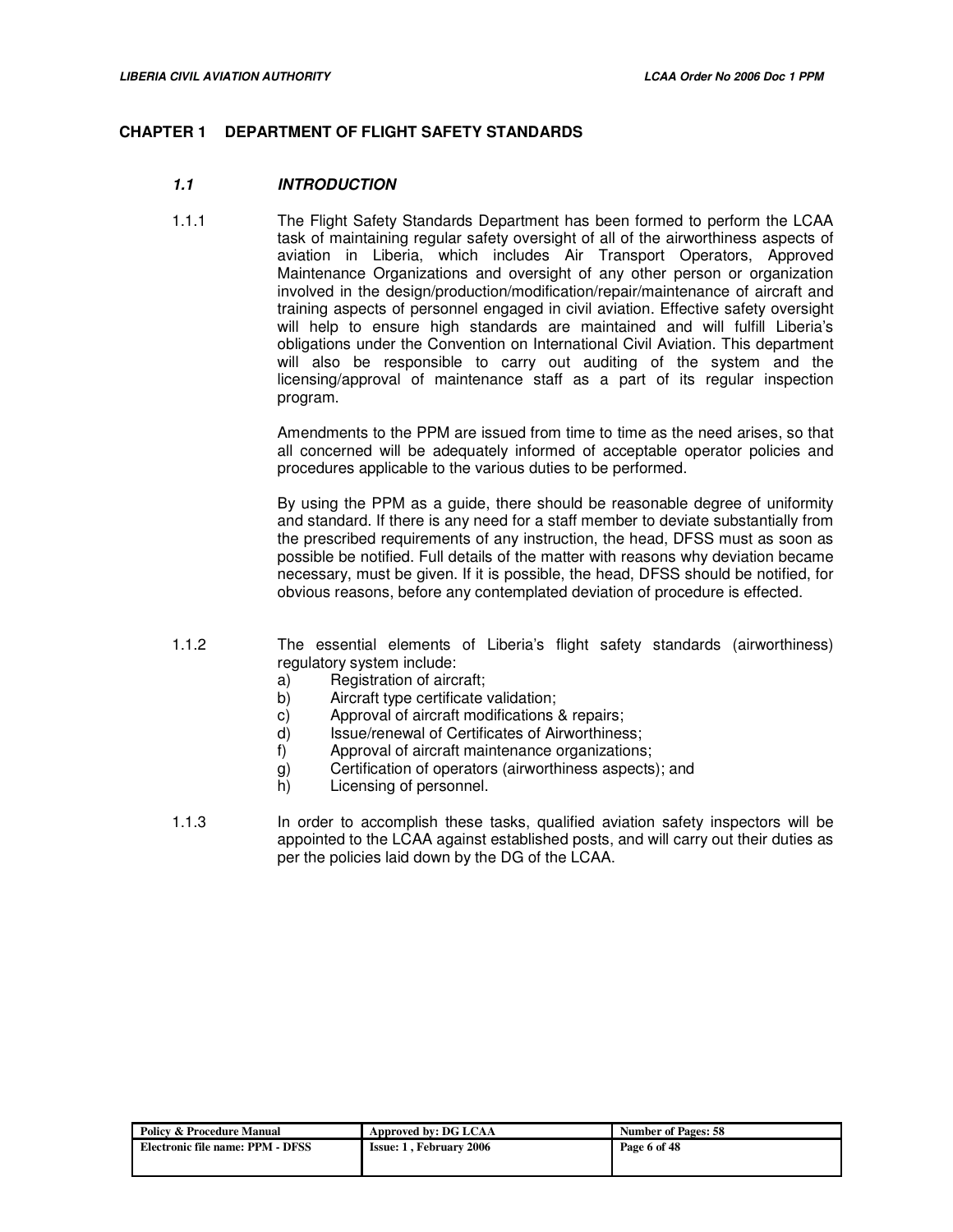# **1.2 STATUTORY AUTHORITY**

## 1.2.1 **LIBERIA'S CIVIL AVIATION POLICY AND REGULATORY FRAMEWORK**

#### 1.2.1.1 **Civil Aviation Policy**

The United Nations Sanctions Committee recommended the creation of an autonomous Civil Aviation Authority vested with Safety and Economic Regulation of the industry. It also recommended the adoption of the Joint Aviation Requirements (JARs) and the ICAO requirements as Liberia's basic aviation code.

#### 1.2.1.2 **Regulatory Framework**

LCAA is an independent and statutory body charged with the immense responsibilities of monitoring, regulating and setting safety and economic standards for air navigation in Liberia.

LCAA's functions and responsibilities are carried out through the service units attached to the office of the Director General and the different technical and supporting departments:

- Department of Flight Safety Standards (DFSS)
- Directorate of Aerodrome and Airspace Standards (DAAS)
- Department of Finance and Accounts (DFA)
- Department of Administration and Corporate Affairs (DAC)
- Department of Operations and Training (DOT)
- Department of Licensing (DOL)
- Department of Aeromedical Services (DAMS)

#### 1.2.2 **LAW ESTABLISHING LCAA**

The Civil Aviation Act of 2005 is the primary law that established the Liberia Civil Aviation Authority (LCAA) and confers statutory powers to the LCAA for the regulation and promotion of civil aviation in Liberia, to foster its safe and orderly development, and for other purposes incidental thereto.

## 1.2.3 **LCAA VISION AND MISSION**

## 1.2.3.1 **Vision**

To be a global leader in providing, safe, secure and efficient aviation services.

## 1.2.3.2 **Mission**

To establish and implement sound aviation regulations, procedures and standards necessary to achieve and maintain the highest international standards and the sustainable development of the industry.

| <b>Policy &amp; Procedure Manual</b> | Approved by: DG LCAA           | <b>Number of Pages: 58</b> |
|--------------------------------------|--------------------------------|----------------------------|
| Electronic file name: PPM - DFSS     | <b>Issue: 1. February 2006</b> | Page 7 of 48               |
|                                      |                                |                            |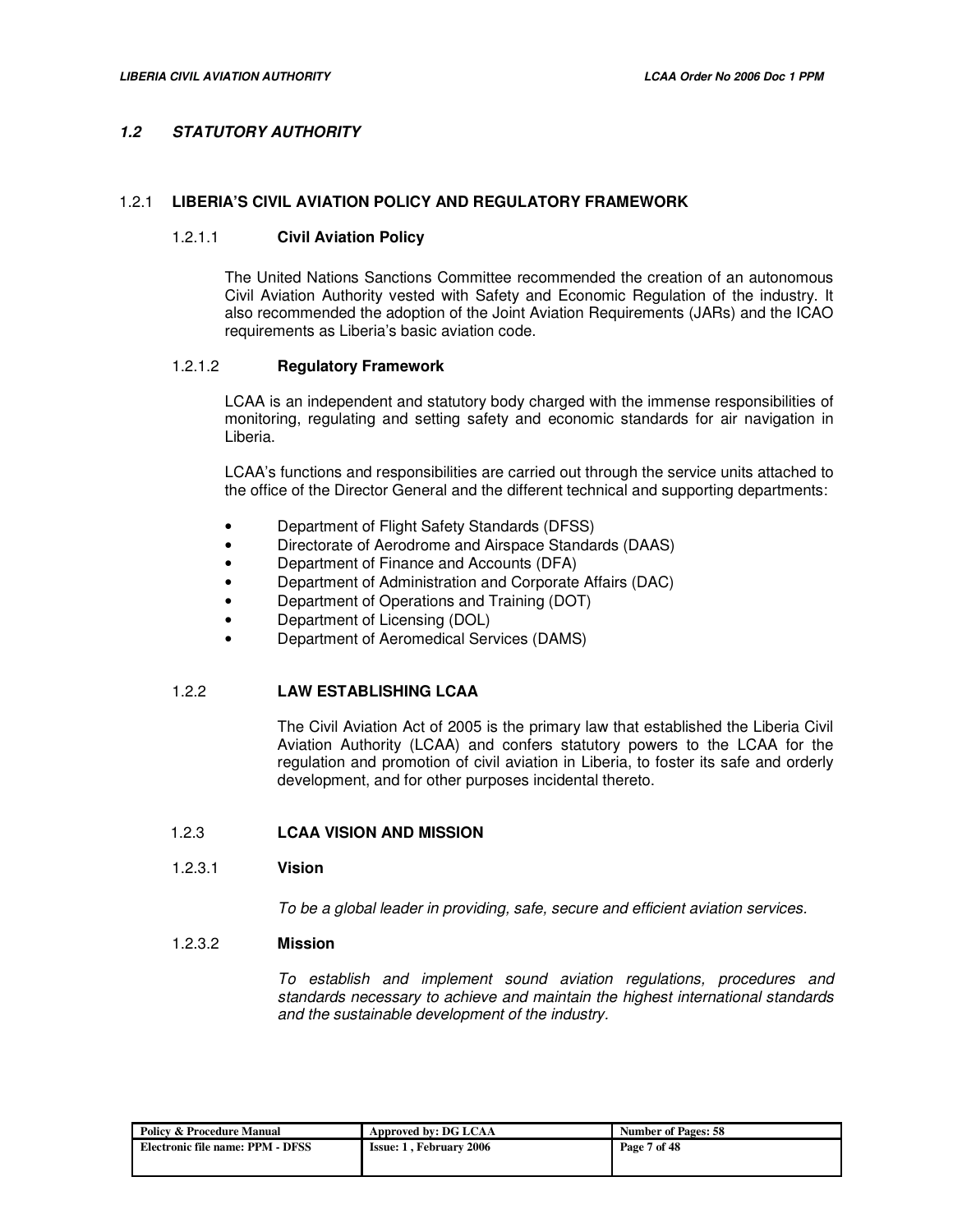#### 1.2.4 **DFSS Management Structure**

DFSS, headed by the Manager, Flight Safety Standards, comprises of five groups namely

- Approval and Licensing of Training and Maintenance Organizations
- AOC Certification and Surveillance
- Registration, Type Certificate Acceptance and Standards
- Aircraft Certification and Continued Airworthiness
- Incident / Accident Investigation and Prevention

The Department of Flight Safety Standards in the future intends to establish regional flight safety standards departments in Zwedru, Harper,Sinoe, Voinjama, and Foya.

#### 1.2.5 **DFSS Functions**

The DFSS functions are divided amongst the five groups thus:

#### 1.2.5.1 APPROVAL AND LICENSING OF TRAINING AND MAINTENANCE ORGANIZATIONS

- (a) Recording, reviewing and processing applications from aircraft maintenance personnel for issuance, renewal, validation and extension of licenses and ratings for same;
- (b) Organizing and conducting examinations of applicants for aircraft maintenance licenses as above, assessing results, maintaining examination security, keeping past and current license records and records of the issuance, renewal or validation as appropriate of each license, extension or rating;
- (c) Surveying the maintenance facilities including training provisions, organization and quality control procedures of applicants for issuance, renewal and variation of approved maintenance organizations (AMOs) certificates, both
- (d) foreign and domestic, and making recommendations as appropriate with regard to the applications;
- (e) Surveying the facilities and procedures of applicants for issuance, renewal and variation of certificates of approval to conduct activities bearing on the airworthiness of aircraft, making such issuance, renewal or variation, as appropriate, and maintaining records of same;
- (f) Assessing the qualifications of persons for designation as approved persons, and of others as alternates, to perform certain airworthiness functions, and monitoring of the activities of these persons from time to time;
- (g) Issuing approvals for inspection, overhaul, maintenance and repair organizations;
- (h) Certification of designated inspectors.

| Policy & Procedure Manual        | Approved by: DG LCAA           | <b>Number of Pages: 58</b> |
|----------------------------------|--------------------------------|----------------------------|
| Electronic file name: PPM - DFSS | <b>Issue: 1, February 2006</b> | Page 8 of 48               |
|                                  |                                |                            |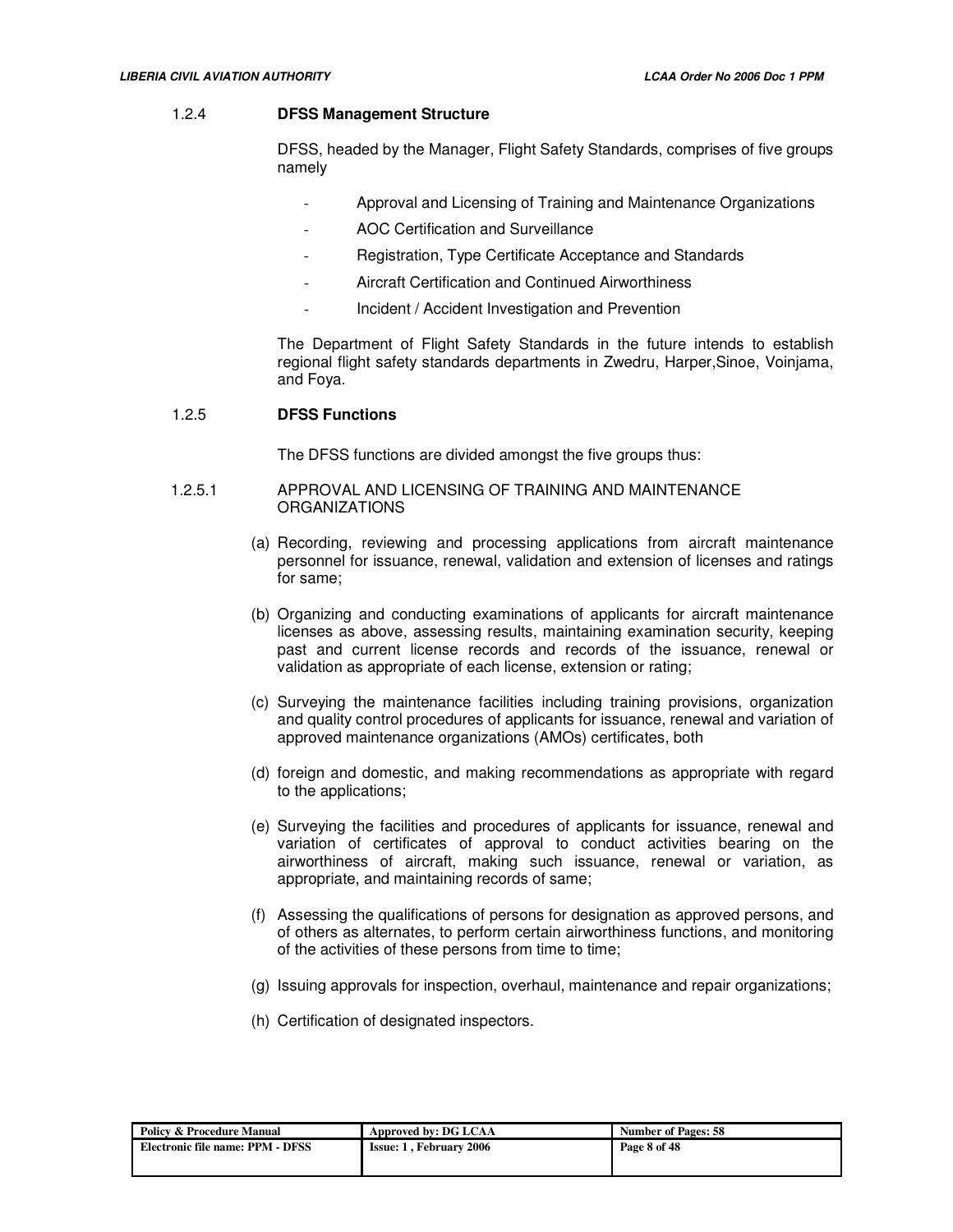#### 1.2.5.2 AOC CERTIFICATION AND SURVEILLANCE

- (a) Surveying the maintenance facilities including training provisions, organization and quality control procedures of applicants for issuance, renewal and variation of air operator certificates (AOCs), and making recommendations as appropriate with regard to the applications;
- (b) Conducting periodic surveillance of the facilities, procedures and work of holders of AOCs, making appropriate directions and recommendations and approving amendments to the operator's AOC and to his maintenance and quality control manuals (MP, OMME, MEL, etc.) as appropriate;
- (c) Developing aircraft and component reliability programs and approving maintenance systems for aircraft, aircraft components and equipment;
- (d) Approval of leases, agreements, charters and interchange of aircraft, article 83bis;
- (e) approvals for ETOPS, RVSM, special flight authorizations, etc;
- 1.2.5.3 REGISTRATION, TYPE CERTIFICATE VALIDATION AND **STANDARDS**
- (a) Validation of Type Certificates issued by another State;
- (b) Maintenance of a record of type data of aircraft on the register of the State;
- (c) Evaluation and survey of an aircraft for issuance or validation of a Type Certificate and maintenance of type data of aircraft on the register of the State;
- (d) Monitoring of continued structural integrity of aircraft in service with a view to determining the need for supplemental inspection to maintain the aircraft is airworthy
- (e) Monitoring of service bulletins from the manufacturer to determine likely effects on the design and continuing airworthiness of the aircraft and powerplant and to decide steps to be taken to avoid or correct difficulties. If as a result of this activity, it is decided that an inspection or modification is necessary to assure continuing airworthiness of the aircraft, a firm and positive direction (in the form of an airworthiness directive) should be published and directed to all operators and, where the aircraft has been exported to other States, to the airworthiness authorities in those States;
- (f) Preparation and recommendation of regulatory changes and amendments to the national aviation legislation concerning all matters of airworthiness;
- (g) Identification and resolution of regulatory problems associated with airworthiness engineering, establishing general and technical policies and procedures on which future airworthiness requirements can be based, and formulation of changes in airworthiness policies and requirements which have a severe economic impact on the aviation industry;
- (h) Provision of advice on technical matters relating to flight operations and airworthiness as may be required;

| <b>Policy &amp; Procedure Manual</b> | Approved by: DG LCAA           | <b>Number of Pages: 58</b> |
|--------------------------------------|--------------------------------|----------------------------|
| Electronic file name: PPM - DFSS     | <b>Issue: 1. February 2006</b> | Page 9 of 48               |
|                                      |                                |                            |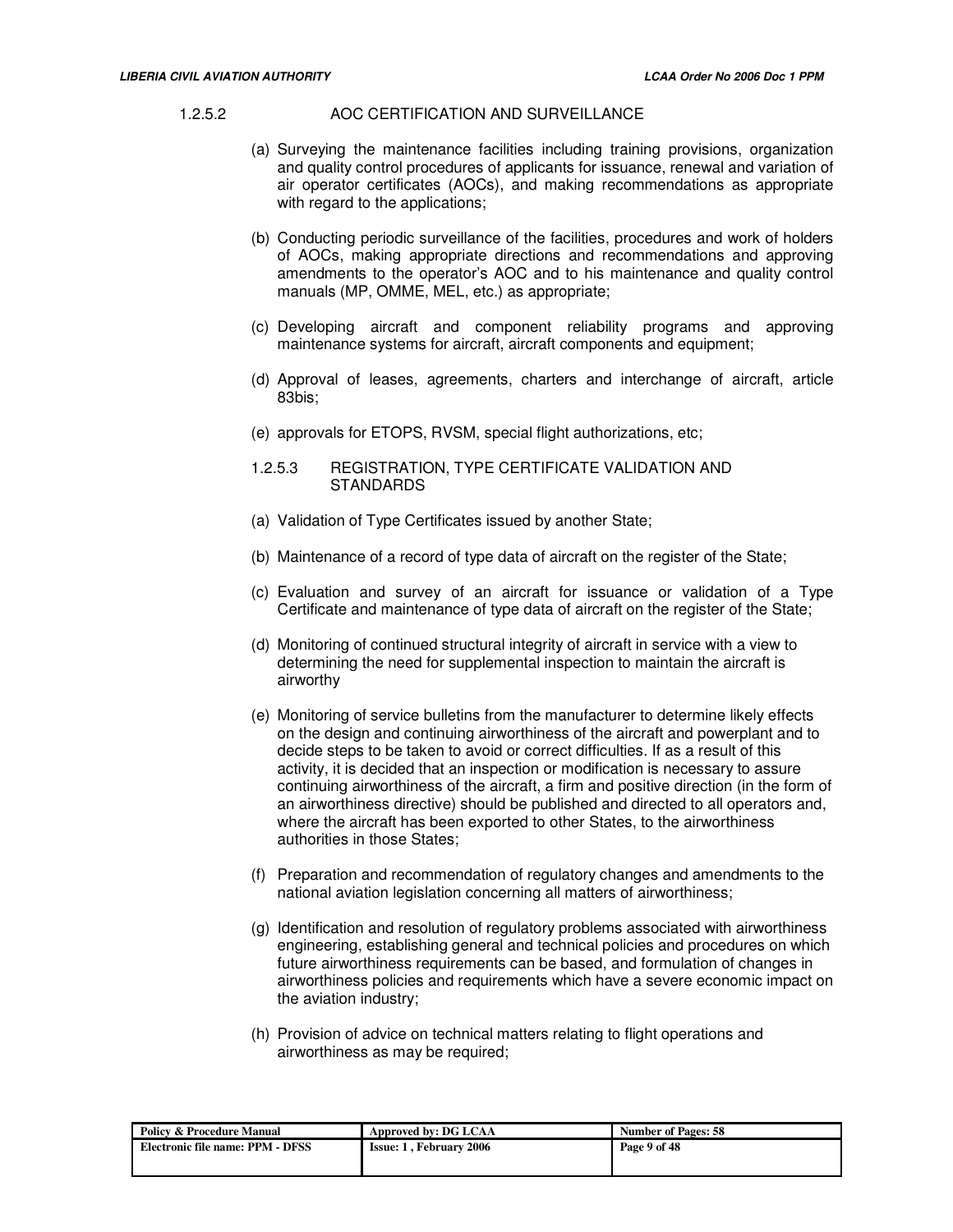- (i) Determination of the need for and making recommendations for new or amended policies and procedures dealing with aeronautical engineering matters and for associated research and development projects;
- (j) Establishment of a liaison with the manufacturers of imported aircraft on the State's register and with type certification authorities in the State of Design;
- (k) recording, reviewing and processing applications for registration of aircraft, registering and de-registering aircraft as appropriate, and issuing certificates of registration;
- (l) Keeping the national register of civil aircraft and making information from the register available as and when required;
- (m) Reviewing aircraft and component manufacturers' service bulletins and airworthiness directives issued by foreign airworthiness authorities to determine their applicability to the national aircraft, and directing corrective action where airworthiness may be affected;
- (n) Examining current and new international and foreign airworthiness standards related to continuing airworthiness and determining the need for adoption of critical features of those foreign standards into national requirements;
- (o) Assessing assistance in the design and suitability of aircraft components and equipment and their approval for use in aircraft, and assessing and approving the installation of aircraft components and equipment in aircraft;
- (p) Recommending and, where necessary, issuing directives concerning the maintenance, overhaul and repair standards to be met by aircraft and aircraft components and equipment, and procedures to be followed by the aviation industry to comply with the national air law and regulations related to airworthiness;
- (q) Preparing and distributing advisory material to the aviation industry concerning airworthiness practices and procedures, where such advice does not warrant mandatory action but may still make a significant contribution to flight safety;
- (r) Preparing and recommending amendments to the national air law concerning all matters of airworthiness;
- (s) conferring at national and international levels on matters relating to the regulation of airworthiness;
- (t) Identifying and resolving regulatory problems associated with continuing airworthiness, establishing general and technical policies and procedures on which future airworthiness requirements can be based, and formulating changes in airworthiness policies and requirements which have a severe economic impact on the aviation industry;
- (u) Preparing and distributing to the aviation industry a series of documents, available to the public, containing all airworthiness directives specified for general compliance by the aviation industry;

| <b>Policy &amp; Procedure Manual</b> | Approved by: DG LCAA           | <b>Number of Pages: 58</b> |
|--------------------------------------|--------------------------------|----------------------------|
| Electronic file name: PPM - DFSS     | <b>Issue: 1. February 2006</b> | Page 10 of 48              |
|                                      |                                |                            |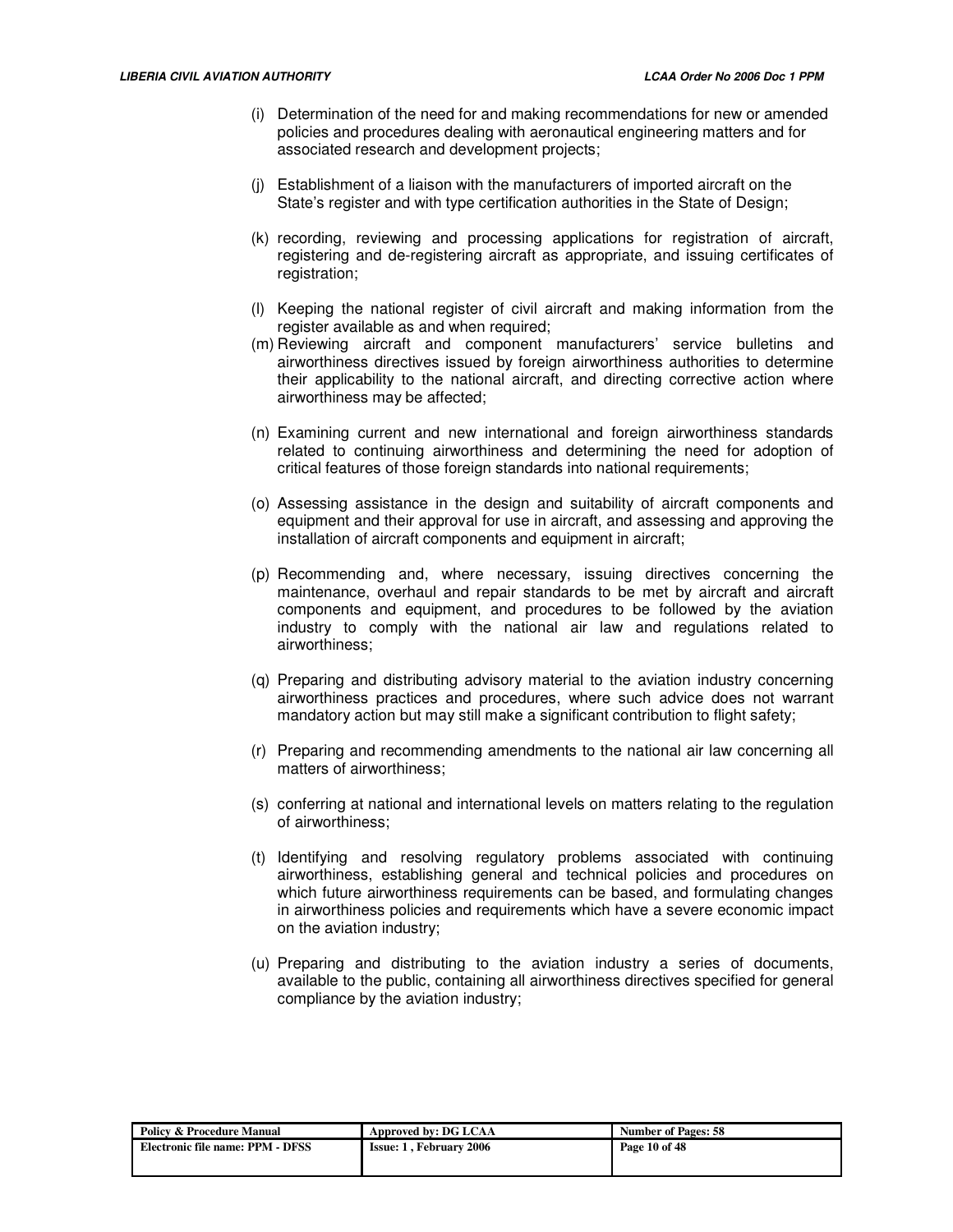#### 1.2.5.4 AIRCRAFT CERTIFICATION AND CONTINUED AIRWORTHINESS

- (a) Investigation, in coordination with the AID, of major defects discovered in aircraft and determination of corrective action to be taken where airworthiness may be affected.
- (b) Recording, reviewing and processing applications for Certificates of Airworthiness, renewals of such certificates and validations of foreign Certificates of Airworthiness;
- (c) Surveying aircraft for issuance, renewal and validation of Certificates of Airworthiness and the subsequent execution of such documents as appropriate;
- (d) Periodically reviewing the airworthiness condition and records of aircraft on the register in order to assess the adequacy of their maintenance and to assess the competence and diligence of the persons who perform the maintenance;
- (e) Reviewing aircraft and component manufacturers' service bulletins and airworthiness directives issued by foreign airworthiness authorities to determine their applicability to the national aircraft, and directing corrective action where airworthiness may be affected.

## 1.2.5.5 INCIDENT/ACCIDENT INVESTIGATION & PREVENTION

- (a) Investigating major defects discovered in aircraft and determining corrective action to be taken where airworthiness may be affected; analyzing defect experience to detect and correct any rends and to reveal areas most in need of airworthiness improvement, and establishing a service difficulty reporting (SDR) system;
- (b) Providing loan of staff experts to assist in the investigation of aircraft accidents as and when required;

#### 1.2.6 **DFSS GOVERNING AND GUIDANCE MATERIAL**

The activities of the Airworthiness Aviation Safety Inspectors will be governed by the following:-

- (a) Liberian Civil Aviation Regulations (LCAR).
- (b) Department of Flight Safety Standards Policy and Procedures Manual.
- (c) Airworthiness Inspector's Handbook.
- (d) Other relevant directives and instructions that may be issued from time to time by the Director General, Liberia Civil Aviation Authority or by the Manager, Flight Safety Standards.

| Policy & Procedure Manual        | Approved by: DG LCAA           | <b>Number of Pages: 58</b> |
|----------------------------------|--------------------------------|----------------------------|
| Electronic file name: PPM - DFSS | <b>Issue: 1. February 2006</b> | Page 11 of 48              |
|                                  |                                |                            |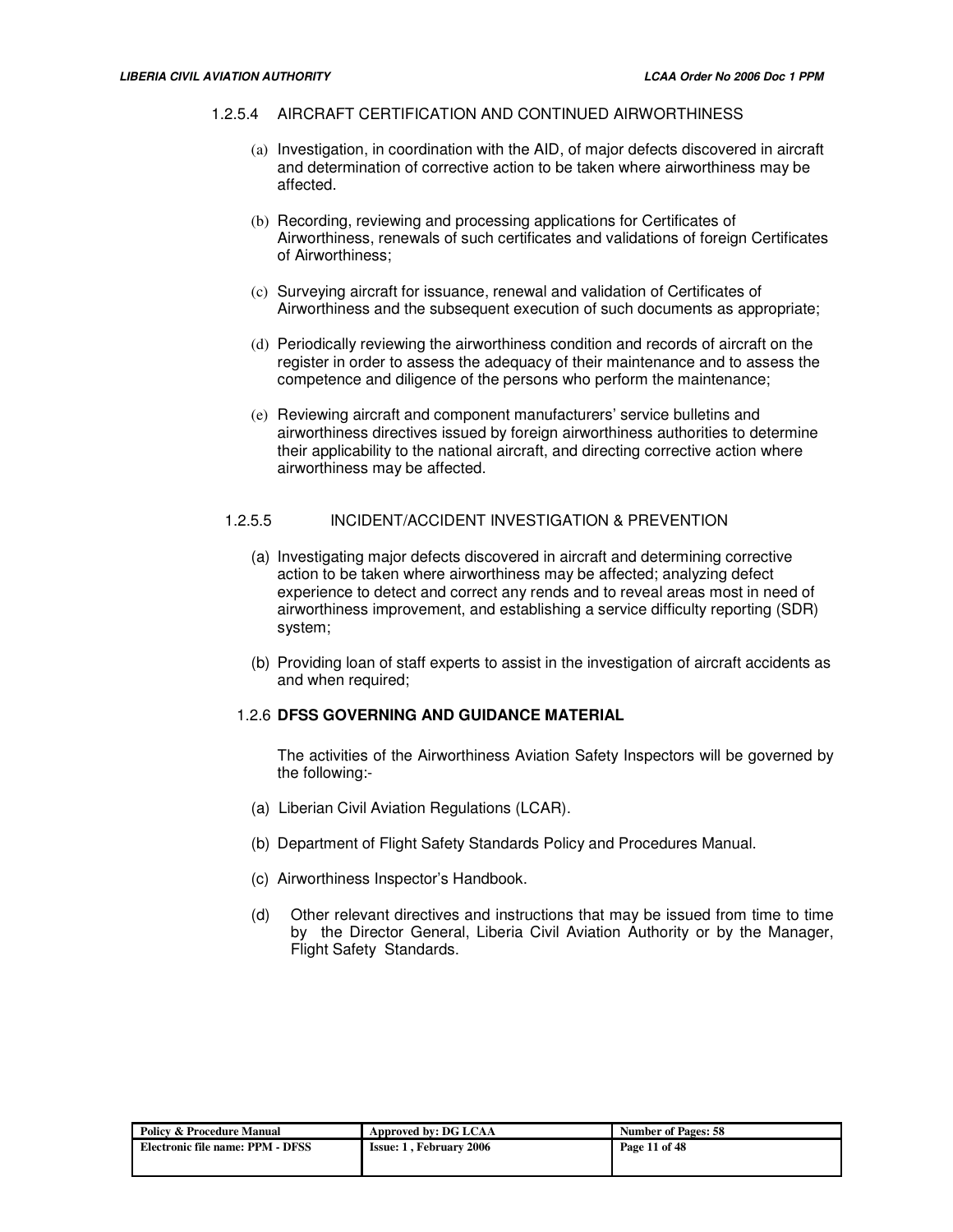#### 1.2.7 **GENERAL PRACTICES AND PROCEDURES**

## **1.2.7.1 PRECAUTIONS TO BE TAKEN BY TECHNICAL PERSONNEL IN PUBLIC MAINTENANCE SERVICES AND AIRCRAFT PRODUCTS.**

#### 1.2.7.1.1 GENERAL

In expressing opinions or in giving advice or information to people in the aviation industry with respect to maintenance, alterations or aircraft products, the official must remember that as a representative of the LCAA, the agency may be judged by the measure of his own integrity, common sense and conduct. He can do much to promote aviation and good will for the agency by giving sound advice or passing along good useful information, but can do much harm by expressing biased personal opinions or making derogatory remarks.

# 1.2.7.1.2 OPINIONS CONCERNING MAINTENANCE SERVICES AND AIRCRAFT PRODUCT

During the normal course of duty, DFSS personnel acquire considerable information concerning the comparative quality of maintenance and/or alteration and the reliability characteristics of aircraft and component parts and of flight ops practices. As a result, the officials may frequently either be asked to express opinions or be inclined to voluntarily offer opinions with regard to such services or products. The inspector can discuss actual matters pertaining to maintenance services and aircraft products, but shall not, under any circumstances, make derogatory remarks or express opinions which may lead a public listener to believe that the official is biased or holds some service or product in higher regard than other services or products. He may often be inclined to direct attention to services of which he believes to be better than other services and to aircraft product which he considers superior to other products. He must exercise extra caution to curb this inclination.

## 1.2.7.1.3 REQUEST FOR INFORMATION CONCERNING SOURCES OF SERVICES OR PRODUCTS

Officials may frequently be asked by owners, operators and repair agencies to recommend sources of supply for aircraft parts and material or sources of maintenance and alterations. When requested to provide such information, the official is encouraged to be as helpful as possible, but must be completely unbiased and impartial. When providing such information, the inspector is particularly cautioned against recommending any single source or product where more than one source or product is involved. The inspector should refer the person seeking such information to appropriate trade journals, pamphlets, and any other usual sources of information available to the aviation public. He should also encourage the person to contact other users, owners or operators to find a wider selection of sources. In this, as with the expression of opinions noted in the foregoing paragraph, the official must not show partiality or bias or leave the impression that he is recommending some

| Policy & Procedure Manual        | Approved by: DG LCAA           | <b>Number of Pages: 58</b> |
|----------------------------------|--------------------------------|----------------------------|
| Electronic file name: PPM - DFSS | <b>Issue: 1. February 2006</b> | Page 12 of 48              |
|                                  |                                |                            |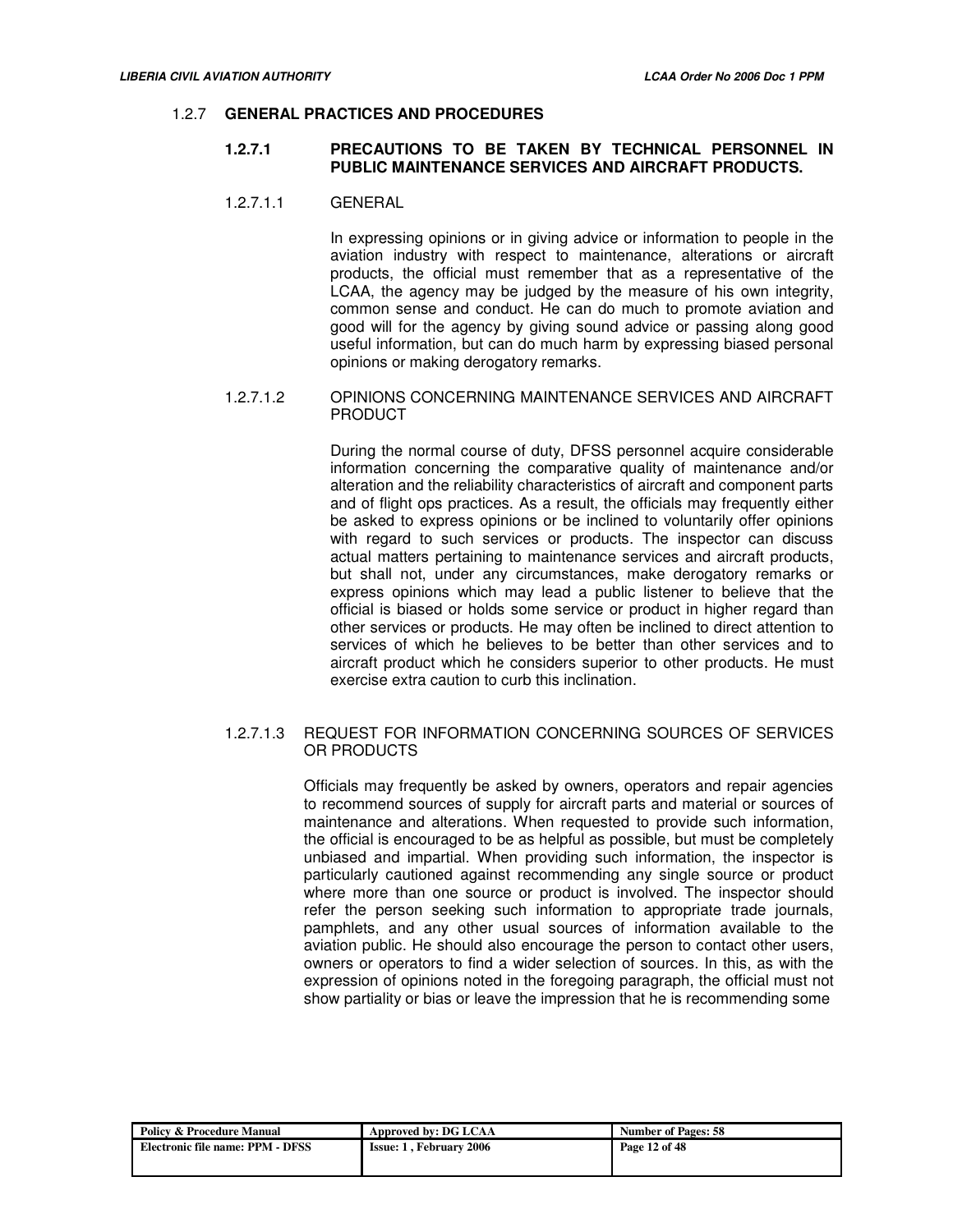## 1.2.7.1.4 NEW OR UNIQUE MAINTENANCE OR ALTERATION TECHNIQUES, PRACTICES OR PROCEDURES

Mechanics, certificated repair stations, air carriers and other facilities often develop unique new ways of performing maintenance functions or alterations. In many instances, such techniques, practices or procedures may have been developed after considerable research and expense. In some instances, the results of such effort and expenses may give the developer an economic advantage over others. In this, as with other areas in which the official finds himself taken into the confidence of the developer, the matter should be kept in strict confidence in so far as others are concerned. Even if the developer has no reluctance in telling others about this methods, etc., the official should be very careful in releasing the information. The party to which the information may be imparted should be directed to contact the developer of the information.

# 1.2.7.2 **INTERPRETATION OF CIVIL AVIATION REGULATIONS**

#### 1.2.7.2.1 GENERAL

There will be many times in an official's daily work routine when he is asked for an interpretation of a rule. It is to be expected that industry treat this reply as the LCAA position on that rule. To prevent improperly researched or invalid interpretations of the Civil Aviation Regulations, it is essential that all interpretations be coordinated with the office of the Manager, DFSS. If an official has personal knowledge of a technical interpretation on some particular regulation, he will present that interpretation. Procedures pertaining to day-to-day operations which are obviously covered by a regulation and are monitored by official in their daily surveillance activities can also be freely and routinely discussed. However, if an official is asked for an interpretation about a regulation that applies to a subject outside of his field of expertise and for which there is no written quidance, the official should require a written request for interpretation so it can be coordinated within the DFSS. Good judgment must be exercised in this matter and particular care must be taken on regulation interpretations that may, due to public interest, appear in newspapers, periodicals or be presented in talks with industry groups.

## 1.2.7.2.2 ORAL AUTHORIZATIONS

DFSS officials shall not make oral agreements or grant oral authorizations or approvals when existing instructions provide for written authorizations or common sense dictates that the commitment should be in writing. In this connection, it is desirable to have operators or other interested persons confirm in writing that which they propose to do about unsatisfactory conditions called to their attention by an official. Such written confirmation shall serve to protect the official and to support any subsequent action considered necessary.

### 1.2.7.2.3 INTERPRETATION OF THE TERM "AIRWORTHY"

A clear understanding of the term "airworthy" is essential for use in the Authority's enforcement program. Basically two conditions should be met before an aircraft can be considered "airworthy":

| <b>Policy &amp; Procedure Manual</b> | Approved by: DG LCAA           | <b>Number of Pages: 58</b> |
|--------------------------------------|--------------------------------|----------------------------|
| Electronic file name: PPM - DFSS     | <b>Issue: 1. February 2006</b> | Page 13 of 48              |
|                                      |                                |                            |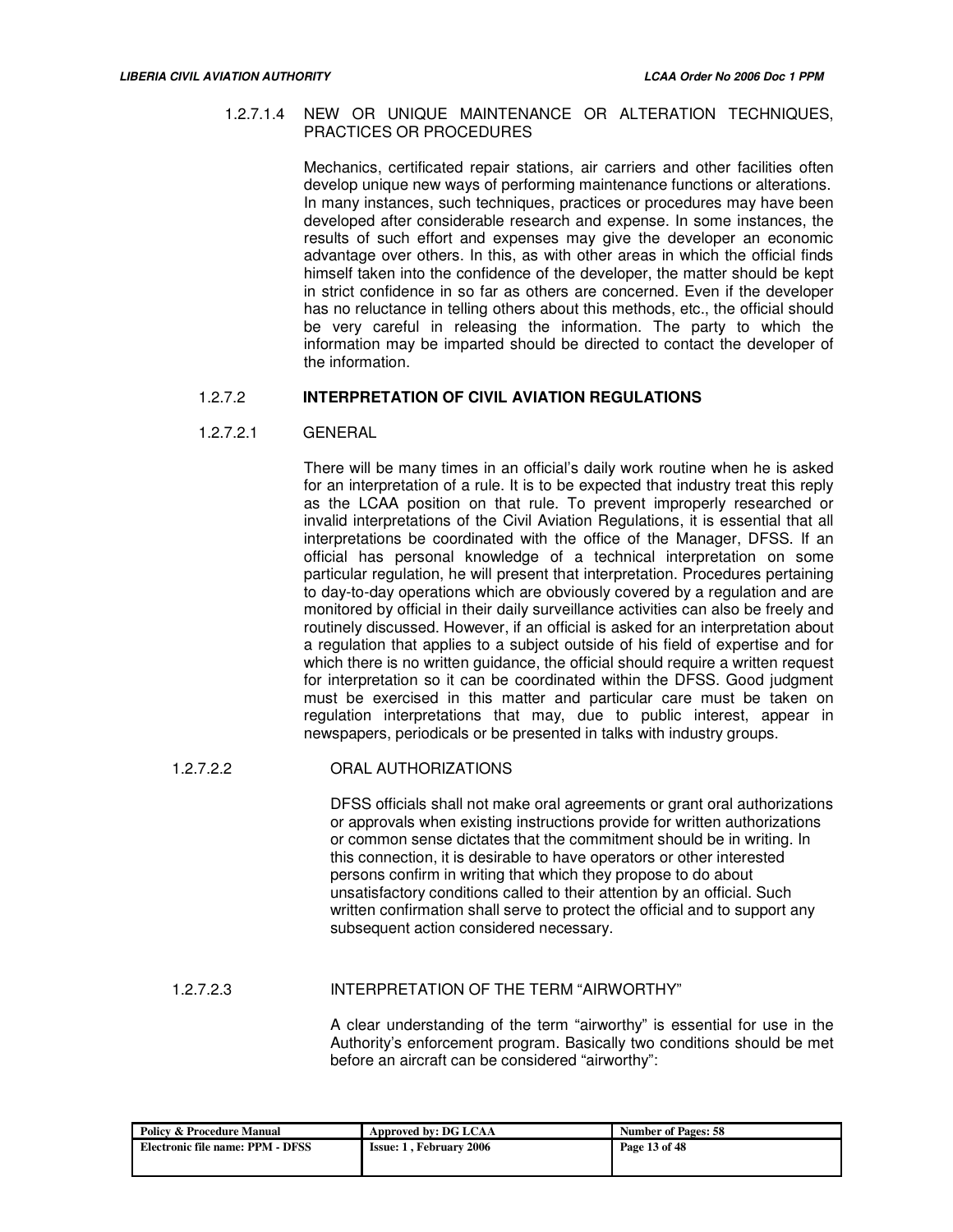- a) The aircraft must conform to its type design (certificate). Conformity to type design is considered attained when required and proper components are installed and they are consistent with the drawings, specifications and other data that is a part of the type certificate. Conformity would include applicable supplemental type certificates and approved modifications.
- b) The aircraft must be in a condition for safe operation. This refers to the condition of the aircraft with relation to wear and deterioration. Such conditions could be skin corrosion, window delimitation/crazing, fluid leaks, tire wear, etc.

## 1.2.7.3 **CORRESPONDENCE WITH INDUSTRY**

## 1.2.7.3.1 FORMAL CORRESPONDENCE

The official should judge the need for writing a formal letter by the following criteria: If he can get job done satisfactory by telephone/fax, personal contact or by doing the investigation, check or review that his job normally requires him to do, then a formal letter should not be used. All letters to the industry must be cleared by the Departmental head and the Director General. While all letters which demand financial commitment from applicants/operators must be signed by the Manager, Flight Safety Standards or the Director General. All incoming mails to LCAA must be addressed to the Director General whose office will then distribute them appropriately to respective Departments for action.

# 1.2.7.3.2 QUALITY OF CORRESPONDENCE

When an official must write a letter to a person, operator or agency, he should observe the basic rules of letter writing. These rules should include accuracy, conciseness and brevity but say what has to be said. Above all, the official should write the type of letter that he would like to receive.

## 1.2.7.3.3 RESPONDING TO WRITTEN NOTIFICATIONS, COMPLAINTS AND CORRESPONDENCES

Written notifications, complaints and other correspondences from the public or organizations should in all cases be answered in writing. The answer, either in final form or as an acknowledgement, should be sent to the person or organization involved within a period of 10 working days from the time such letter or the official receives notification.

- a) If the receiving official is not primarily responsible for the entity involved, the notification should be immediately forwarded to the appropriate department.
- b) Final letters of reply should respond directly to the issues cited in the notification. After investigating the case as required, the final response should be factual, courteous, concise and free of generalities.
- c) Before replying to letters concerning particularly sensitive or significant issues, the responsible official should discuss the form and manner of response with his appropriate supervisors.

| <b>Policy &amp; Procedure Manual</b> | Approved by: DG LCAA           | <b>Number of Pages: 58</b> |
|--------------------------------------|--------------------------------|----------------------------|
| Electronic file name: PPM - DFSS     | <b>Issue: 1, February 2006</b> | Page 14 of 48              |
|                                      |                                |                            |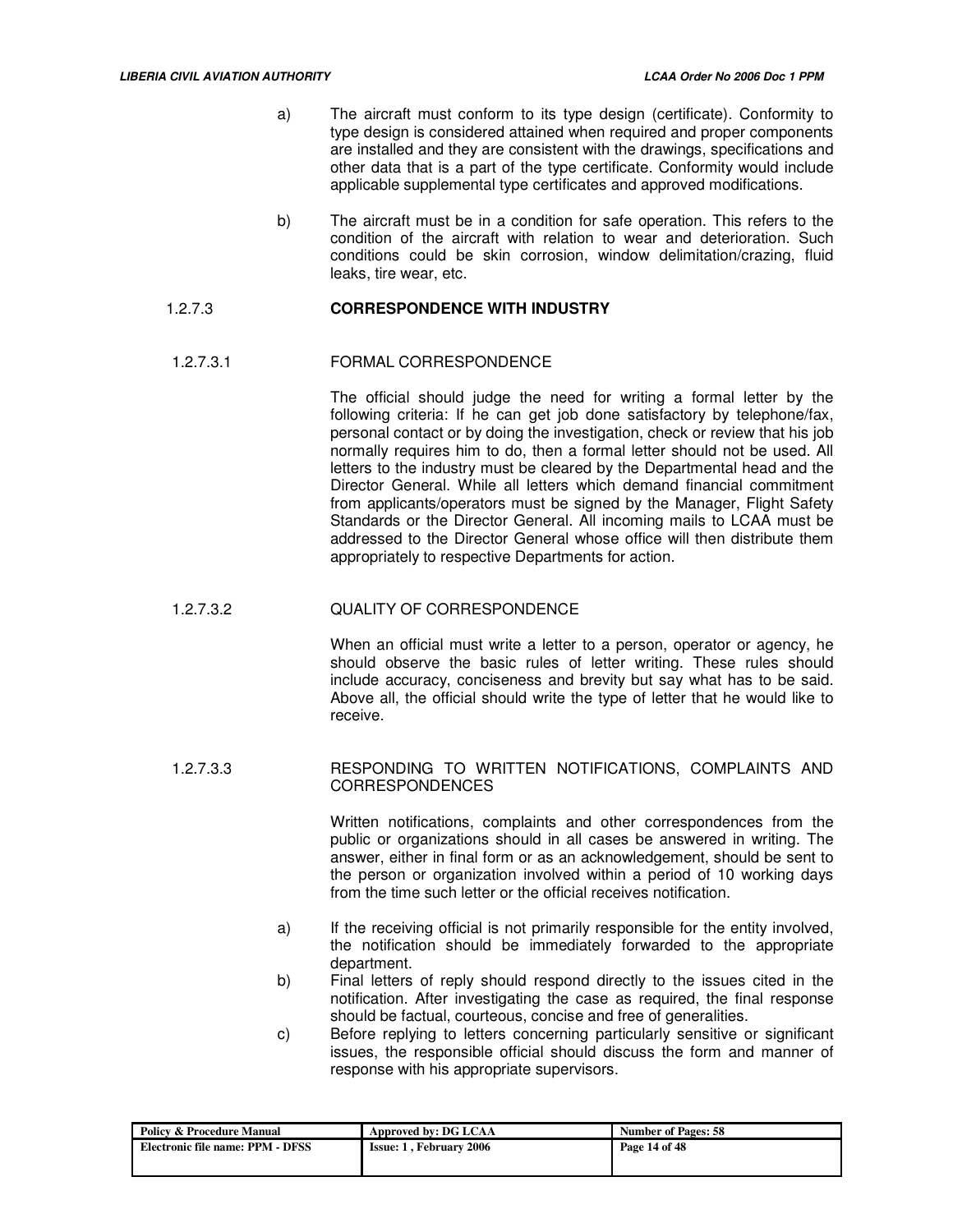## 1.2.7.4 **EXTERNAL FUNCTIONS**

#### 1.2.7.4.1 STANDARD TASKS

To each procedure a normal time and costs will be allocated. The costs would normally be obtained from cost schedule to the Civil Aviation (Air Navigation) Regulations while the time allocation will be based on the average time required by a competent official to accomplish the task. When more than one official is required to perform the procedure, the time spent by each should still be recorded on the time sheets, but in order to avoid confusion, there should be good communication between officials to ensure that there is sufficient traceability of financial matters and outstanding requirements.

The steps in performing standard tasks should include:

- a) Identify relevant procedures to accomplish task.
- b) Perform task according to procedures.
- c) Record client name, time spent and procedures executed on time sheet.
- d) If the client's name is not on a known list available to the AM then attach a separate page with client information to the time sheet.

# 1.2.7.4.2 MONITOR INDUSTRY

Scheduled surveillance is that anticipated and planned for in the annual work program and which is accomplished during the normal scheduled work period.

In the future, other surveillance activities may be required of general aviation activities such as air shows and parachute meets. Emphasis should be placed on surveillance of those operators and activities which have the greatest potential effect on public safety.

The procedure when embarking on an inspection will be:

- a) Obtain approval from Director General for non-scheduled inspections of the industry in order to monitor compliance to aviation regulations. Where possible the relevant persons or organization should be notified of the inspection and the reasons therefore clearly stated.
- b) If it is suspected that there is a contravention of regulations taking place at the location where the inspection is to be conducted, then consult the Civil Aviation Regulations requirements regarding search warrants and confiscation of property.
- c) If contravention is detected while on a normal monitoring mission and prosecution is required, inform the offender of his rights and take action in the interest of aviation safety i.e. enforcement procedures of the LCAR's.
- d) Inform supervisor of any irregularities detected during inspections. When prosecution is required, establish which regulations have been contravened and consult with supervisor and legal department.

| <b>Policy &amp; Procedure Manual</b> | Approved by: DG LCAA           | <b>Number of Pages: 58</b> |
|--------------------------------------|--------------------------------|----------------------------|
| Electronic file name: PPM - DFSS     | <b>Issue: 1. February 2006</b> | Page 15 of 48              |
|                                      |                                |                            |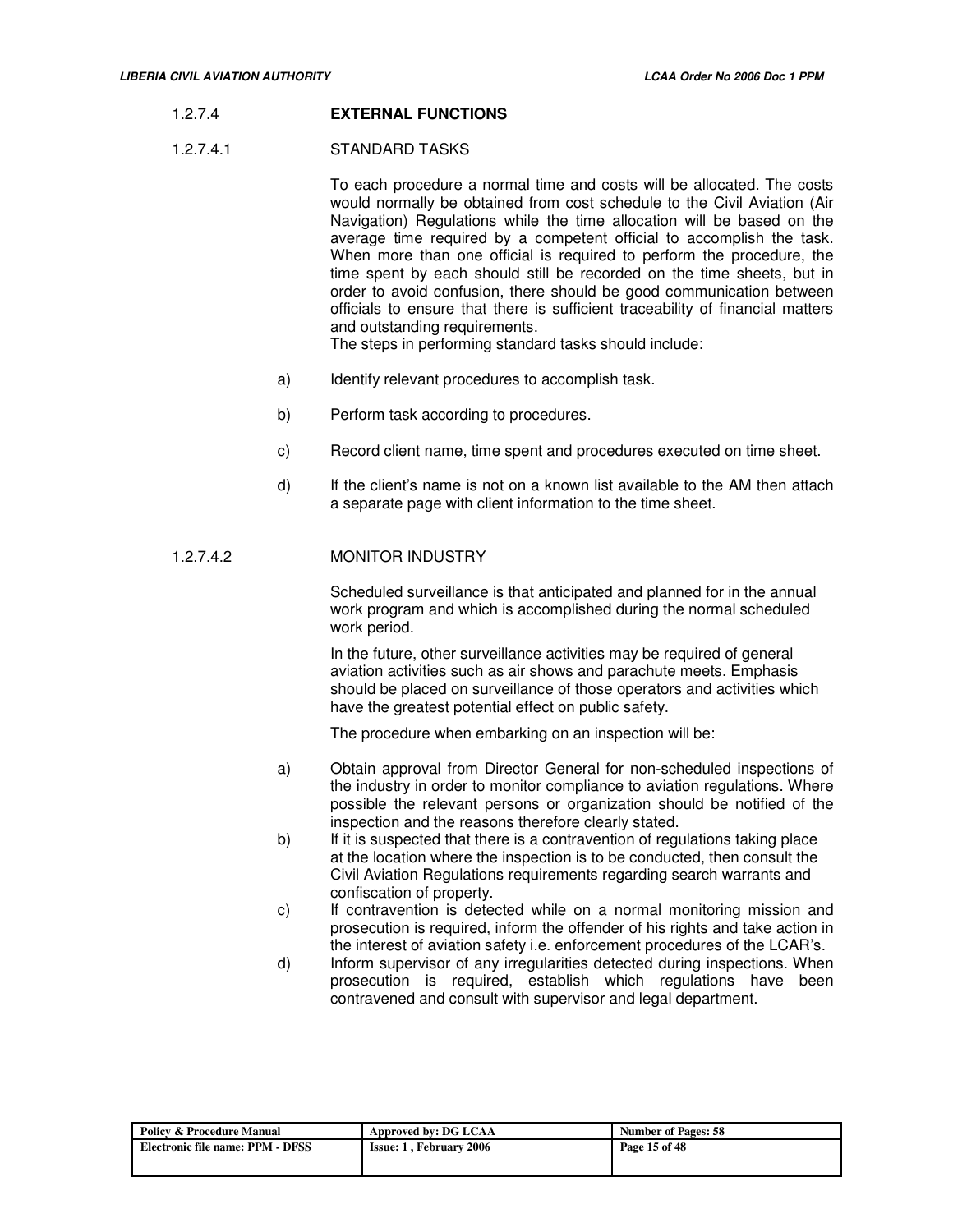## 1.2.7.4.3 PROJECTS

Standard tasks which exceed the allocated time and expenses for the procedures due to client delays or non-standard tasks expected to consume more than 3hrs chargeable time would be handled as projects.

The general procedures regarding projects are:

- a) Inform client of cost implications.
- b) Project nr. From AM (Sectional head) who might also allocate other personnel to the project and assign a responsible person.
- c) The responsible official should open a project control sheet with fields of data entry. Completion of this form would be done in chargeable time to the client.
- d) Record project identification, time spent and procedures executed on time sheet.
- e) For projects lasting longer than one day, the project control sheet and time sheet should be update whenever time was spent on the project.
- f) On completion of the project the responsible person must record the total costs on the project control sheet.
- g) After the completed project control sheet has been signed off, it should be submitted to the project manager: aircraft for invoicing of the client.
- h) The responsible person must keep a duplicate copy of the completed project control sheet for a period of one year.

# 1.2.7.5 **INTERNAL FUNCTIONS**

## 1.2.7.5.1 GENERAL OFFICE DUTIES

Typical tasks to be regarded as general office duties include:

- a) Time sheets: Each official shall submit a time sheet every month which contains the information on how his/her time was utilized. The minimum time to be accounted for is 40hrs per week.
- b) Meetings: Attendance of meetings or phone calls in non-chargeable time.
- c) Travel related: Travel arrangements, transport and the completion of subsistence and travel claims not chargeable to a client.
- d) Other administrative tasks: Computer related tasks, housekeeping.

## 1.2.7.5.2 LEAVE

- a) Apply for leave on relevant form in consultation with head of department.
- b) Record time and type of leave (Holiday, Sick or Special) on time sheet.

## 1.2.7.5.3 FILES

In correlation with the registry department of the DFSS, a file shall be established and maintained for each aircraft or certified organization.

- The information on the file will include at least the following:
- a) All documents finally approved as part of a file.
- b) Copies of correspondence with the certificate holder.
- c) Copies of inspection and surveillance reports.

| Policy & Procedure Manual        | Approved by: DG LCAA           | <b>Number of Pages: 58</b> |
|----------------------------------|--------------------------------|----------------------------|
| Electronic file name: PPM - DFSS | <b>Issue: 1. February 2006</b> | Page 16 of 48              |
|                                  |                                |                            |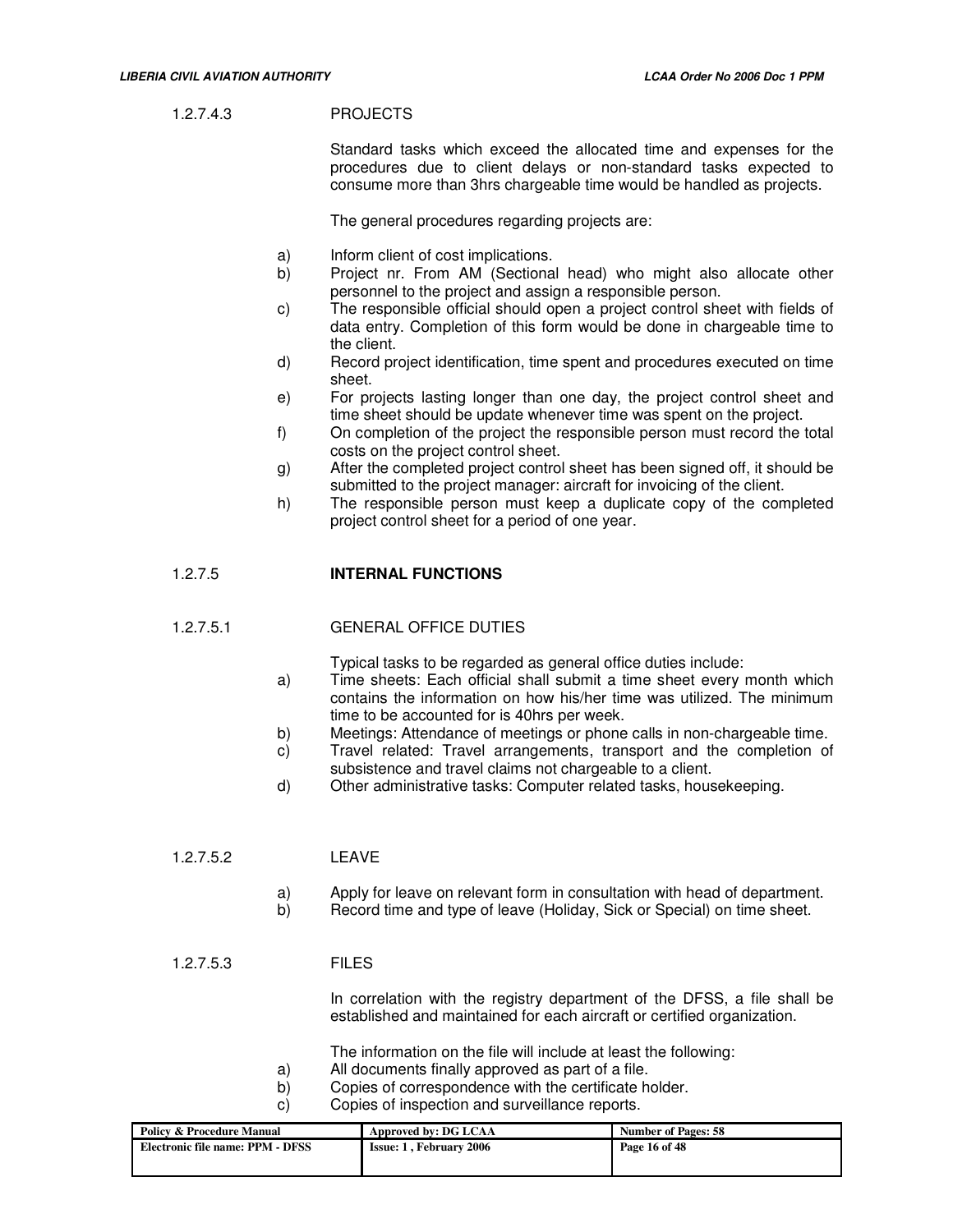- d) The letter submitted with regard to suspensions or cancellations of the certificate.
- e) AOC and AMO originals shall be kept in files in the office of DFSS.
- 1.2.7.5.4 RECORD KEEPING AND RELATED REPORTS

\*Reserved for Procedure

1.2.7.5.5 UTILIZATION OF OFFICIAL TIME

\*Reserved for Procedure

# **1.3 STAFFING REQUIREMENTS**

## 1.3.1 **General**

- 1.3.1.1 Staffing of the Department of Flight Safety Standards with a sufficient number of suitable Airworthiness Aviation Safety Inspectors, experienced, qualified and capable of accomplishing the wide range of activities covered in this Policy and Procedures Manual is paramount to the success of the Safety Oversight Program of the Liberia Civil Aviation Authority.
- 1.3.1.2 Airworthiness Aviation Safety Inspectors (ASI's) must not only have the knowledge, experience and qualifications to carry out their duties in a professionally sound manner, but also possess the personality to win the respect and confidence of the operators. This would require a reasonable level of tact, understanding, firmness, impartiality, integrity and an exemplary personal conduct both in the office and at the operator's premises.
- 1.3.1.3 The Airworthiness Aviation Safety Inspectors are either:
	- 1.3.1.3.1 Experienced Licensed maintenance engineers who may have a lower level of academic qualifications but a high level of practical experience on the job, and/or
	- 1.3.1.3.2 University graduates who have passed a recognized engineering degree in the required discipline and may have some experience in design and engineering modification and repair offices.

## 1.3.2 **Appointment**

Appointments will be based on the suitability of candidates for particular positions. However, LCAA will at all times strive toward achieving the affirmative action and equal opportunity targets as determined by the Board from time to time.

Staff may be appointed in posts, in the following categories by LCAA

- 1 Permanent Staff<br>2 Contract Staff
- **Contract Staff**
- 3 Part-time Staff/Designated Inspectors
- 4 Temporary Staff

All candidates for employment are required to submit an application letter for employment and subject themselves to the screening phases determined by LCAA.

| <b>Policy &amp; Procedure Manual</b> | Approved by: DG LCAA           | <b>Number of Pages: 58</b> |
|--------------------------------------|--------------------------------|----------------------------|
| Electronic file name: PPM - DFSS     | <b>Issue: 1, February 2006</b> | Page 17 of 48              |
|                                      |                                |                            |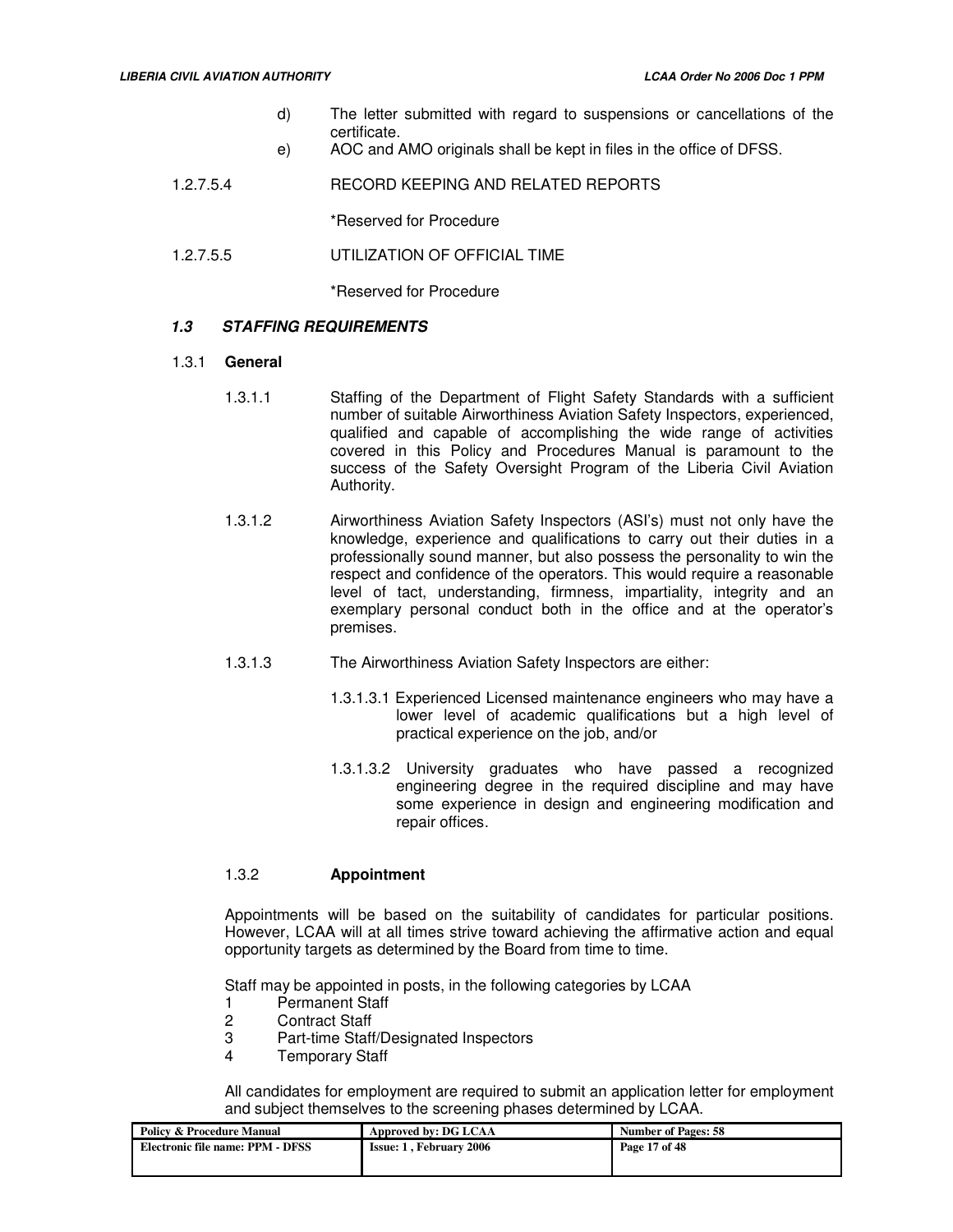## 1.3.3 **Authorized Strength of Airworthiness Aviation Safety Inspectors**

- 1.3.3.1 The number of Airworthiness Aviation Safety Inspectors required will be determined by the level of and the growth of aviation in Liberia. A periodic review will take place from time to time as required to determine whether or not there needs to be a change in the number of Inspectors authorized.
- 1.3.3.2 The following guidelines are considered to be the minimum number that is reasonable for Airworthiness Aviation Safety Inspectors to carry out their tasks
	- (a) One Airworthiness Aviation Safety Inspector per approximately five aircraft of a particular type. The LCAA will, however, take into consideration the number of operators that are operating and the complexity of the air operations as these would affect the workload.
	- (b) Because of the diversity of aircraft operating in General Aviation, the ratio mentioned in (a) above may not be applicable for General Aviation. In such cases, a ratio of one Airworthiness Inspector for ten aircraft (by judiciously combining two or more types) is considered a suitable option.

## 1.3.4 **Qualifications of Airworthiness Aviation Safety Inspectors**

- 1.3.4.1 Individuals seeking positions as Airworthiness Aviation Safety Inspectors should have extensive academic and technical education and have progressed through positions of increased technical and supervisory responsibility in the aviation industry or the military services. At least five years of employment as a fully qualified aircraft maintenance engineer is normally required to obtain minimum qualifications and experience for an individual to adequately accomplish the duties and responsibilities of a basic starting position in the maintenance or avionics field as an Airworthiness Aviation Safety Inspector. Moreover, they should possess aeronautical licenses, commensurate with their job responsibilities, i.e., Mechanic Certificate with airframe and power plant ratings, electronics technician, etc.
- 1.3.4.2 At least five years of employment as an engineer in aviation or related industry is normally required to obtain minimum qualifications and experience for an individual to adequately accomplish the duties and responsibilities of a basic starting position in Engineering (Mechanical or avionics field) as an Airworthiness Inspector (Engineer). Moreover, they should possess certificates and/or academic degrees commensurate with their job responsibilities, i.e., Engineering Certificate, Technician/Engineer Certificate, electronics technician, etc.

| Policy & Procedure Manual        | Approved by: DG LCAA           | <b>Number of Pages: 58</b> |
|----------------------------------|--------------------------------|----------------------------|
| Electronic file name: PPM - DFSS | <b>Issue: 1. February 2006</b> | Page 18 of 48              |
|                                  |                                |                            |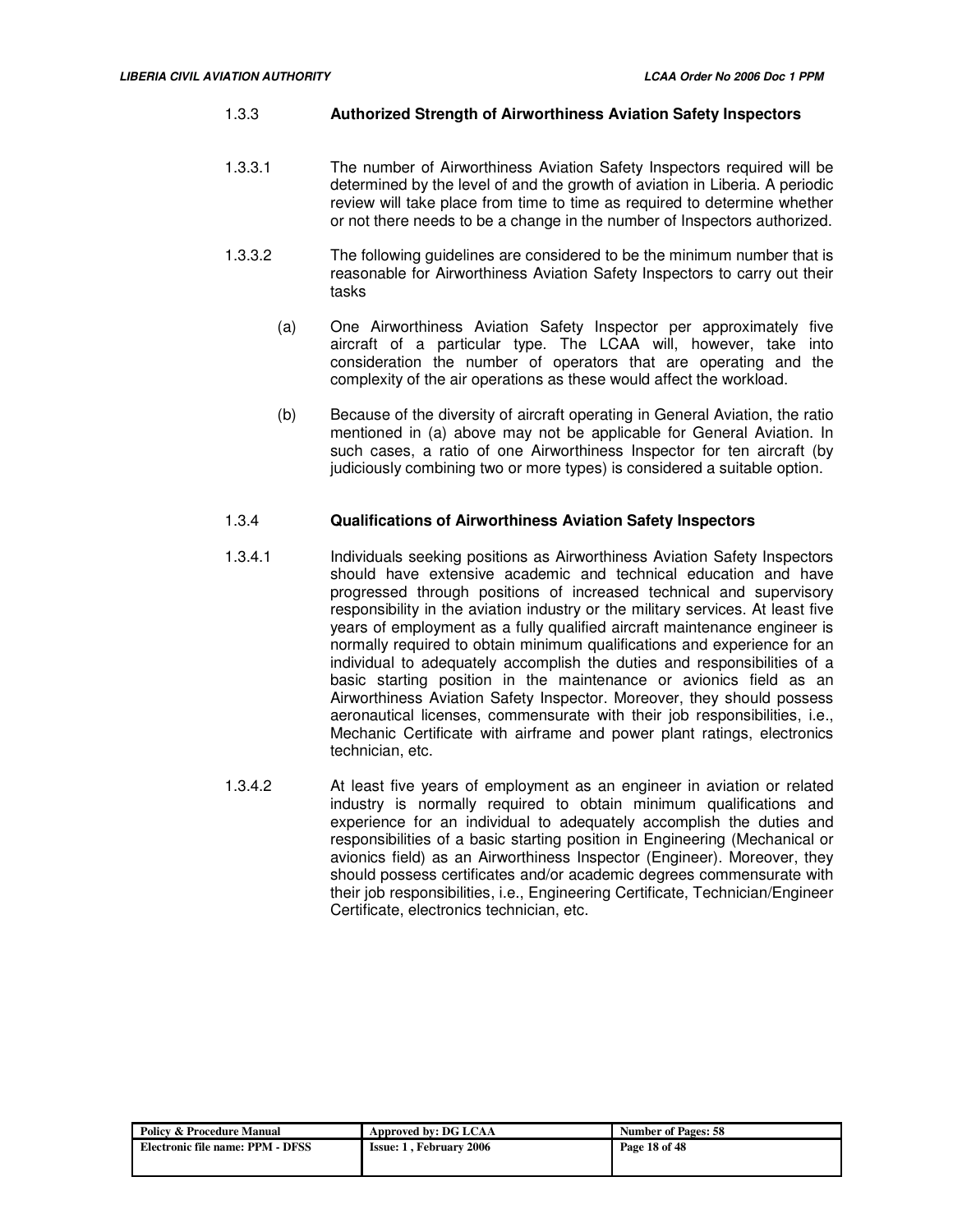- 1.3.4.3 The satisfactory or unsatisfactory execution of the various Airworthiness functions depends to a large extent on the qualifications, experience, competence and dedication of individual Inspectors. In addition to the vital importance of technical competency in performing airworthiness inspections and the surveillance of certificated operators and approved maintenance organizations, it is likewise critical that Inspectors possess a high degree of integrity, be impartial in carrying out their tasks, be tactful, have a good understanding of human nature and possess the ability to get along well with people. Considering the specialized and sensitive nature of the Inspector's mission, the qualifications, experience and personal characteristics of each person employed to perform inspector's duties will be verified and carefully evaluated before selections are made.
- 1.3.4.4 The Airworthiness Inspectors should also have the following qualifications.
	- (a) In all cases, they must have successfully completed an LCAA approved Basic Course for Airworthiness Inspectors. (Note: LCAA will arrange for the recently inducted ASIs to successfully complete a Basic Airworthiness Course before utilizing the ASI on Inspector Job Functions).

BASIC COURSE I content;

- Civil aviation rules and regulations
- Initial certification of air operators AOC/AMO issue procedures,
- Introduction to Continuing Airworthiness,
- · Engineering modification/repair procedures,
- Facilities and equipment inspection,
- Maintenance record keeping systems,
- Ramp inspection of an operator's aircraft,
- · Company (maintenance) Manual,
- MSG I, II, & III maintenance programs.
- (b) Subsequently, the ASI shall also successfully complete the Basic II and Advanced courses of instructions.

BASIC COURSE II content;

- Aircraft type certification Categories explained,
- · Type (Acceptance) Certificates,
- · Type Certificates for imported Aircraft,
- Standard Certificates of Airworthiness.
- · Human factors maintenance,
- Aircraft leasing (Airworthiness matters),
- Reliability control programs,
- Weight Control procedures.

#### ADVANCED COURSE FOR INSPECTORS;

- · ETOPs operations
- · MMEL/MEL
- · General Auditing Procedures, Parts 1, 2, 3
- · NDT
- **Structural Inspection Programs**
- Accident Investigation Course (Depending on Assigned Duties)
- Aviation Safety Promotion Course
- Personnel Licensing Course (Depending on Assigned Duties)

| <b>Policy &amp; Procedure Manual</b> | Approved by: DG LCAA           | <b>Number of Pages: 58</b> |
|--------------------------------------|--------------------------------|----------------------------|
| Electronic file name: PPM - DFSS     | <b>Issue: 1. February 2006</b> | Page 19 of 48              |
|                                      |                                |                            |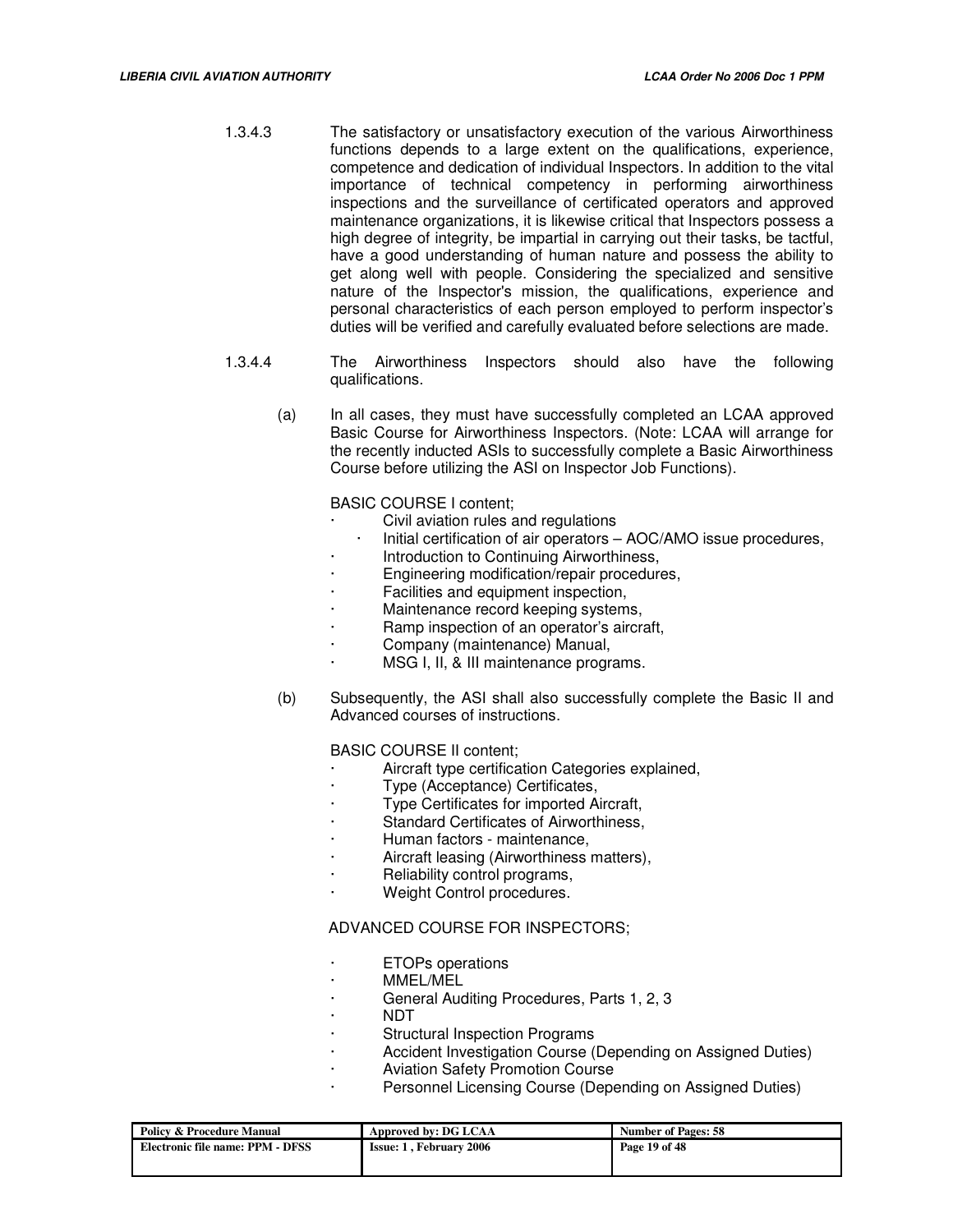1.3.4.5 In cases where suitable engineers / inspectors fulfilling the above criteria are not available, the Director General of the Liberia Civil Aviation Authority may, at his discretion, relax the requirements, taking into consideration the engineer's seniority, past performance, employment record, experience, progression towards a higher rating and utility of the Airworthiness Inspectors.

## **1.4 TECHNICAL TRAINING OF AIRWORTHINESS AVIATION SAFETY INSPECTORS**

- 1.4.1 Technical Training of Airworthiness Inspectors may be accomplished from several sources, such as from original equipment manufacturers (OEMs), approved training organizations, approved courses organized by operators, etc. An Inspector is required to undergo a type-rating course before approving maintenance programs and related activities. Routine surveillance activities can be accomplished on any aircraft in airline service whether or not the Inspector is type rated on that particular type. In cases where the inspector is conducting a surveillance function on an aircraft in which he is not type rated, he must limit his observations and remarks to those elements that are not specific to that type of aircraft unless the occurrence is self-evident and would not take a type rated person to make an observation of that nature. An example of that would be obvious structural damage and or corrosion etc.
- 1.4.2 Inspector refresher training; Airworthiness Inspectors should be scheduled for a minimum of one refresher training course every year. This training can be accomplished at a local airline or maintenance organizations. [A proposed Civil Aviation Directive refresher training of Civil Aviation Airworthiness Inspectors is placed at Appendix 'A' for guidance.]
- 1.4.3 When an Inspector holds licenses on a number of aircraft, he should be scheduled for refresher/recurrent training on different types each year wherever possible.
- 1.4.4 Although Airworthiness Inspectors are not exercising the privilege of their engineer license, when they are performing certification or surveillance activities as required by LCAA, they are required to maintain the same level of knowledge as is required of engineers that are exercising the privilege of their license.
- 1.4.5 There may be an occasion where there is no inspector qualified on a particular type of aircraft and there is a need for one to accomplish a task that normally required a type rating. In such a case, an inspector with a type rating on a similar aircraft could accomplish the required task after being directed by his section head.
- 1.4.6 Airworthiness Aviation Safety Inspectors should be given training at an organization as per guidelines given for inspectors. It must include various rules and regulations that cover the civil aviation activity in the country specifically in approving modification, major repair etc.
- 1.4.7 Depending upon the basic qualification (Branch of Engineering), the Airworthiness Aviation Safety Inspector should be given training on complementary subjects as per the requirement of the Department of Flight Safety Standards.

## **1.5 QUALIFICATIONS REQUIRED FOR INSPECTOR ACTIVITIES**

The following is a synopsis for the qualifications required by an inspector for the carrying out of the various activities under the LCAA Safety Oversight Program:

| <b>Policy &amp; Procedure Manual</b> | Approved by: DG LCAA           | <b>Number of Pages: 58</b> |
|--------------------------------------|--------------------------------|----------------------------|
| Electronic file name: PPM - DFSS     | <b>Issue: 1, February 2006</b> | Page 20 of 48              |
|                                      |                                |                            |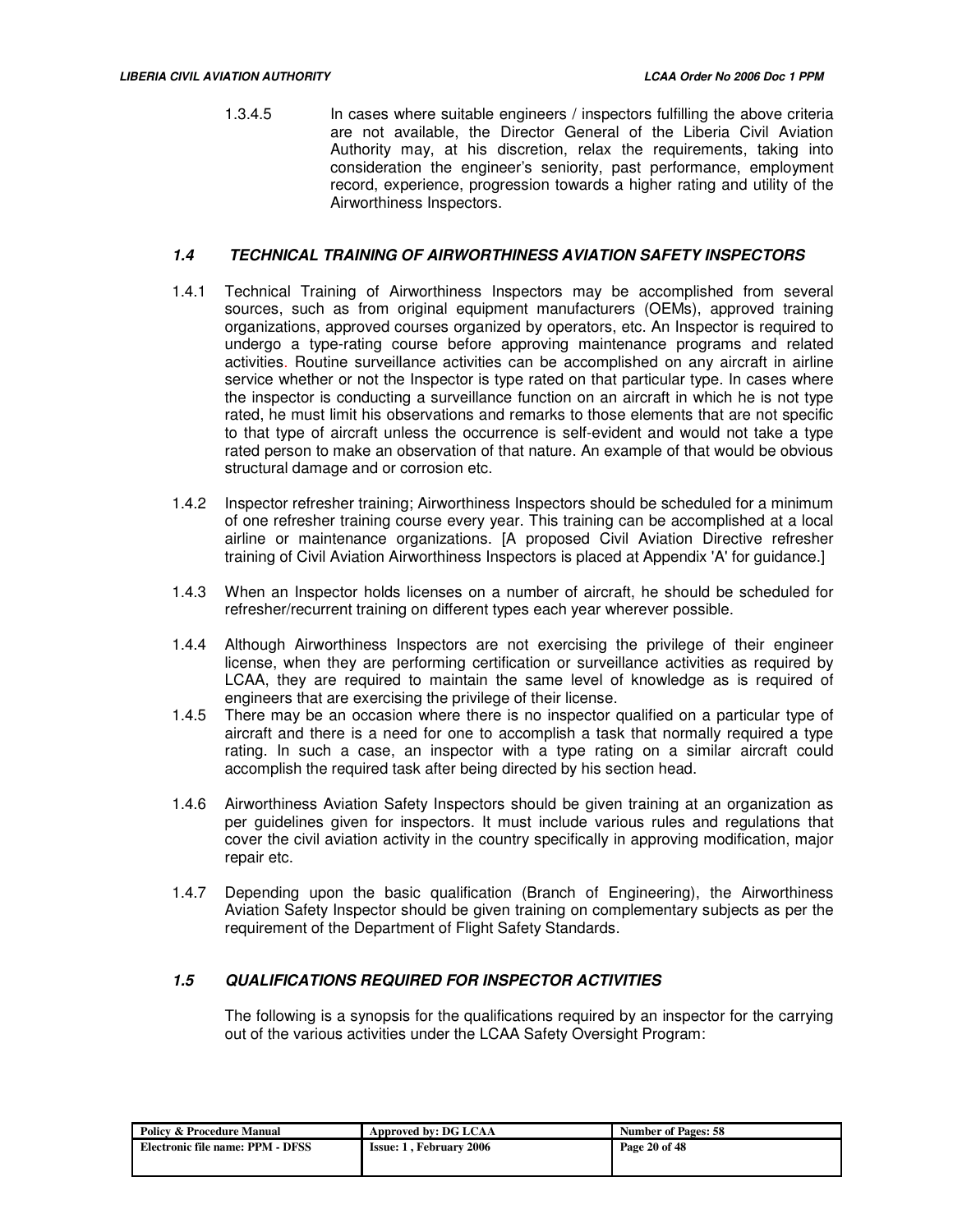#### 1.5.1 **Maintenance Standards**

#### Qualification required

- Completion of a basic inspector course; and
- A thorough knowledge of Liberia Civil Aviation Regulations and advisory material published by the LCAA

## **This type of duty includes:**

- \* Preparation of Draft regulations and advisory material and recommending changes to the National Civil Aviation law.
- \* Examination of current and new international and foreign Airworthiness standards related to continuing Airworthiness and determination of the need for adoption of those.
- \* Conferring on National and international levels on matters relating to the regulation of Airworthiness.
- Giving of advice and recommendations to other areas of the LCAA responsibilities on legal matters.

## 1.5.2 **Aircraft Maintenance**

Qualification required

- Completion of a Basic inspector I and II courses; and
- \* Completion of an Auditing Course
- Completion of Advanced course (Depending on the activity of the operator)
- \* Completion of type rated course on the type of aircraft, engine and systems as per the specialty of individual.

## **This type of duty includes:**

- Survey of aircraft for issue/renewal of the Certificate of Airworthiness
- \* Study of maintenance programs
- Preparing a report for approval of a maintenance program
- Auditing of Facilities and Equipment for the activity for which the approval is sought
- Auditing of required Technical Data and ensuring their status
- Assessment of man power required versus available
- Preparing report for grant or otherwise of approval by Department Head

| <b>Number of Pages: 58</b> |                                                        |
|----------------------------|--------------------------------------------------------|
| Page 21 of 48              |                                                        |
|                            | Approved by: DG LCAA<br><b>Issue: 1. February 2006</b> |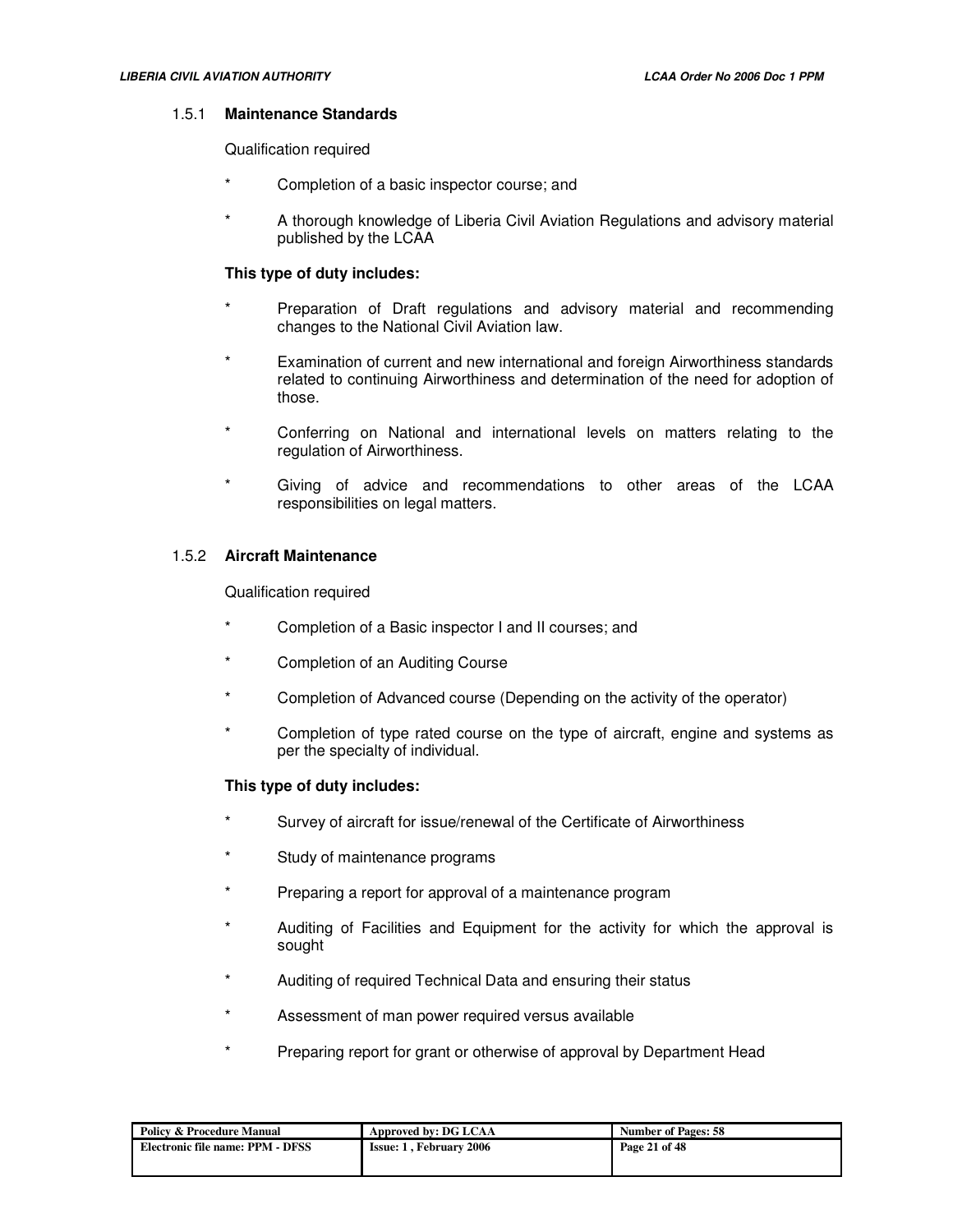#### 1.5.3 **Routine Surveillance / Audit: - Approved Maintenance Organization**

Qualification required:

- Completion of Basic I and II course
- Basic and advanced Audit Course
- Type course on Airframe/ Power plant and systems, or
- **Experience in Airline Maintenance**

## **This type of duty includes**

- Carrying out routine and / or specific audits
- Preparing audit reports
- Reporting breaches of regulations and directives to the appropriate authority within LCAA
- Reporting defects noted to aircraft and approved organizations for remedial action
- Maintaining confidentiality of reports
- Participating with operation inspectors for Operator Certification Inspection
- Carrying out follow up audits as required

## 1.5.4 **Maintenance Personnel Licensing**

Qualification required:

- Completion of a Basic Inspector's course and
- Completion of a specific type rating course on specific trade

## **This type of duty includes:**

- Framing of examination papers
- Assessment of answer papers
- \* Conducting Oral and practical examination
- Preparing assessment reports
- Keeping records and observing confidentiality

## 1.5.5 **Engineering activities**

Qualification required:

Knowledge of LCARs

| <b>Policy &amp; Procedure Manual</b> | Approved by: DG LCAA           | <b>Number of Pages: 58</b> |
|--------------------------------------|--------------------------------|----------------------------|
| Electronic file name: PPM - DFSS     | <b>Issue: 1. February 2006</b> | Page 22 of 48              |
|                                      |                                |                            |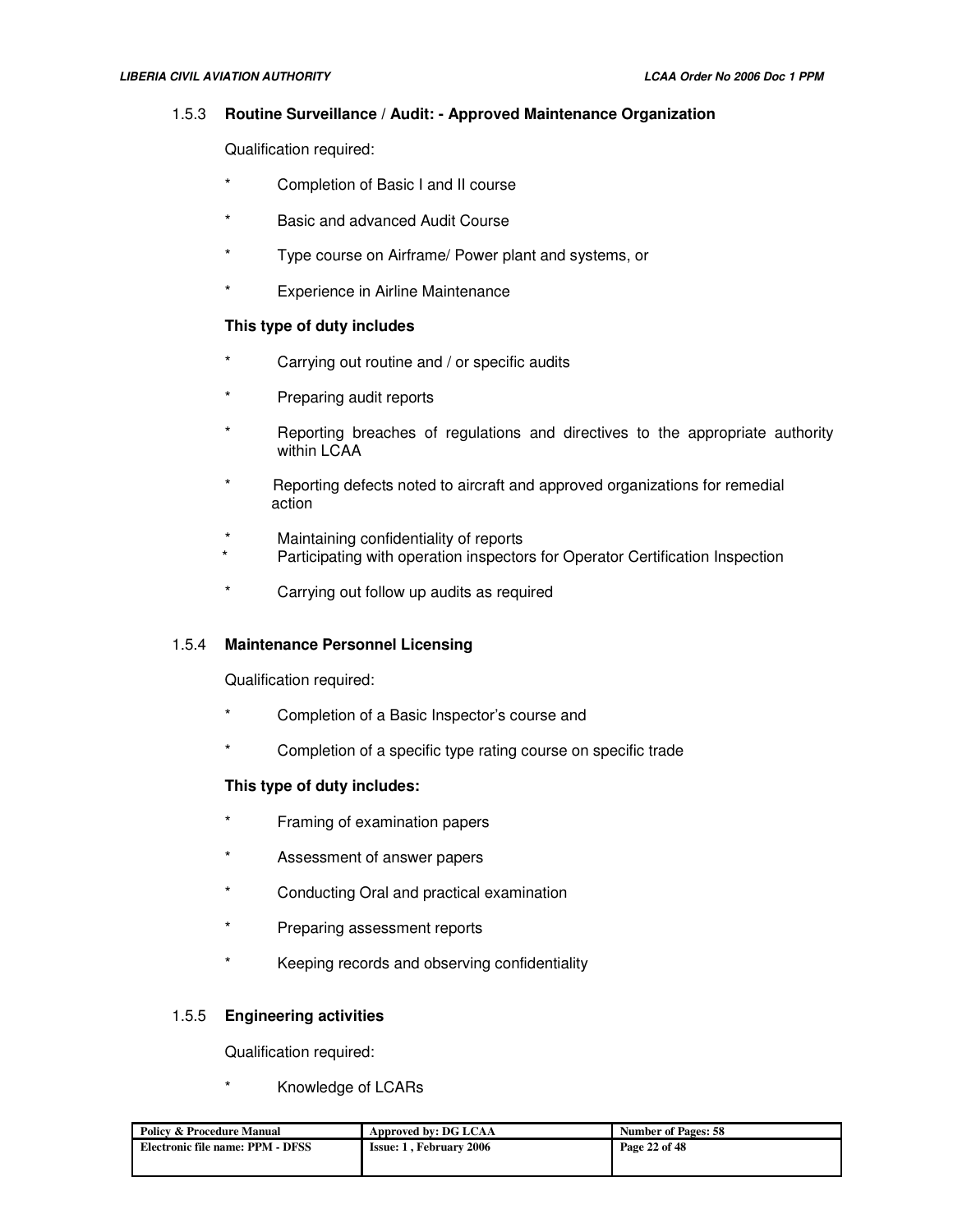- Concept of Type certification
- Introduction to Regulations from foreign CAAs (e.g. JAR, FAR)
- Introduction to manufacturing processes
- Modification and repair concept
	- Continued Airworthiness

## **This type of duty includes**

- Approval of organizations involved in design and manufacturing activity
- Auditing of manufacturing organizations
- Approving Major modifications and repairs
- Acceptance of type certificates

## 1.5.6 **Activities as directed by the Director General / DFSS**

Qualification required will depend on the activity for which the inspector is utilized **e**.g. investigation of incident / accident, participating in inter agency meetings for promoting compliance with Airworthiness Regulations and Directives.

## **1.6 TRAINING FILES FOR INSPECTORS**

- 1.6.1 To ensure systematic and comprehensive training of Airworthiness Aviation Safety Inspectors, it is necessary to maintain a Training File for each Inspector. The Training File records must be reviewed and updated at regular intervals.
- 1.6.2 Record of all 'On Job Training' imparted to an Inspector must be maintained in the Training File.
- 1.6.3 An ASI On Job Training Guide has been developed to assist Supervisors with the training of Airworthiness Aviation Safety Inspectors. The Guide is placed at Appendix 'B'

## **CHAPTER 2 INSPECTOR RESPONSIBILITIES, ADMINISTRATION, AND CONDUCT**

## **2.1 GENERAL RESPONSIBILITIES**

This chapter addresses many, but not all, of the responsibilities and standards of conduct, of Airworthiness Aviation Safety Inspectors (ASI). This section describes the general responsibilities of the Airworthiness Aviation Safety Inspector (ASI). ASIs of the Liberia Civil Aviation Authority (LCAA) play a key role in ensuring that the Liberian aviation system continues to be the safe. This responsibility for safety in air travel covers almost every facet of aviation, including the certification of aircraft and engineers/airmen; the operation and maintenance of aircraft; aircraft manufacturing; and the approval of new aircraft design. Within the Department of Airworthiness of the LCAA, ASIs are posted to various sections; and subdivided by specific position description.

## **2.2 SPECIFIC DUTIES OF AIRWORTHINESS AVIATION SAFETY INSPECTORS**

The specific duties and responsibilities of individual airworthiness inspectors will vary somewhat depending on their technical specialty; (i.e., powerplants, avionics, airframes, etc.) which in general terms should include at least the following:

| <b>Policy &amp; Procedure Manual</b> | Approved by: DG LCAA           | <b>Number of Pages: 58</b> |
|--------------------------------------|--------------------------------|----------------------------|
| Electronic file name: PPM - DFSS     | <b>Issue: 1. February 2006</b> | Page 23 of 48              |
|                                      |                                |                            |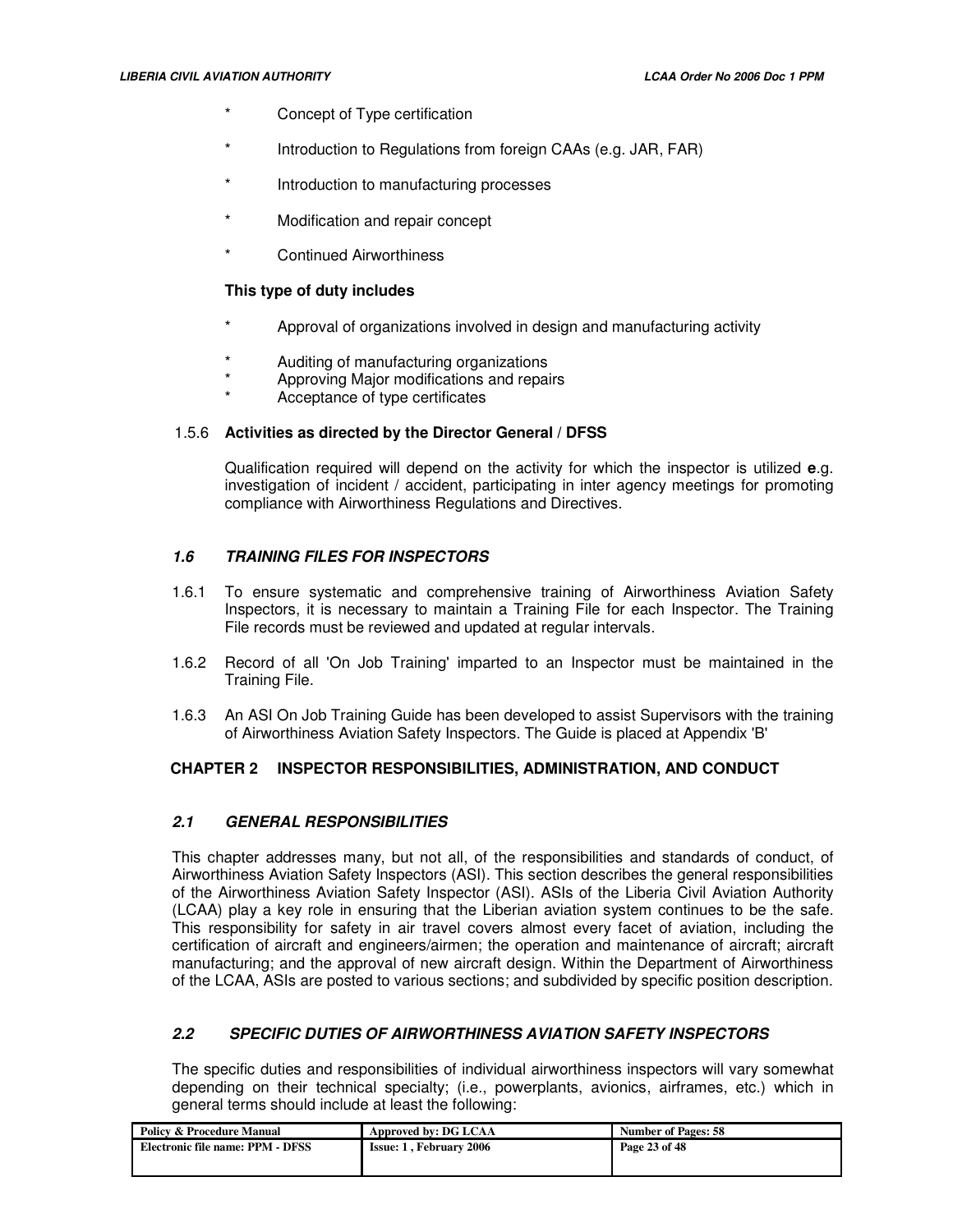- a) conduct inspections and carry out auditing functions;
- b) prepare detailed reports on inspections and auditing activities;
- c) enforce compliance with airworthiness regulations and directives;
- d) report breaches of regulations and directives to the appropriate authority within the LCAA;
- e) report defects noted to aircraft operators / owners / type certificate holders and approved airworthiness organizations for remedial action;
- f) conduct, in co-operation with members of the LCAA Operations Department, operator certification inspections;
- g) inspection of aviation fueling equipment and procedures;
- h) monitoring airworthiness certifications and ensuring that they are carried out by persons who are properly authorized, and that the certifications made are for the purpose and in accordance with the requirements of the applicable airworthiness regulations;
- i) monitoring the implementation of the relevant airworthiness regulations issued by the LCAA ;
- j) familiarizing himself with the content of all Airworthiness Directives, service bulletins and similar documents in respect of the aircraft (including powerplants) and equipment and monitoring the extent of implementation;
- k) reviewing engineering procedure manuals, making recommendations in respect of amendments which may be required by the LCAA prior to approval of the manual;
- l) undertaking liaison with other inspectors regarding recommendations in respect of issue and renewal of Certificates of Airworthiness, checking all documents associated with the above including the flight manual amendment status and airframe and engine log books. Checking that all relevant work carried out, and authorizing release for test flight of aircraft and avionics installation, ensuring that the resulting reports are satisfactory and in accordance with the LCAA requirements;
- m) approval of preventive maintenance programs;
- n) monitoring approved operator maintenance training programs;
- o) conducting inspections of operator's route station facilities;
- p) adherence to and responding promptly where necessary to all orders/notices/circulars issued by the DFSS;
- q) using initiative to pursue any matter that needs to be attended to by the LCAA in the interest of air safety and for efficiency of the system;
- r) ensuring that confidentiality is always maintained;
- s) maintaining a constant dialogue with operators and officials in the aviation industry on professional matters in order to keep up to date with latest developments;

| <b>Policy &amp; Procedure Manual</b> | Approved by: DG LCAA           | <b>Number of Pages: 58</b> |
|--------------------------------------|--------------------------------|----------------------------|
| Electronic file name: PPM - DFSS     | <b>Issue: 1, February 2006</b> | Page 24 of 48              |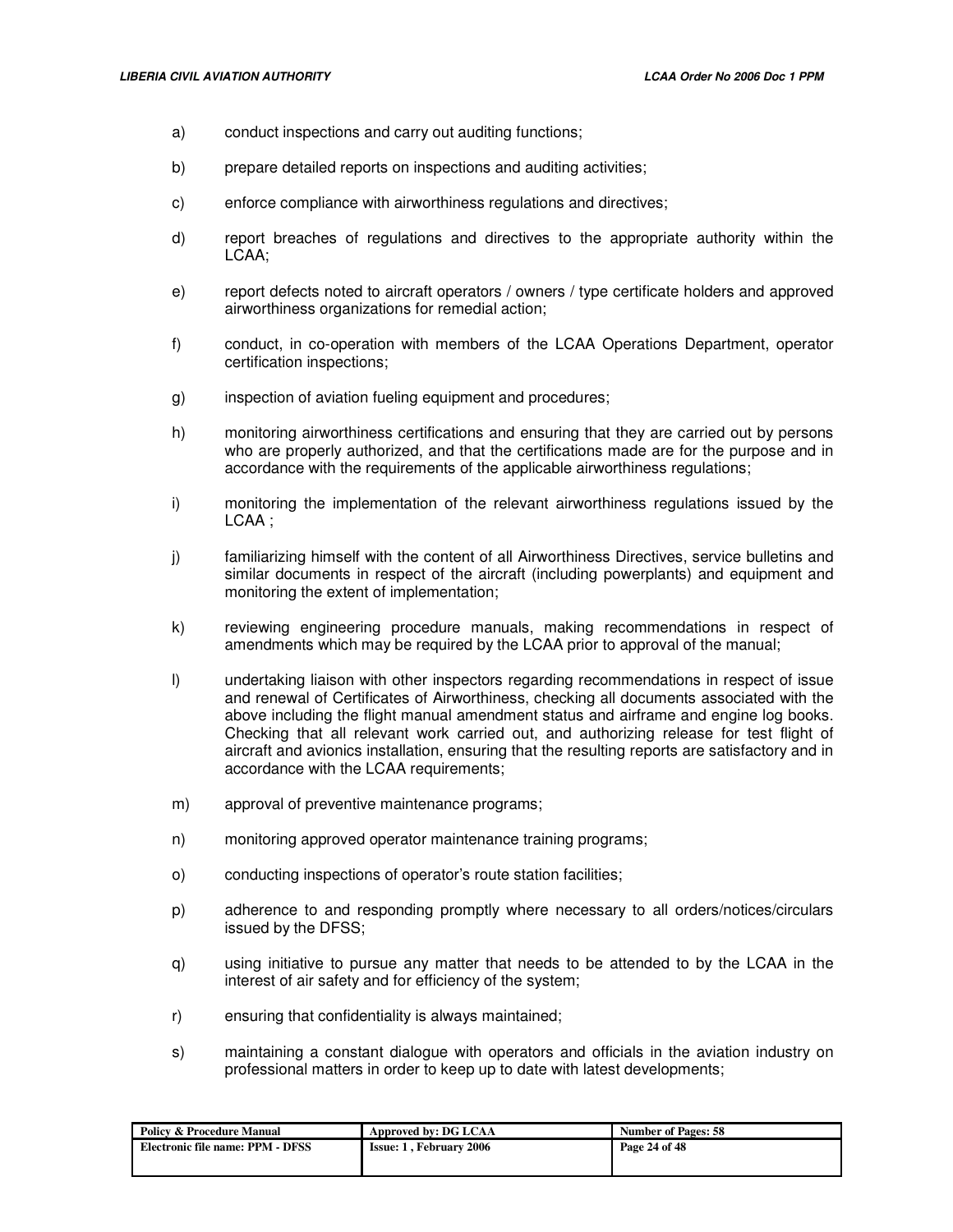- t) review, coordination and recommendation of final action on requests for validation of a type certificate;
- u) evaluation of equipment and materials to be used in aircraft construction and modifications to ensure their conformity with LCAA specifications;
- v) investigation of unsatisfactory occurrences to identify and prepare the necessary design, maintenance and operational corrections;
- w) evaluation of proposals pertinent to the design and modification of systems, instruments and equipment, including their installations;
- x) evaluations of the proposals for major repairs to aircraft and its components, powerplants, propellers, etc.;
- y) processing of all airworthiness directives initiated by the manufacturers and operators in the State and review of airworthiness directives issued by the manufacturers of imported aircraft, and recommending implementation action thereon;
- z) investigation of major problems relating to structural defects;
- aa) evaluation of reports of accidents, incidents and malfunctions with a view to determining trends for possible unsatisfactory design features. Identification of those cases affecting safety in operations. Determination of the need for airworthiness directives outlining mandatory corrective actions and compliance periods;
- bb) monitoring of aerodynamic performance, structural integrity and system functioning of aircraft in service and surveillance of failures and service difficulties to initiate improvement and corrective programs;
- cc) serving as the focal point on matters concerning import and export airworthiness certificates and approval of civil aeronautical products;
- dd) provision or loan of staff experts to assist in the investigation of aircraft accidents as and when required; and
- ee) providing administrative support and assisting in the discharge of other functions related to airworthiness.

# **2.4 OTHER RESPONSIBILITIES**

ASIs participate in other activities, such as accident prevention, and the issuance of authorizations. ASIs also perform many other duties, including the ones that follow:

- Make a deposition or court appearance
- Process a voluntary surrender of an operator's certificate
- Provide technical assistance

## **2.5 ADMISSION TO THE FLIGHT DECK**

2.5.1 Airworthiness Inspectors in their normal course of duty have no right of access to the flight deck during a flight and therefore an ASI shall only enter the flight deck after obtaining the express approval of the PIC. The flight deck of an aircraft is a close society in which each member is proficient in his/her duties and aware of his/her responsibilities, position and rank. The introduction of an inspector into this type of environment may create a distraction and possibly add tension. The ASIs authority can be seen as a threat to the individual flight crew member. While maintaining the status of his/her own position,

| <b>Policy &amp; Procedure Manual</b> | Approved by: DG LCAA           | <b>Number of Pages: 58</b> |
|--------------------------------------|--------------------------------|----------------------------|
| Electronic file name: PPM - DFSS     | <b>Issue: 1. February 2006</b> | Page 25 of 48              |
|                                      |                                |                            |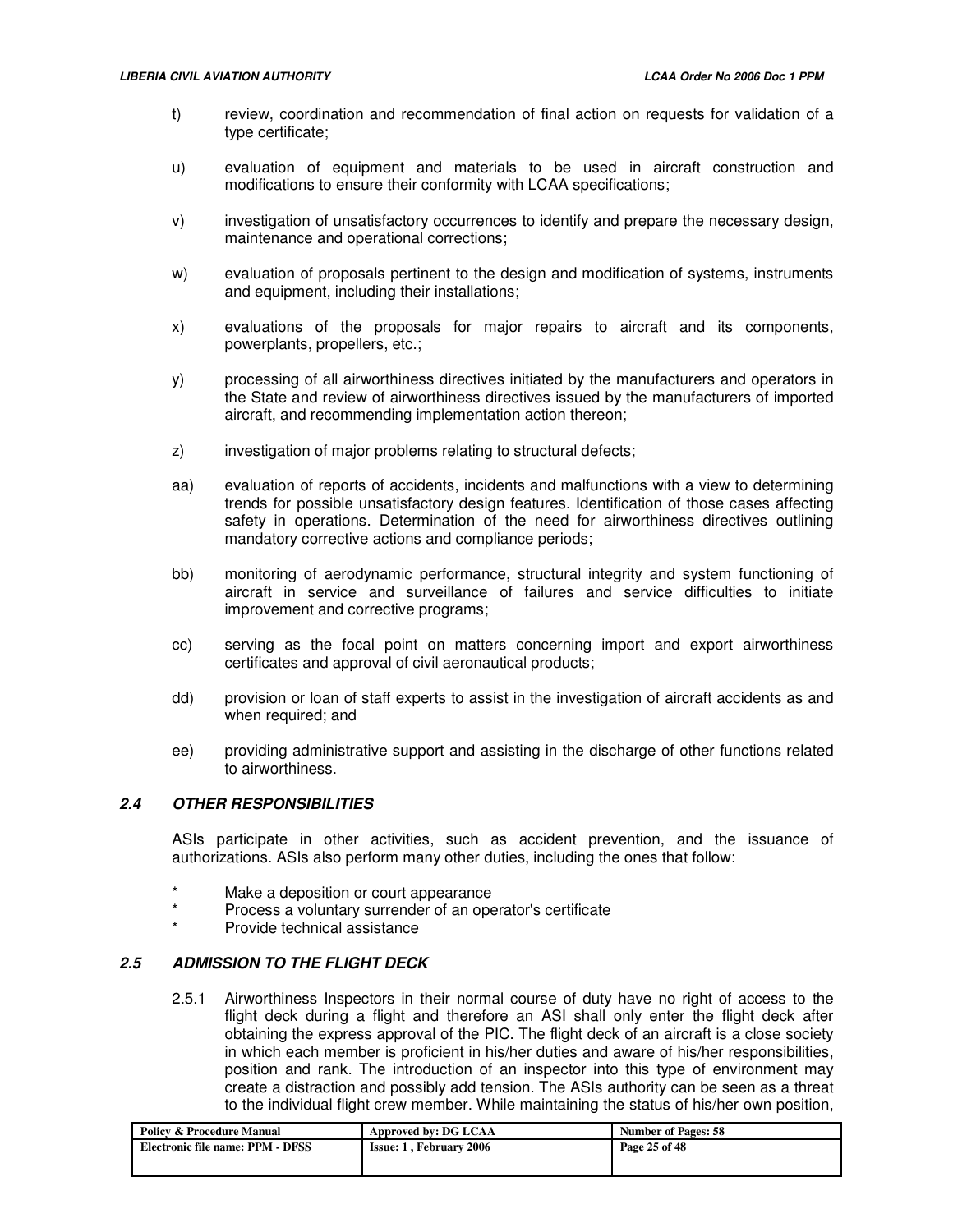the ASI must recognize and support the Pilot-in-Command's authority unless he/she is obviously about to violate a regulation. Even in these conditions, the ASI should at first appear to be acting in an advisory capacity and only resort to the powers vested in him/her by the aeronautical legislation as a last resort.

- 2.5.2 If permitted under company rules an ASI on duty may travel on the flight deck for familiarization purposes. Under normal circumstances he shall make every effort to reserve the use of any observer seat through the operator's flight dispatch or other designated office at least 24 hours prior to scheduled departure time.
- 2.5.3 While on the flight deck, the ASI must avoid distracting the crew. The ASI is a new person to talk to, and a new source of information. A flight deck conversation can be valuable to the ASI as a source of information and to establish a good relationship with the flight crew but it must be carefully controlled so as to avoid distractions at critical times.
- 2.5.4 If an ASI has reason to believe that an aircraft is in an unsafe condition, he/she may detain the aircraft pursuant to Civil Aviation Act, Chapter IV, section 414**.** Directing Air Traffic Services (ATS), where available, to deny take-off clearance could be the best course of action. This would give the ASI more time to co-ordinate other recourses.

## **CHAPTER 3 SCHEME OF SERVICE, PERSONAL ETHICS AND CONDUCT**

## **3.1 PURPOSE**

This section contains direction and guidance for Airworthiness Aviation Safety Inspectors (ASI) pertaining to principles of ethics and conduct as they affect the performance of duties. Although some ASIs scenarios are listed in this section, all circumstances that an Inspector may encounter cannot possibly be covered. As Inspectors are always in the public eye, they are expected to exercise good judgment and professional behavior at all times while on and off duty.

A. Unique Responsibilities of Airworthiness Inspectors;

ASIs are exposed to a number of circumstances that are critical to their positions and which are not pertinent to other Civil Aviation Authority (LCAA) job functions. The Inspector has the critical position of frequently interpreting and evaluating the quality of training programs, operations and maintenance manuals, pilot and mechanic performance, and overall safety activities. It is imperative that all Inspectors be sensitive to the responsibilities and demands of their positions and be objective and impartial while performing their duties. Inspectors must also be sensitive to actual as well as perceived appearances of any conflict that could disrupt the effectiveness or credibility of the Department of Airworthiness mission.

B. Civil Aviation Authority Requirements; Inspectors are required to comply fully with the letter and spirit of the standards of conduct as set forth by this section; and with those set forth in the Liberian Government publication. . The Authority's policy on employee conduct is designed to encourage employees to maintain a level of professionalism that will promote the efficiency of the LCAA and conform to accepted principles of conduct.

# **3.2.1 SCHEME OF SERVICE FOR THE DEPARTMENT OF FLIGHT SAFET STANDARDS**

## 3.2.1 CADRES

Director Flight Safety Standards (DFSS) - GL17

Manager Airworthiness (MA) **Fig. 1.18** Fig. 2.18

**Policy & Procedure Manual Approved by: DG LCAA Number of Pages: 58 <br>
Electronic file name: PPM - DFSS <br>
Issue: 1, February 2006 Page 26 of 48 Electronic file name: PPM - DFSS**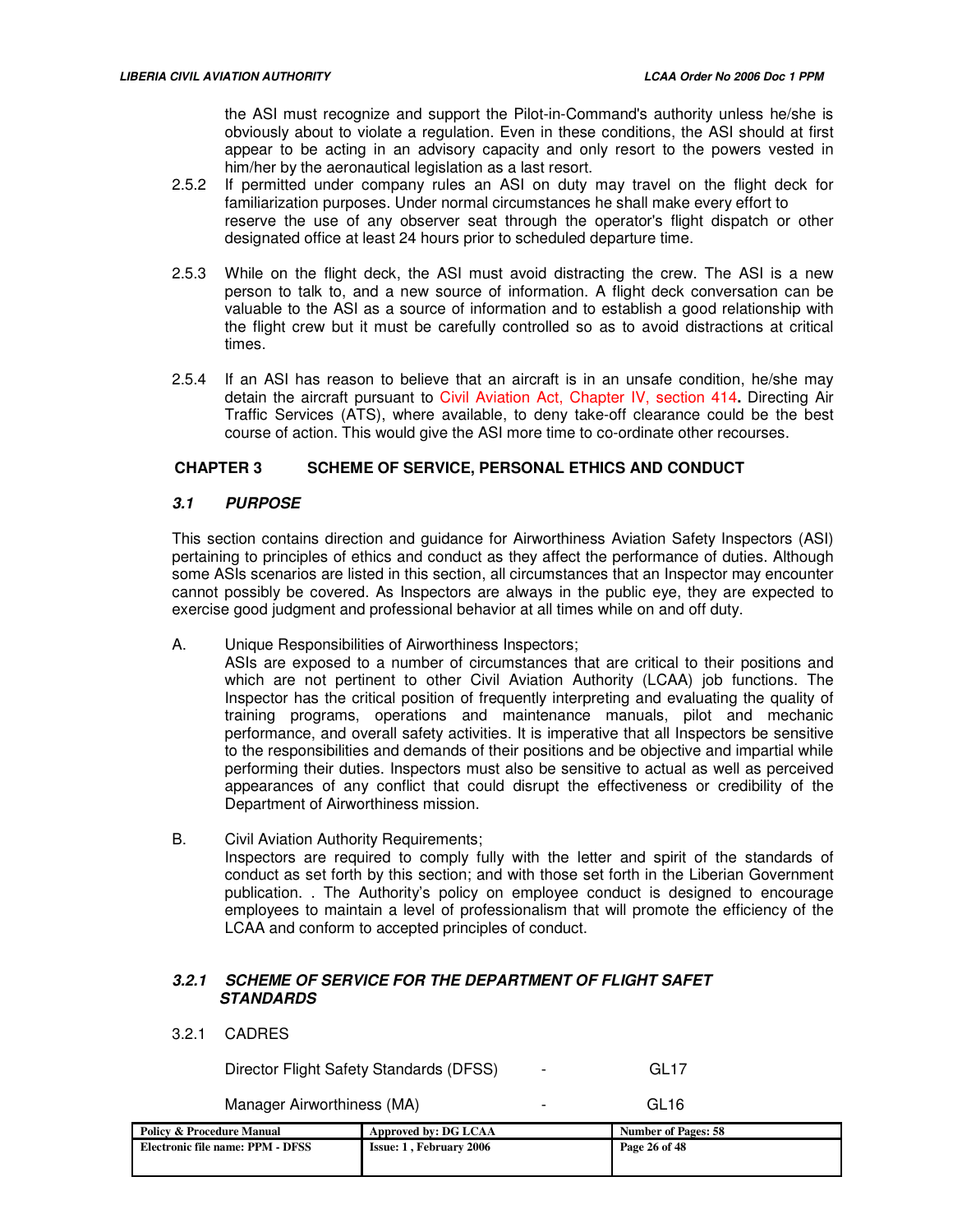| Manager Operations (MO)<br>Aviation Safety Inspector (I)                                      |                          | GL15<br>GL <sub>14</sub>                                 |
|-----------------------------------------------------------------------------------------------|--------------------------|----------------------------------------------------------|
| Aviation Safety Inspector (II)<br>Aviation Safety Inspector (III)                             |                          | GL <sub>13</sub><br>GL <sub>12</sub>                     |
| Aviation Safety Inspector (IV)<br>Aviation Safety Officer (I)<br>Aviation Safety Officer (II) | $\overline{\phantom{a}}$ | GL <sub>10</sub><br>GL <sub>09</sub><br>GL <sub>08</sub> |

# 3.2.1.1 DIRECTOR FLIGHT SAFETY STANDARDS

SALARY: GL17 as per the LCAA's Salary Structure.

## RESPONSIBILITIES:

The DFSS is to perform the following duties:

- a. Co-ordination of some activities of the Airworthiness Director which cover but are not limited to matters concerning the registration of aircraft, aircraft airworthiness and type certification, type certification validation, monitoring of continuous airworthiness of aircraft operating in the country, approval of maintenance organization and training institutions as well as aviation products, certification of operators and examination of aircraft maintenance personnel for the purpose of licensing/authorization/approval, monitoring of quality of fuel supply for use in aircraft and participation in aircraft incident/accident investigations.
- b. To offer proper direction of the Department by formulating and executing operating regulations and initiating policies for the advancement of airworthiness standards. This includes establishment and constant review of the national airworthiness requirements and other pertinent instruments.
- c. Other duties towards enhancement of safety in the industry and as may from time to time be called upon to perform by the appropriate authority.

# QUALIFICATION/METHOD OF ENTRY

(i) A minimum of B.Sc in Aeronautical or Mechanical Engineering or Electronics (with Avionics bias), or equivalent qualification in the relevant engineering field, with a minimum of **20yrs** post qualification experience, at least **15yrs** of which should have been spent performing functions related to airworthiness duties.

OR

(ii) An HND or equivalent in aircraft engineering plus a Liberian Aircraft Maintenance License, with a minimum of **25yrs** post qualification experience, at least **15yrs** of which must have been in airworthiness related duties.

| <b>Policy &amp; Procedure Manual</b> | Approved by: DG LCAA           | <b>Number of Pages: 58</b> |
|--------------------------------------|--------------------------------|----------------------------|
| Electronic file name: PPM - DFSS     | <b>Issue: 1. February 2006</b> | Page 27 of 48              |
|                                      |                                |                            |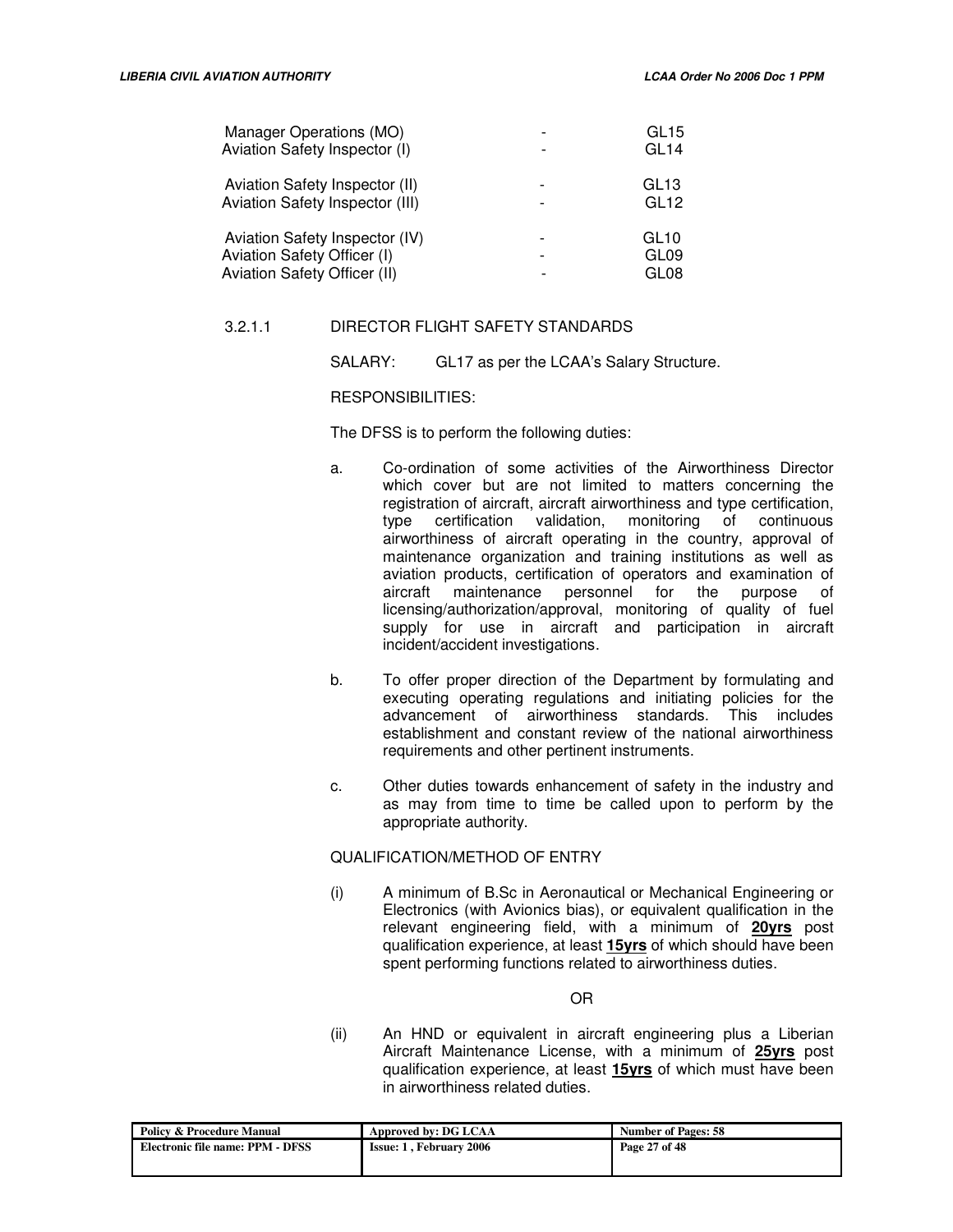(iii) A minimum of **10yrs** experience in management cadre and membership of a professional body will be an advantage.

## ADDITIONAL REQUIREMENT

- (i) Airworthiness Course
- (ii) Advanced Management Courses
- (iii) Manufacturer course/type rating on at least two types of aircraft
- (iv) Safety Seminars, Conferences etc.

## 3.2.1.2 MANAGERS, AIRWORTHINESS

SALARY: GL16 as per the LCAA's Salary structure.

#### RESPONSIBILITIES:

The Managers are to perform administrative duties and co-ordinate their titular functions in addition to other airworthiness responsibilities that may be allotted to their Divisions as follows:

MANAGER AIRWORTHINESS STANDARDS (MAS)

- (i) To handle matters regarding Maintenance Schedules (MS), Flight Manuals (FMs), maintenance organization approval and approval of training institutions and aviation products.
- (ii) To perform airworthiness monitoring of aircraft and audit inspection of operators' organizations.
- (iii) Maintaining a record of fees collected in respect of aircraft registration, airworthiness certification, type certification, approvals, maintenance personnel examinations and licensing/authorization as well as other airworthiness services.
- (iv) To keep a record of Mandatory Occurrence Reports and other incident reports received from aircraft operators.
- (v) To perform other functions that may be assigned to the post.

#### MANAGER AIRWORTHINESS ENGINEERING (MAS)

- (i) To handle matters regarding type certification, type certification validation and initial airworthiness certification of aircraft to be registered and operated in Liberia.
- (ii) To keep track of and compile Airworthiness Directives (ADs), Service Bulletins (SBs), Service Letters (SLs) and other technical publications in respect of aircraft operating in Liberia, with particular emphasis on those in the Liberian register of aircraft, and to initiate issue of Liberian ADs, airworthiness notices and other documents related to airworthiness of aircraft.

 Examines and makes recommendations on optional SBs, while commenting on or offering further suggestions on ADs, and mandatory SBs. Handles all issues raised by operators in respect of accomplishment of SBs and ADs.

(iv) To determine/recommend/devise means of enhancing airworthiness of aircraft with particular emphasis on structural integrity.

| <b>Policy &amp; Procedure Manual</b> | Approved by: DG LCAA           | <b>Number of Pages: 58</b> |
|--------------------------------------|--------------------------------|----------------------------|
| Electronic file name: PPM - DFSS     | <b>Issue: 1. February 2006</b> | Page 28 of 48              |
|                                      |                                |                            |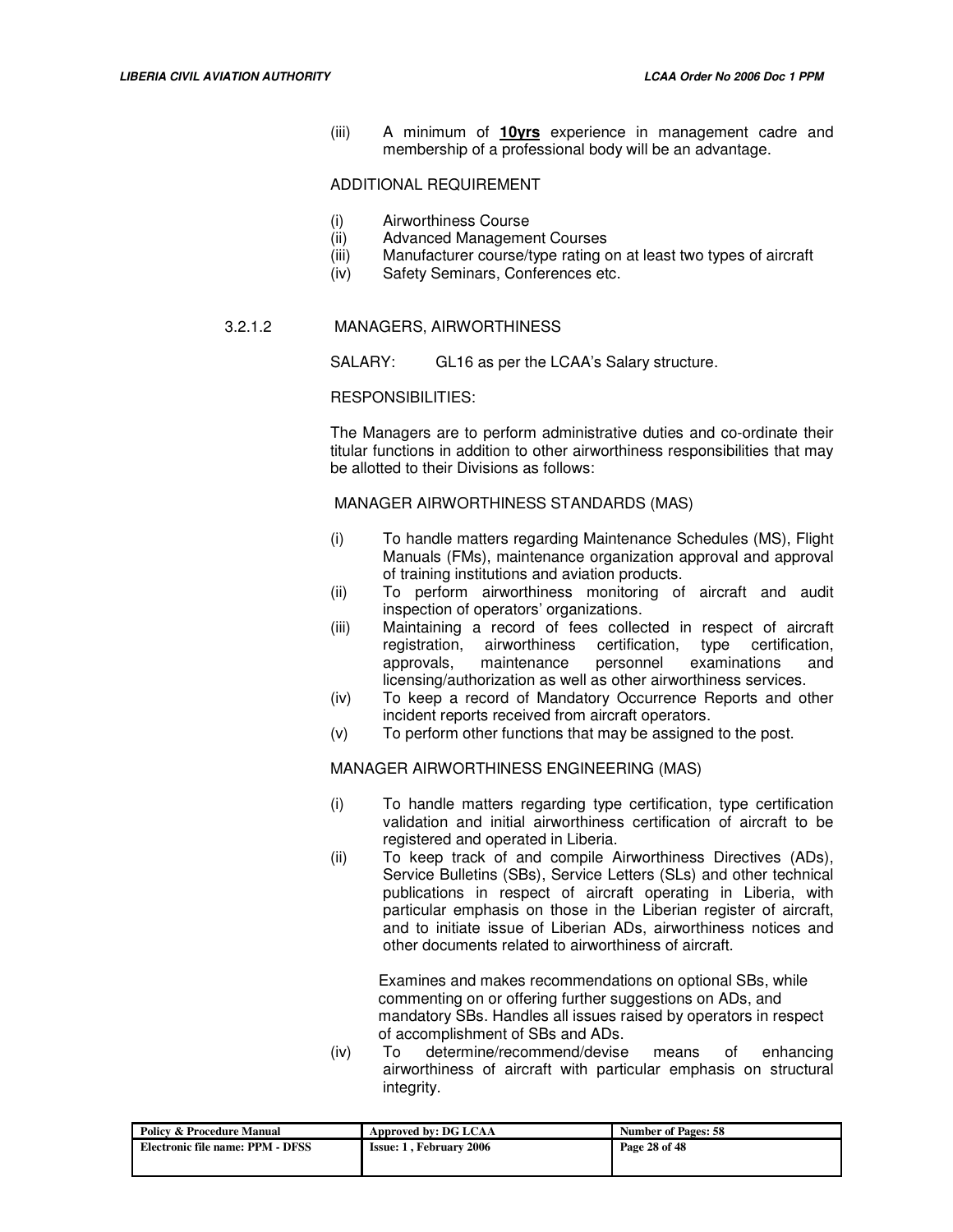- (v) To handle registration of aircraft and aircraft mortgages and maintain the aircraft registry.
- (vi) Provision of advice on technical matters relating to flight operations.
- (vii) Development of airworthiness standards and procedures in line with the Standards and Recommended Practices of the International Civil Aviation Organizations (ICAO).
- (viii) Preparation and recommendation of regulatory changes and amendments thereto.
- (ix) Identification and resolution of airworthiness regulatory problems.
- (x) Determination of the need for and making recommendations for new or amended airworthiness policies and procedures.
- (xi) Investigation and co-ordination with the monitoring division, of major defects discovered in the aircraft.
- (xii) Examination of current and new national and foreign airworthiness design standards to determine the need for adoption.
- (xiii) Any other airworthiness duties that may be assigned.

#### ASSISTAND MANAGER POWERPLANT (AMP)

- (i) To conduct ramp and en-route inspection of aircraft.
- (ii) Contribution to AMEL Examination.
- (iii) To handle approval of aviation product.
- (iv) To handle approval of Company Exposition and Engineering Procedures Manual in respect of allocated operators.
- (v) To conduct inspection of fuel farms.
- (vi) To handle approval of C of A flight test schedule.
- (vii) To handle C of A issue/renewal for the assigned operators.
- (viii) To conduct Aircraft Maintenance Organizations (AMO) inspection.

#### QUALIFICATION/METHOD OF ENTRY

- (i) A minimum of B.Sc in Aeronautical or Mechanical Engineering or Electronics (with Avionics bias) or equivalent engineering qualification in the relevant field, with at least **15yrs** post qualification experience, a minimum of **10yrs** of which should have been spent performing functions related to airworthiness matters OR
- (iv) An HND or equivalent in aircraft engineering plus a Liberian Aircraft Maintenance License, with a minimum of **18yrs** post qualification experience, at least **10yrs** of which must have be in airworthiness related duties.
- (v) A minimum of **5yrs** experience in management cadre will be an advantage.

#### ADDITIONAL REQUIREMENT

- (i) Aircraft Manufacturers Courses
- (ii) Airworthiness Courses
- (iii) Advanced Management Courses

| <b>Policy &amp; Procedure Manual</b> | Approved by: DG LCAA           | <b>Number of Pages: 58</b> |
|--------------------------------------|--------------------------------|----------------------------|
| Electronic file name: PPM - DFSS     | <b>Issue: 1, February 2006</b> | Page 29 of 48              |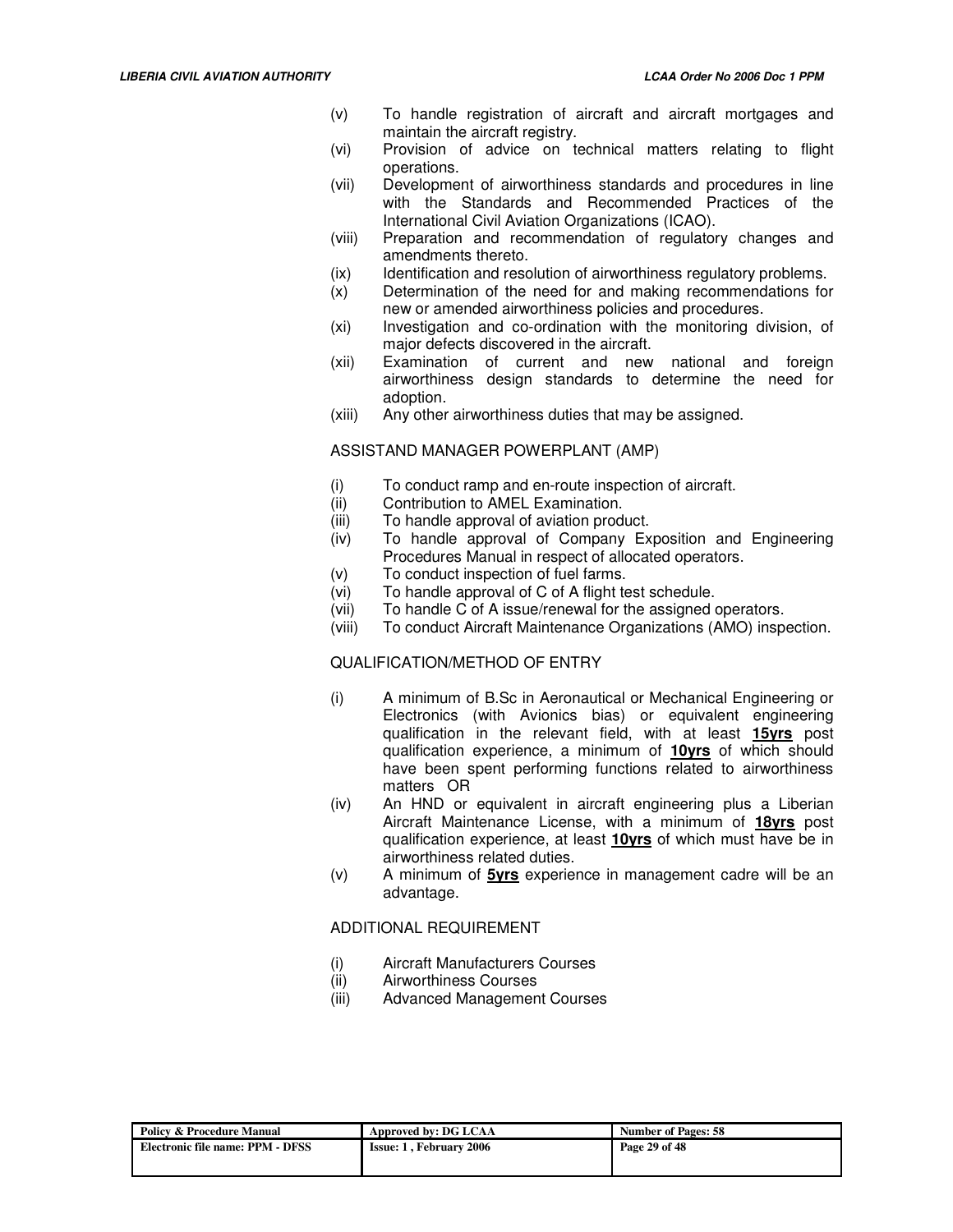#### ASSISTANCE MANAGER AVIONICS (AMA)

SALARY: GL15 as per LCAA's Salary Structure.

RESPONSIBILITIES: The AMAs will assist Manager, Certification in the discharge of his duties and responsibilities as follows:

## ASSISTANT MANAGER AIRCRAFT SYSTEM (AMAS)

- (i) Ramp and en-route inspection of aircraft.
- (ii) To handle matters regarding approval of Maintenance Schedule (MS), Flight Manual (FM) and Minimum Equipment Lists (MEL) in respect of allocated aircraft.
- (iii) To handle appraisal of Airworthiness Directives (ADs), Service Bulletins (SBs), Service Letters (SLs) etc for notification to operator i.e. (all operators).
- (iv) To handle appraisal of Company Exposition and Engineering Procedures Manual.
- (v) To handle Aircraft Maintenance Organizations (AMO) Inspection.
- (vi) To handle registration/deregistration of aircraft and registration of interest in/and mortgage an aircraft.
- (vii) Contribution of AMEL Examinations.
- (viii) To handle approval of C of A Flight Test Schedule.
- (ix) To conduct inspection of fuel farms.
- (x) To handle C of A issue/renewal for the assigned operators.

ASSISTANCE MANAGER STANDARD AND CERTIFICATION II) (AMSC)

- (i) To conduct ramp and en-route inspection of aircraft.
- (ii) To handle development of Airworthiness Standards and Requirements.
- (iii) To handle matters regarding Aircraft Type Certification and Certification Validation.
- (iv) Appraisal of Company Exposition and Engineering Procedures Manual in respect of allocated operators.
- (v) To handle Aircraft Maintenance Organizations (AMO) Inspection.
- (vi) To handle approval of C of A Flight Test Schedule.
- (vii) To conduct inspection of fuel farms.
- (viii) To handle C of A issue/renewal for the assigned operators.

#### QUALIFICATION/METHOD OF ENTRY

(i) A minimum of B.Sc in Aeronautical or Mechanical Engineering or Electronics (with Avionics bias) or equivalent engineering qualification in the relevant field, with at least **15yrs** post qualification experience, a minimum of **10yrs** of which should have been spent performing functions related to airworthiness matters.

OR

(ii) An HND or equivalent in aircraft engineering plus a Liberian Aircraft Maintenance License, with a minimum of **18yrs** post

| <b>Policy &amp; Procedure Manual</b> | Approved by: DG LCAA           | <b>Number of Pages: 58</b> |
|--------------------------------------|--------------------------------|----------------------------|
| Electronic file name: PPM - DFSS     | <b>Issue: 1. February 2006</b> | Page 30 of 48              |
|                                      |                                |                            |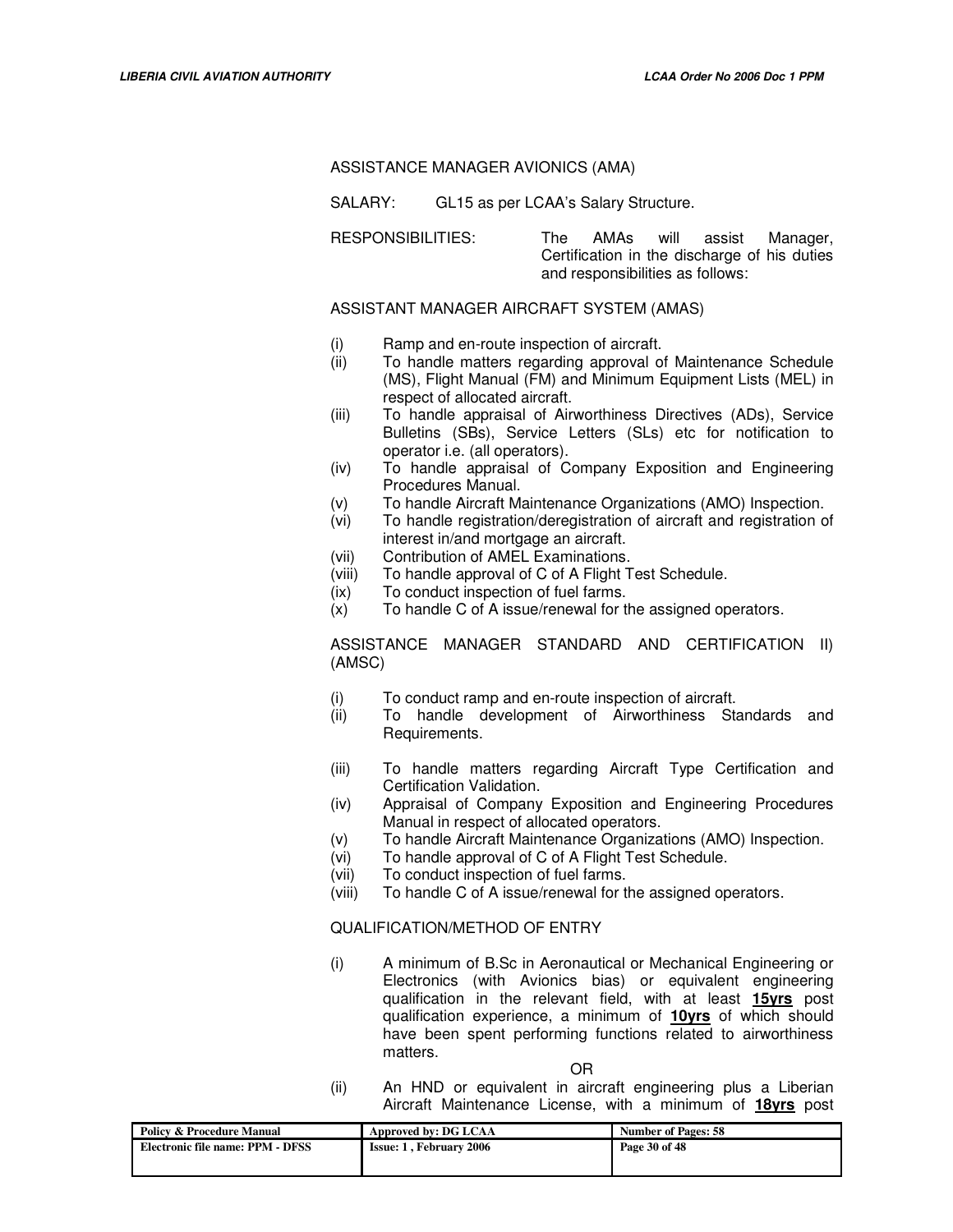qualification experience, at least **10yrs** of which must have be in airworthiness related duties.

(iii) A minimum of **5yrs** experience in management cadre will be an advantage.

ADDITIONAL REQUIREMENT

- (i) Aircraft Manufacturers Courses
- (ii) Airworthiness Courses
- (iii) Advanced Management Courses

## 3.2.2 ASSISTANT MANAGER(S), LOFA, SINOE, GRAND GEDEH REGIONAL **OFFICES**

- (1) Vetting application for Certificate of Airworthiness (C of A) and Maintenance Clearance Certificate (MCC) and ensuring that correct payment of statutory fees have been made in respect of the application.
- (2) To refer applications for C of A or MCC issue to headquarters for determination after vetting.
- (3) Renewal of Certificate of Airworthiness or MCC. The reports of these must be submitted to headquarters within 5 days of action.
- (4) Issuance of Ferry Permits.
- (5) Vetting of applications for the issue, renewal/and variation of Air Operator's Certificate (AOC) and referring the same of headquarters for further necessary action.
- (6) Airworthiness Surveillance of aircraft i.e. continuing airworthiness supervision/monitoring of assigned aircraft including frequent ramp inspection and monitoring of checks and furnishing the reports of these to headquarters on a monthly basis.
- (7) Preparation of Examination questions for Aircraft Maintenance Licenses (AMLS) in respect of aircraft types handled in the region and submitting these to headquarters for further necessary action.
- (8) Production of Annual Maintenance Chart for the aircraft assigned to the Region.
- (9) Production of C of A, MCC, AMO and AOC status report on aircraft/ organizations in the region including maintenance of records of all training institutions, CSAMs0.
- , Pilots and Flight Engineers operating in the regions and rendering of monthly returns to DFSS on these.
- (10) Ensuring that the Maintenance Manual, Maintenance Schedule, Flight Manual, Service Bulletins and Airworthiness Directives and other continuing Airworthiness documents in the Library are available and up to date before embarking on C of A renewal of assigned aircraft.
- (11) Holding quarterly meetings with the DFSS on activities in the region.
- (12) Vetting of Maintenance Schedules, Flight Manuals, Minimum Equipment List (MEL), Company Exposition, Engineering Procedures Manual etc and making recommendations on the same to headquarters for find approval.
- (13) Aircraft Maintenance Organizations (AMO) quarterly audits and submission of recommendations of these to headquarters for approval.
- (14) Ensuring that all technical problems emanating from safety inspection of aircraft are being evaluated, brought to the attention of headquarters and solved by issuance of relevant corrective directives.
- (15) Conduct periodic meetings with airline quality assurance to discuss ways and means of maintaining quality standards.
- (16) Vetting of applications for the issue of renewal of Aircraft Maintenance Licenses for personnel in the region and referring these to headquarters for final action.

| <b>Policy &amp; Procedure Manual</b> | Approved by: DG LCAA            | <b>Number of Pages: 58</b> |
|--------------------------------------|---------------------------------|----------------------------|
| Electronic file name: PPM - DFSS     | <b>Issue: 1 . February 2006</b> | Page 31 of 48              |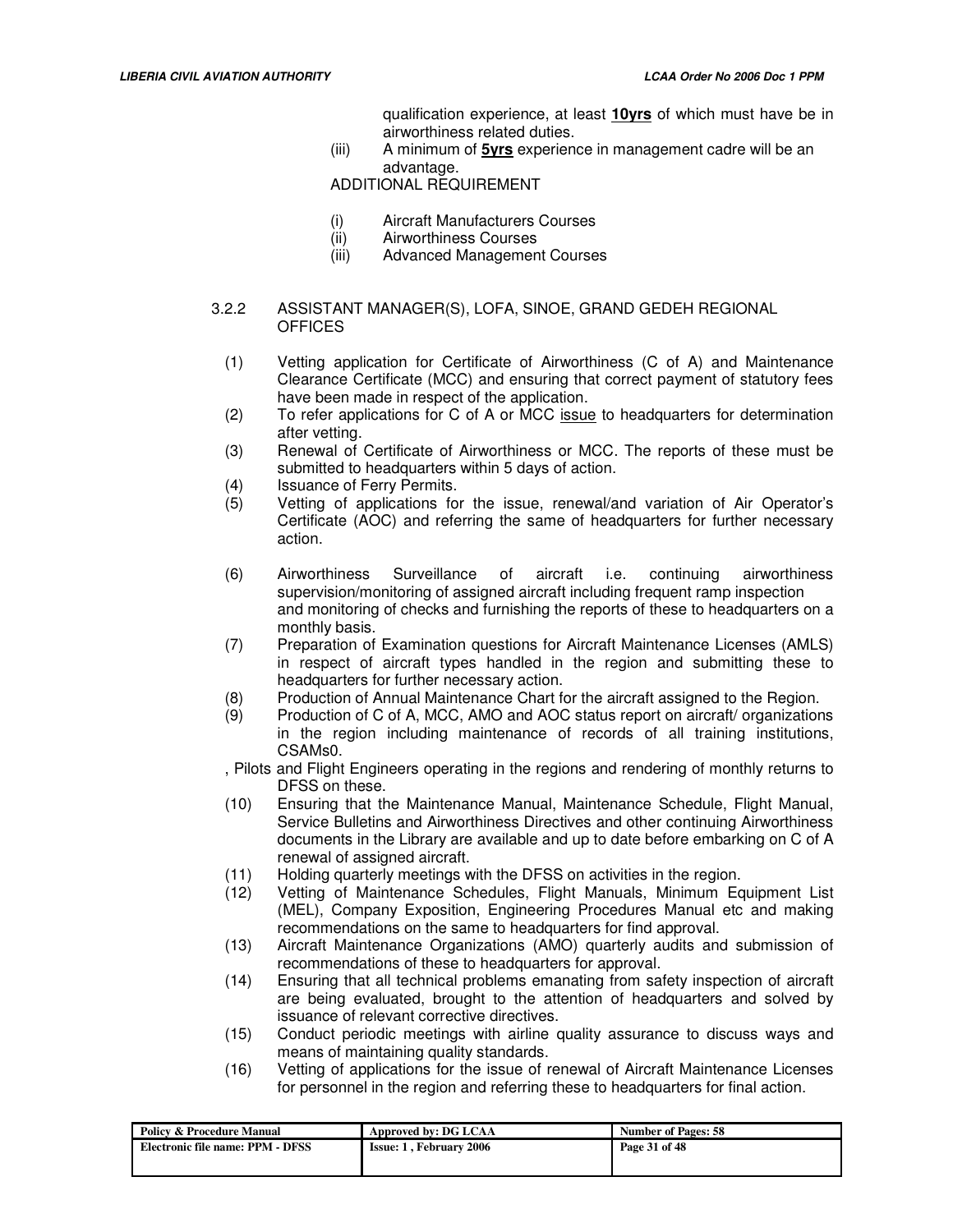- (17) Making arrangements for the conduct of Pilots Technical Examinations and AML written or oral examinations in the regions by headquarters staff.
- (18) Supervision of Aeronautical Training Institutions in the regions and furnishing of regular (quarterly) reports on their status.
- (19) Generally monitoring of civil aviation activities as regards airworthiness in their areas of jurisdiction for compliance with provisions of the Air Navigation Regulations and other pertinent operating regulations.
- (20) Processing applications for approval of training institutions and forwarding the same of headquarters for further necessary action.
- (21) Investigation of major defects discovered in aircraft.
- (22) Evaluation of engineering fixes (repairs) on aircraft in the regions.<br>(23) To determine the training needs of staff of the regional office
- To determine the training needs of staff of the regional office and submit a training program to headquarters for approval and implementation.
- (24) Follow up action on Mandatory Occurrence Report (MOR).
- (25) En-route/station inspections as planned within the departmental program of such inspections.
- (26) Inspection/Monitoring of fuel farms in the regions.
- (27) Approval of Engineering/Maintenance aspect of Ground Handling Companies in the region.
- (28) Making recommendations on Maintenance Arrangements on aircraft in the region, for approval by headquarters.
- (29) Participation in Incident/Accident Investigation.
- (30) Examination of request for TBO escalation or concession/extension on checks, ADS, etc and forwarding recommendation to headquarters for final approval.
- (31) Any other duties as may be assigned from time to time.

# QUALIFICATION/METHOD OF ENTRY

(i) A minimum of B.Sc in Aeronautical or Mechanical Engineering or Electronics (with Avionics bias) or equivalent engineering qualification in the relevant field, with at least **15yrs** post qualification experience, a minimum of **10yrs** of which should have been spent performing functions related to airworthiness matters.

#### OR

- (ii) An HND or equivalent in aircraft engineering plus a Liberian Aircraft Maintenance License, with a minimum of **18yrs** post qualification experience, at least **10yrs** of which must have been in airworthiness related duties.
- (iii) A minimum of **5yrs** experience in management cadre will be an advantage.

## ADDITIONAL REQUIREMENT

- (i) Aircraft Manufacturers Courses
- (ii) Airworthiness Courses
- (iii) Advanced Management Courses

## 3.2.2.1 PROCEDURES/GUIDELINES FOR REGIONAL OFFICES

The following procedures/guidelines are applicable to the functioning of the regional offices:

- a. The regional office should submit a detailed program of its quarterly audit (AMO/AOC) inspection of organizations in its area. Officers from the Headquarters will from time to time be assigned to join the regional office for this exercise.
- b. The leave roster of officers in the regional offices should be submitted to the HQ at the beginning of the year (before  $31<sup>st</sup>$  January of each year) so that relief officers can be sent to these offices as necessary.

| <b>Policy &amp; Procedure Manual</b> | Approved by: DG LCAA           | <b>Number of Pages: 58</b> |
|--------------------------------------|--------------------------------|----------------------------|
| Electronic file name: PPM - DFSS     | <b>Issue: 1. February 2006</b> | Page 32 of 48              |
|                                      |                                |                            |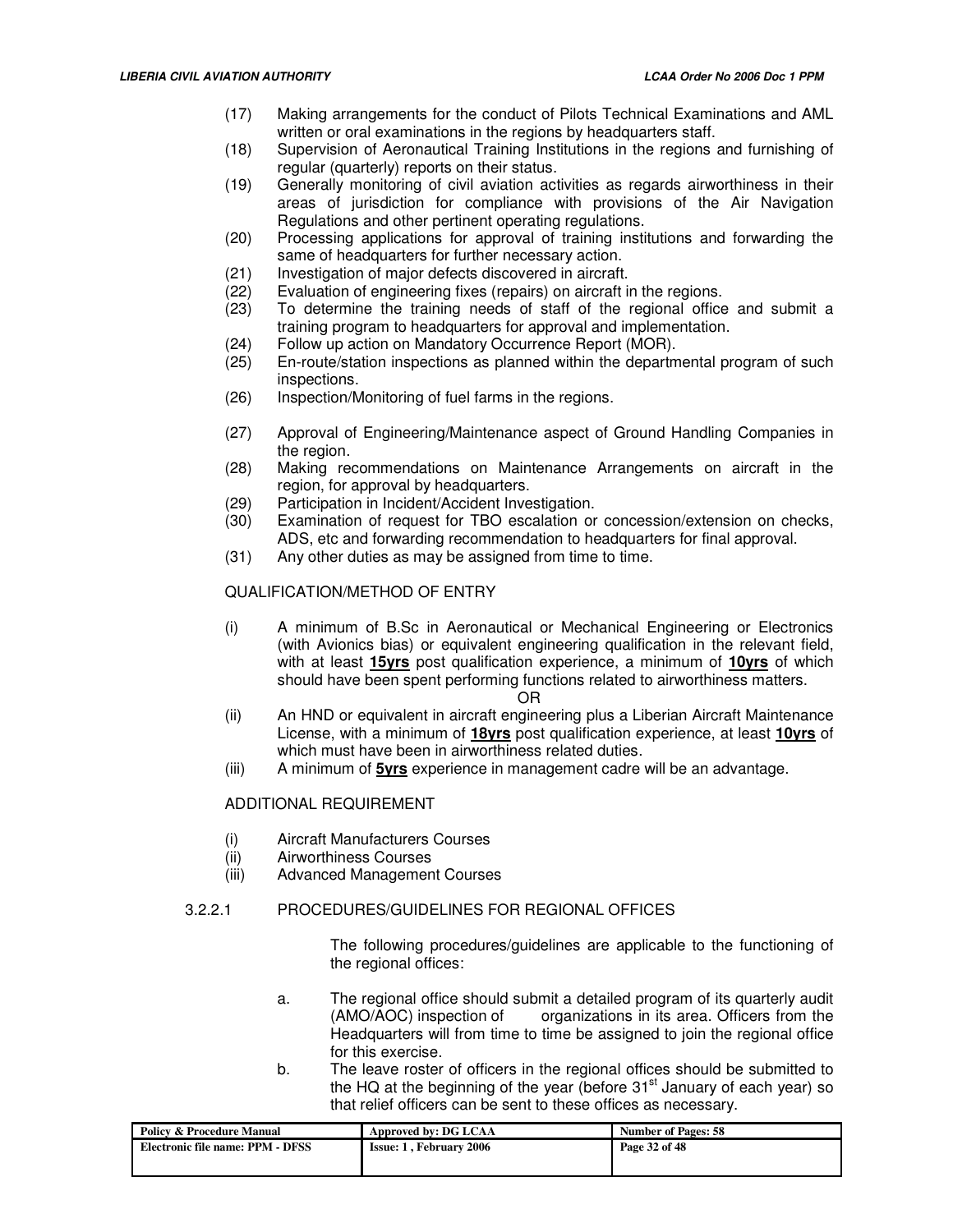- c. Prior to undertaking any overseas assignments (e.g. C of A issue/renewal/maintenance audit, AMO Approval Renewal, Training, etc) the regional office must seek and obtain in writing, the approval of the Headquarters.
- d. Posting of officers to the regional offices will normally be reviewed every two (2) years.
- e. The Head of Airworthiness in the regional offices will report to the GM (Airworthiness Standards) on all airworthiness matters.
- f. Regional offices shall not perform functions except those that are prescribed by the Director in the attached schedule of duties or as directed/approved from time to time. Violation of this may lead to query/suspension/reposting of guilty officers.
- g. Regional offices shall keep duplicate files of operators and respective aircraft which shall contain the following data:
	- i. Photocopies of Approval of Maintenance Organizations (AMO)
	- ii. Photocopies of Inspection Reports (both initial and renewal reports/audits)
	- iii. Records of Accountable Manager and key technical personnel of operators and Approved Maintenance Organizations.
- h. Regional offices shall keep Operator's AMO, copies of AOC reports and manuals submitted for such exercises.
- i. Regional offices shall keep copies of AOC, C of R, C of A, personnel authorizations etc.
- j. Regional offices shall keep copies of aircraft manuals of Maintenance Schedule, IPC, Engine, Manuals etc and other documents submitted by operators for Type Certification, Registration and Certificate of Airworthiness exercises.
- k. All airworthiness functions shall be conducted in accordance with the Airworthiness Policy and Procedures Manual, airworthiness inspectors handbook and airworthiness checklist to ensure standardization with the Headquarters and other regional offices.
- l. Audit of the regional offices will be conducted at least once a year to ensure procedures are adhered to.

# 3.2.3 ASSISTANT MANAGER (HEADQUARTERS)

- 
- (i) To conduct ramp and en-route inspection of aircraft.<br>(ii) To handle Maintenance Personnel Approval/Authoriz To handle Maintenance Personnel Approval/Authorization
- (iii) Coordination of AMEL Examination
- (iv) To conduct Aircraft Maintenance Organizations (AMO) Inspection.
- (v) To handle approval of Training Institution.
- (vi) To handle matters regarding the appraisal of Company Exposition and Engineering Procedures Manual.
- (vii) To conduct inspection of fuel farms.<br>(viii) To handle approval of C of A Flight
- To handle approval of C of A Flight Test Schedule (at headquarter only).
- (ix) To handle issue/renewal of C of A for aircraft used by assigned operators.

## 3.2.4 OTHER AIRWORTHINESS SUPERVISORS

All other officers from Airworthiness supervisor down are grouped under the assistant manager who assigns them duties and responsibilities in line with allocated responsibilities of each group.

| <b>Policy &amp; Procedure Manual</b> | Approved by: DG LCAA           | <b>Number of Pages: 58</b> |
|--------------------------------------|--------------------------------|----------------------------|
| Electronic file name: PPM - DFSS     | <b>Issue: 1. February 2006</b> | Page 33 of 48              |
|                                      |                                |                            |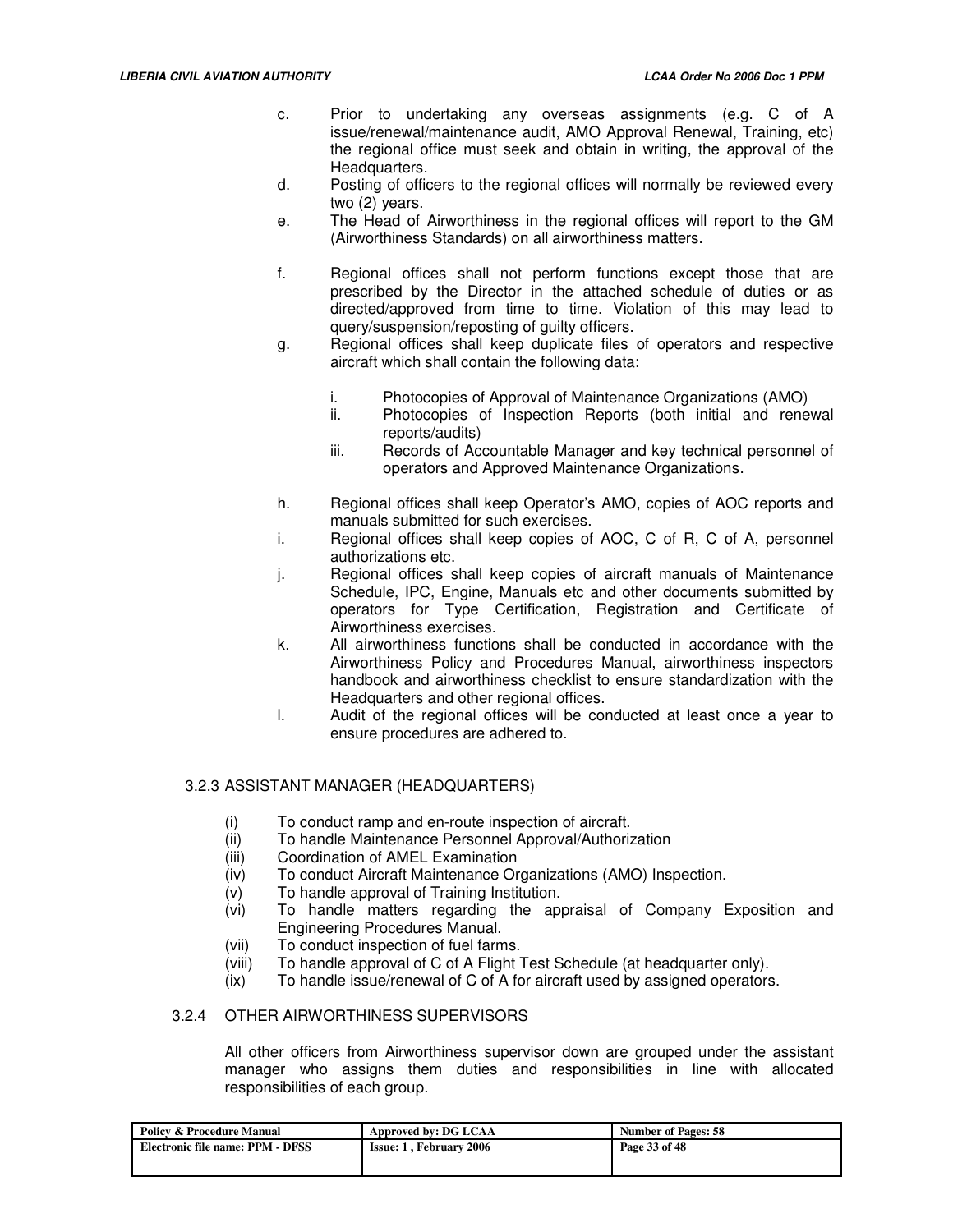Entries into the different levels are either by promotion or direct absorption from outside based on qualifications and experience.

3.2.5 ADVANCEMENT BEYOND THE GRADE

In accordance with LCAA's "Staff Condition of Service" and subject to availability of vacancy.

# **3.3. ON-THE-JOB ETHICS AND CONDUCT**

The conduct of an ASI has a direct bearing on the proper and effective accomplishment of official job functions and responsibilities. Inspectors are required to approach their duties in a professional manner and to maintain that attitude throughout their activities. Through their conduct, Inspectors working in direct contact with operators, and with the public, bear great responsibility in the determination of public perception of the LCAA.

- A. Rules of Conduct. All Inspectors must observe the following rules of conduct:
	- Report for work on time and in a condition that will permit performance of assigned duties
	- Render full and industrious service in the performance of their duties
	- Maintain a professional appearance, as appropriate, during duty hours
	- Respond promptly to directions and instructions received from their supervisor
	- Exercise courtesy and tact in dealing with co-workers, supervisors, and members of the public
	- Obtain approval of all absences from duty
	- Inspectors may not use or permit others to use LCAA equipment, property, or personnel for other than official business
	- When duties concern the expenditure of public funds, have knowledge of and observe all applicable legal requirements and restrictions
	- Inspectors shall not disclose or discuss any classified information or "official use only" information unless specifically authorized to do so
	- Observe the various laws, rules, regulations, and other authoritative instructions, including all rules, signs, and instructions relating to personal safety
	- Uphold with integrity the public trust involved in the position to which assigned

| <b>Policy &amp; Procedure Manual</b> | Approved by: DG LCAA           | <b>Number of Pages: 58</b> |  |
|--------------------------------------|--------------------------------|----------------------------|--|
| Electronic file name: PPM - DFSS     | <b>Issue: 1, February 2006</b> | Page 34 of 48              |  |
|                                      |                                |                            |  |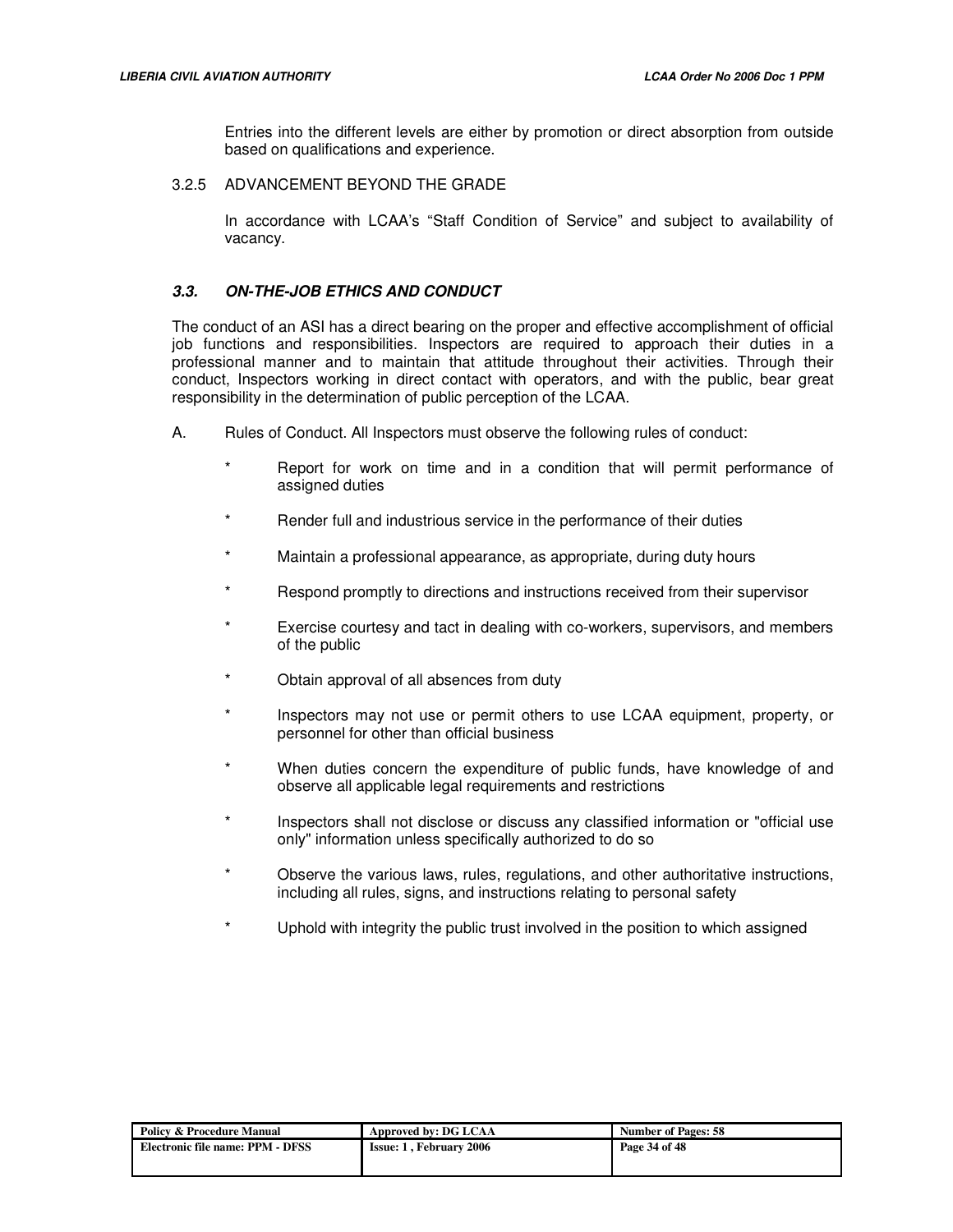- Report known or suspected violations of law, regulations, or policy through appropriate channels
- Not engage in private activities for personal gain or any other unauthorized purpose while on government property
- Give any supervisor or official conducting an official investigation or inquiry all information and testimony about all matters inquired of, arising under the law, rules, and regulations administered by the LCAA
- Not use illicit drugs or abuse alcohol or other substances
- Not participate in telephone eavesdropping (Advance notice must be given whenever any other person is placed on the line for any purpose whatsoever). An advance verbal warning must be given when an automatic recording device or a speaker telephone is used. The use of recording devices, portable or otherwise, on telephones shall be limited to areas involving air safety.)
- **\*** Not make irresponsible, false, or defamatory statements that attack, without foundation, the integrity of other individuals or organizations (Inspectors are accountable for the statements they make and the views they express.)

Inspectors must always keep in mind, no matter how trying the circumstances, that they are visible representative of the regulatory agency. In their direct contact with a dynamic highly organized and high profile industry it is crucial that the inspector project a strong professional image.

## **3.4. OUTSIDE EMPLOYMENT, FINANCIAL INTERESTS, AND GIFTS**

A. Business Interests.

ASIs and their immediate families should seek clarification and guidance before engaging in any airline or other business activity for which the LCAA has oversight responsibility. If an Inspector holds any interest that may give the appearance of impropriety, the Inspector should immediately consult his superior and the legal department for a determination.

B. Conflict of Interest.

Inspectors may hold employment or own businesses that do not present a conflict of interest with their official job functions. Inspectors who wish to participate in outside aviation activities (such as flight instruction, commercial flying, or any other aviationrelated activity) should seek clarification and approval from the Director General.

C. Public Speaking.

Inspectors may not receive payment for speaking on issues that deal with their official job functions. Teaching or instructing at colleges, universities, or vocational schools may be acceptable, but should be coordinated and approved by the Director General.

D. Fund Raising.

ASIs may not participate in fund raising or soliciting donations from any business or activity for which their office is assigned oversight responsibility. Exceptions to this requirement may exist for donation of prizes/gifts for speakers in aviation safety seminars arranged under the aviation safety program. They should, however, seek official approval.

| <b>Policy &amp; Procedure Manual</b> | Approved by: DG LCAA<br><b>Number of Pages: 58</b> |               |  |
|--------------------------------------|----------------------------------------------------|---------------|--|
| Electronic file name: PPM - DFSS     | <b>Issue: 1. February 2006</b>                     | Page 35 of 48 |  |
|                                      |                                                    |               |  |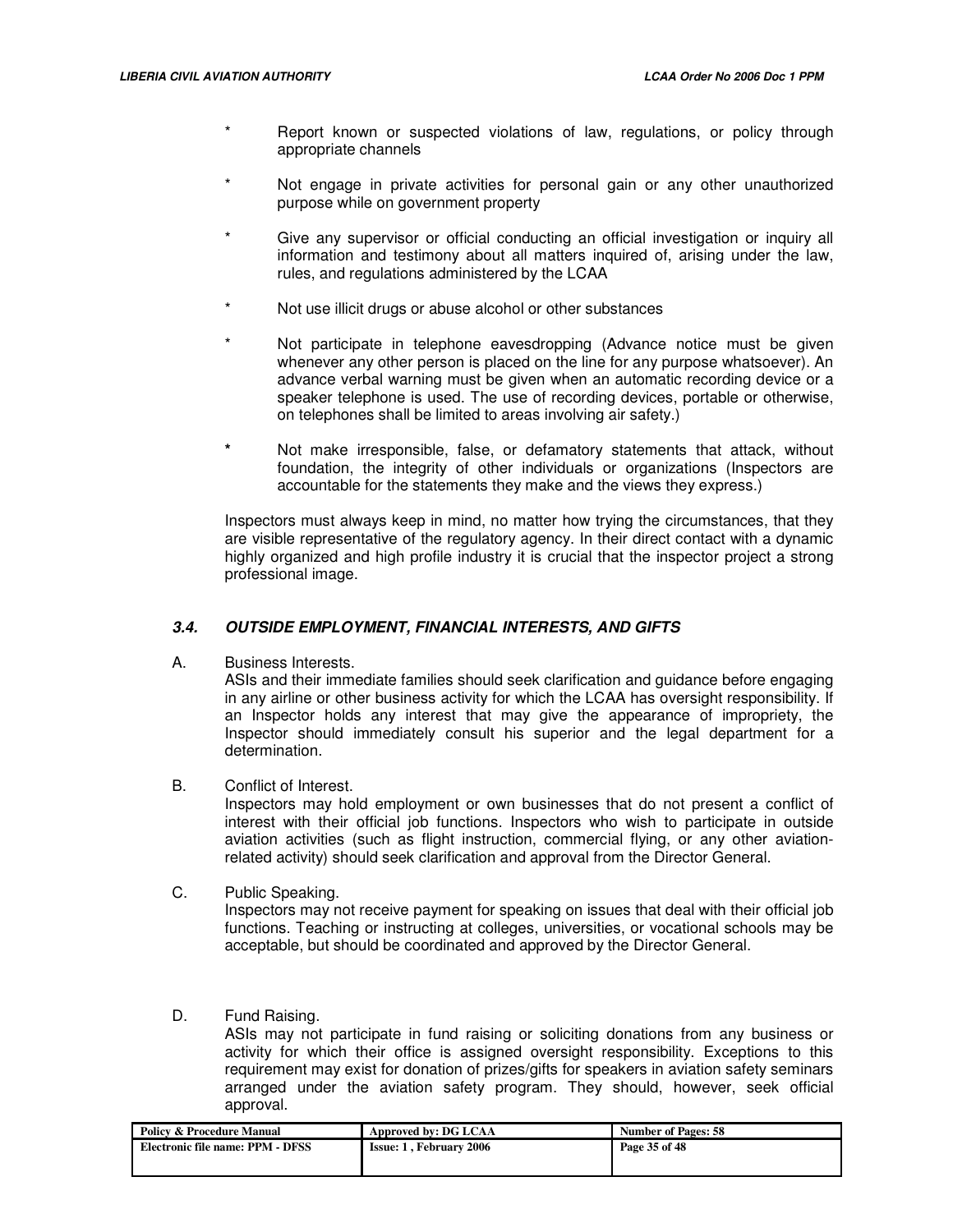E. Gifts / Avoiding Conflict of Interest.

Gifts should be accepted only when the Inspector knows that the gift will not give the appearance of a conflict of interest.

NOTE: Inspectors shall exercise the utmost discretion when giving or receiving gifts.

# **3.5 DRESS**

- 3.5.1 ASIs should be aware that their personal appearance affects their professional image; therefore, they should adhere to the guidelines below:
	- (a) On visits to air operator facilities, ASI should dress semi-formally (tie for men, dress or slacks for women or any other national dress as per convention).
	- (b) During training ASIs dress should be compatible with the air operator's practice but should lean towards formality.
	- (c) During in-flight inspection, the sight of a non-uniformed person moving in and out of the flight deck can be disturbing to hijack - conscious passengers. For this reason, ASIs should maintain a low profile, dress conservatively, restrict movements between cabin and flight decks and wear the ASI Credentials/On-Duty Card (ODC).
	- (d) When conducting ASI duties at an airport, the ASI Credentials/On-Duty Card (ODC) must be worn at all times on the ramp and air-side of the terminal

## **3.6 ACCOUNTABILITY AND DISCIPLINE**

- 3.6.1 This disciplinary code and procedure services as a guide to DFSS employees and although the disciplinary action recommended in terms of this procedure does not cover each and every possible transgression that may occur, DAWS will use its discretion within the framework and the spirit of the disciplinary procedure of LCAA, as well as the Public Service Rules.
- 3.6.2 Disciplinary steps should not be applied highly and the responsibility for the implementation thereof should pass with all Managers and Directors.
- 3.6.3 In general, disciplinary steps should firstly be educational and secondly correctional and should only be applied if previous steps have proven ineffective.
- 3.6.4 Similar transgressions, in similar situations, must as far as possible receive similar treatment by implementing similar measures.
- 3.6.5 Disciplined behavior is needed to maintain proper order and for the safety of all individuals and the successful attainment of LCAA's vision and image as a professional organization.
- 3.6.6 It is essential that all employees are aware of the behavioral norms and standards expected of them within DFSS.
- 3.6.7 The disciplinary policy must be applied firmly and consistently to ensure that all employees are treated in a fair and similar manner.

| <b>Policy &amp; Procedure Manual</b> | Approved by: DG LCAA           | <b>Number of Pages: 58</b> |  |
|--------------------------------------|--------------------------------|----------------------------|--|
| Electronic file name: PPM - DFSS     | <b>Issue: 1. February 2006</b> | Page 36 of 48              |  |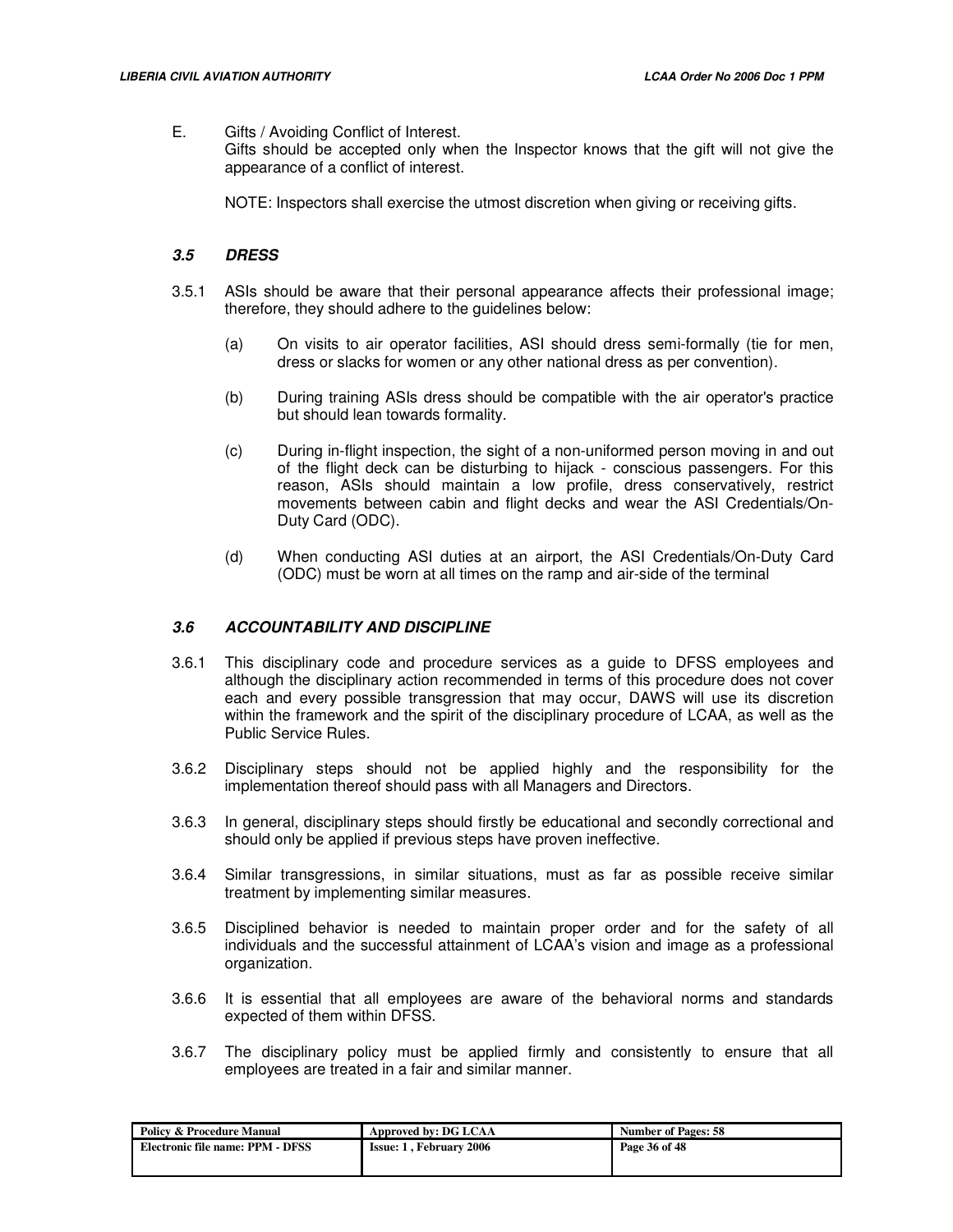- 3.6.8 Should an employee contravene the rules of DFSS, discipline in terms of this policy should be applied. That means that there must be a thorough investigation regarding the alleged conduct of the employee concerned and a clear establishment of guilt or otherwise by careful consideration of all the facts pertaining to each case and situation before disciplinary action can be taken.
- 3.6.9 Disciplinary action must always be applied as soon as practicably possible. It must be applied in a firm and fair manner.

#### **3.7 DISCIPLINARY STEPS**

#### **3.7.1 Steps**

- (a) Managers and Sectional or Unit Heads may at any time reprimand an employee without initiating a formal warning. This may be done by way of a verbal notice, in which case no entry is to be made on the employee's personal file.
- (b) There are three (3) levels of written warnings dependent on the seriousness of the transgression.
	- **First Warning;**
	- Second Warning; and
	- Final warning.

## **3.7.2 First Warning**

May be given due to the repetitive nature of transgression for which a verbal warning has already been given, or for a first transgression as referred to in the DFSS Disciplinary Matrix.

## **3.7.3 Second Warning**

Serious warnings can be given after a further transgression within a period of a pending written warning (Note: the period for which a written warning is valid is related to the seriousness of the offence. However, under normal circumstances warnings will be valid for a period of at least 6 months, but not exceeding 12 months) or for a first transgression as referred to in the DFSS Disciplinary Matrix.

## **3.7.4 Final Warning**

Final warnings are issued for a further transgression during a period in which a serious warning is still pending or for a transgression as listed in the DFSS Disciplinary Matrix.

## **3.7.5 Suspension**

Suspension can be implemented if DFSS is of the opinion that a disciplinary investigation against a certain employee is of such a serious nature that it is desirable for the employee not to be present on the business premises during the investigation, in which case such an employee's service should be suspended on

| <b>Policy &amp; Procedure Manual</b> | Approved by: DG LCAA           | <b>Number of Pages: 58</b> |  |
|--------------------------------------|--------------------------------|----------------------------|--|
| Electronic file name: PPM - DFSS     | <b>Issue: 1, February 2006</b> | Page 37 of 48              |  |
|                                      |                                |                            |  |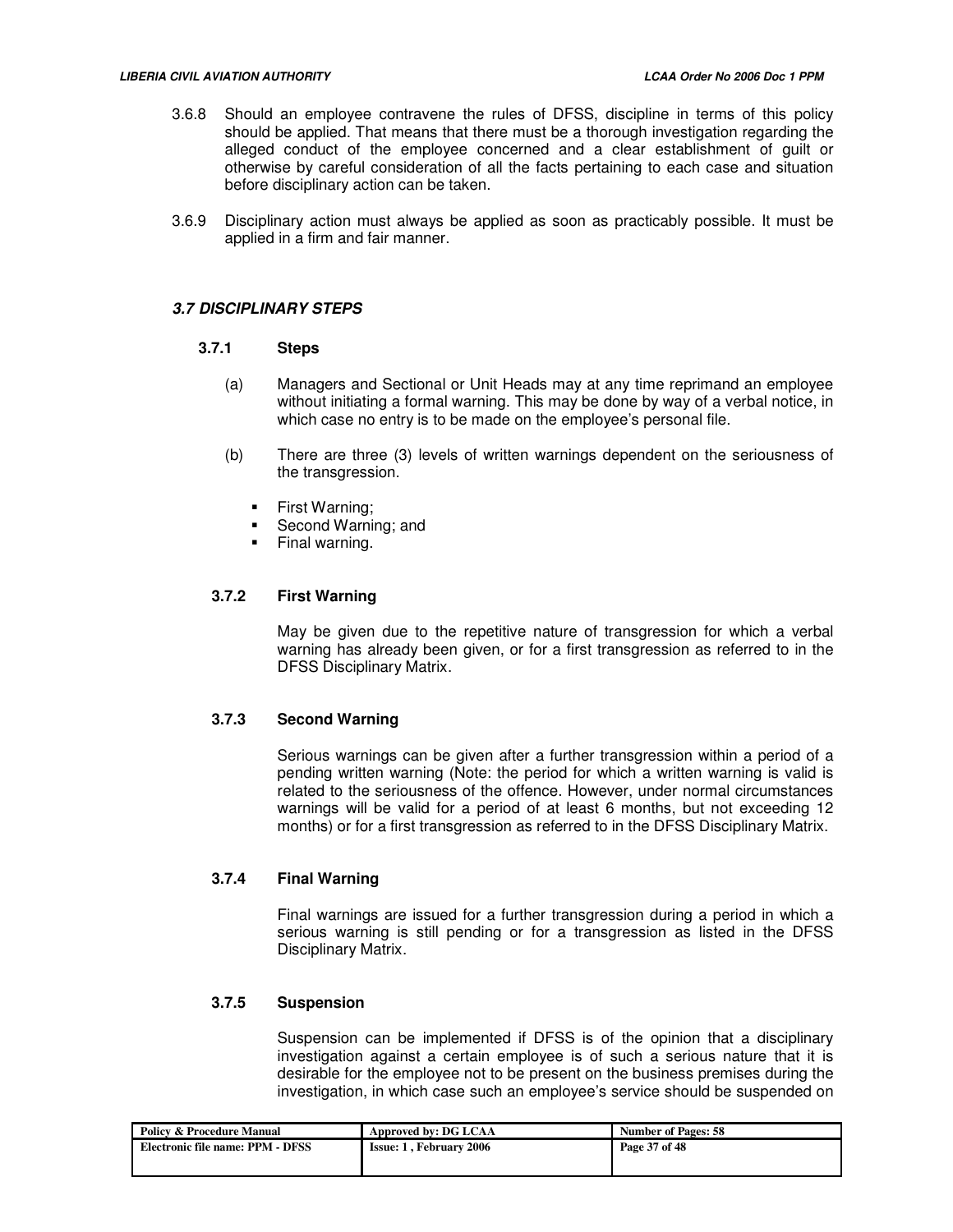full remuneration, pending the outcome of the investigation, where after an enquiry can be implemented.

## **3.7.6 Dismissal**

Dismissal is the final disciplinary step that can be taken against an employee if:

- a. Other disciplinary steps have failed;
- b. After a final warning a further transgression is committed; and
- c. If the transgression is of such a serious nature that it amounts to a serious severance of the employee's contracted obligations towards DFSS (LCAA) or third parties or in terms of the DFSS Disciplinary Matrix.
- **3.7.7** Aspects that should be considered during the implementation of disciplinary steps are as follows:
	- a) The disciplinary measures that should be implemented in a particular case should be viewed against the background of the seriousness of

the transgression as well as the service and disciplinary record of the employee.

- b) It must be kept in mind that certain aspects of a case may aggravate or mitigate a transgression. An employee with a good and long service record can for instance be handled more leniently during a first transgression. A transgression by an employee who is expected to set an example can be regarded in a more serious height. Should managers transgress, such a transgression aggravates his/her position. Should reliability be imperative for a certain job, any form of breach of trust will aggravate the transgression.
- c) The consequence of the transgression for co-employees and the business of LCAA and its clients must be taken into consideration.
- d) DFSS/LCAA may decide to view a transgression in a wordless serious height due to aggravating/mitigating circumstance and thus make a decision different for what was applied to a similar transgression; in such a case, the reason for such a decision must be conveyed to the employee and must also be noted on the employee's personal file.
- **3.7.8** Transgression where suspension is advisable:

An employee should immediately be suspended from his/her workplace upon having committed or having been involved in one of the following transgression:

- 1) Serious assault;
- 2) Use of alcohol or drugs during work period;
- 3) If considered by DFSS to be incapable of performing his/her duties due to, one of temperament, insanity, loss of memory etc;
- 4) Rebellions or riotous behavior;
- 5) Threats of violence or violent behavior;
- 6) Any intentional or negligent act endangering the well-being of coemployees or which may have resulted to LCAA property or loss to any clients of the business;
- 7) Abusive or provocative language which could result in disturbance of the peace;
- 8) Insubordination of a serious nature effecting office morale and discipline;

| <b>Policy &amp; Procedure Manual</b> | Approved by: DG LCAA           | <b>Number of Pages: 58</b> |  |
|--------------------------------------|--------------------------------|----------------------------|--|
| Electronic file name: PPM - DFSS     | <b>Issue: 1. February 2006</b> | Page 38 of 48              |  |
|                                      |                                |                            |  |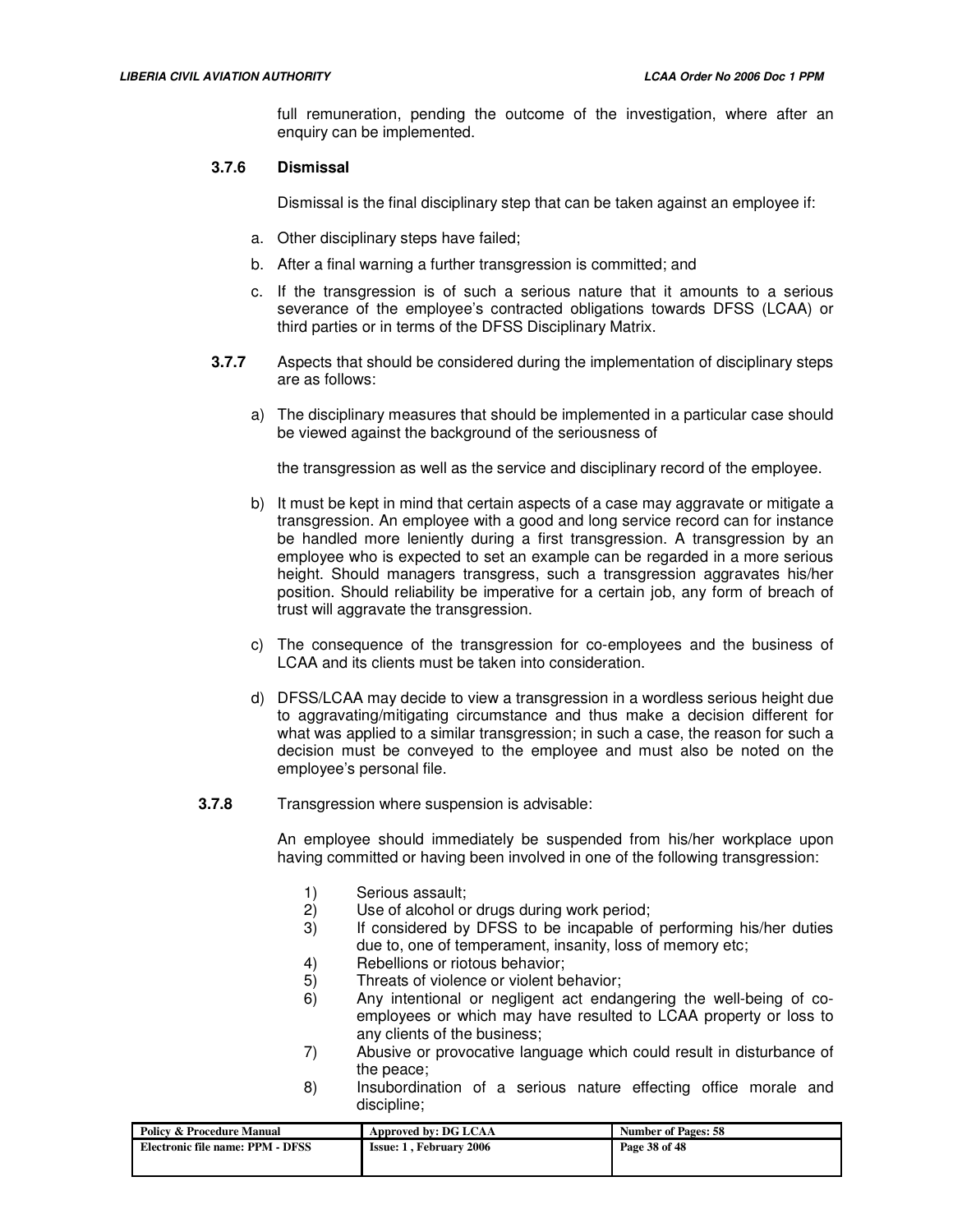- 9) Resistant refusal to obey or adhere to law-talk and reasonable instructions and/or request e.g. persistent lateness to work;
- 10) Unlawful possession or appropriation of LCAA's property or coemployee's property;
- 11) Theft;
- 12) Any other reason regarded as sufficient grounds for instant dismissal within the discretion of management;

Employees should be given the opportunity to defend themselves against allegation which may not necessarily assume the nature of a formal enquiry, depending on the nature of the allegation.

## **3.7.9 Rights to Appeal**

- a) Should an employee be dismissed, such an employee must be reminded of his/her right to appeal against the outcome of the enquiry and his/her right to refer the matter to a court of law.
- b) The appeal must be lodged within five (5) days of the enquiry chairperson's decision being conveyed to the employee.
- c) A prescribed appeal form should be provided by DFSS for this purpose.
- d) The appeal should be presided over by a DFSS manager.
- **3.7.10** The following considerations apply in cases of termination of service due to poor work performance:
	- a. whether or not the employee failed to meet a performance standard; and
	- b. if the employee did not meet a required performance standard whether or not: the employee was aware, or could reasonably be expected to have been aware, of the required performance standard;
		- the employee was given a fair opportunity to meet the required performance standard; and
		- dismissal was an appropriate sanction for not meeting required performance standard.
- **3.7.11** An employee is entitled to representation by a fellow employee of their choice during disciplinary steps.

## **3.8 DISCIPLINARY MATRIX**

It is important to note that the possible disciplinary measures listed here are not maximum measures and merely serve as a guideline to those responsible for the application of this Disciplinary Matrix. Each case should be considered on its own merits and in the light of the evidence given and representations made. The chairperson shall, where circumstances permit, be entitled to apply a lesser disciplinary measure than is provided for as a guideline herein.

| <b>Policy &amp; Procedure Manual</b> | Approved by: DG LCAA           | <b>Number of Pages: 58</b> |  |
|--------------------------------------|--------------------------------|----------------------------|--|
| Electronic file name: PPM - DFSS     | <b>Issue: 1, February 2006</b> | Page 39 of 48              |  |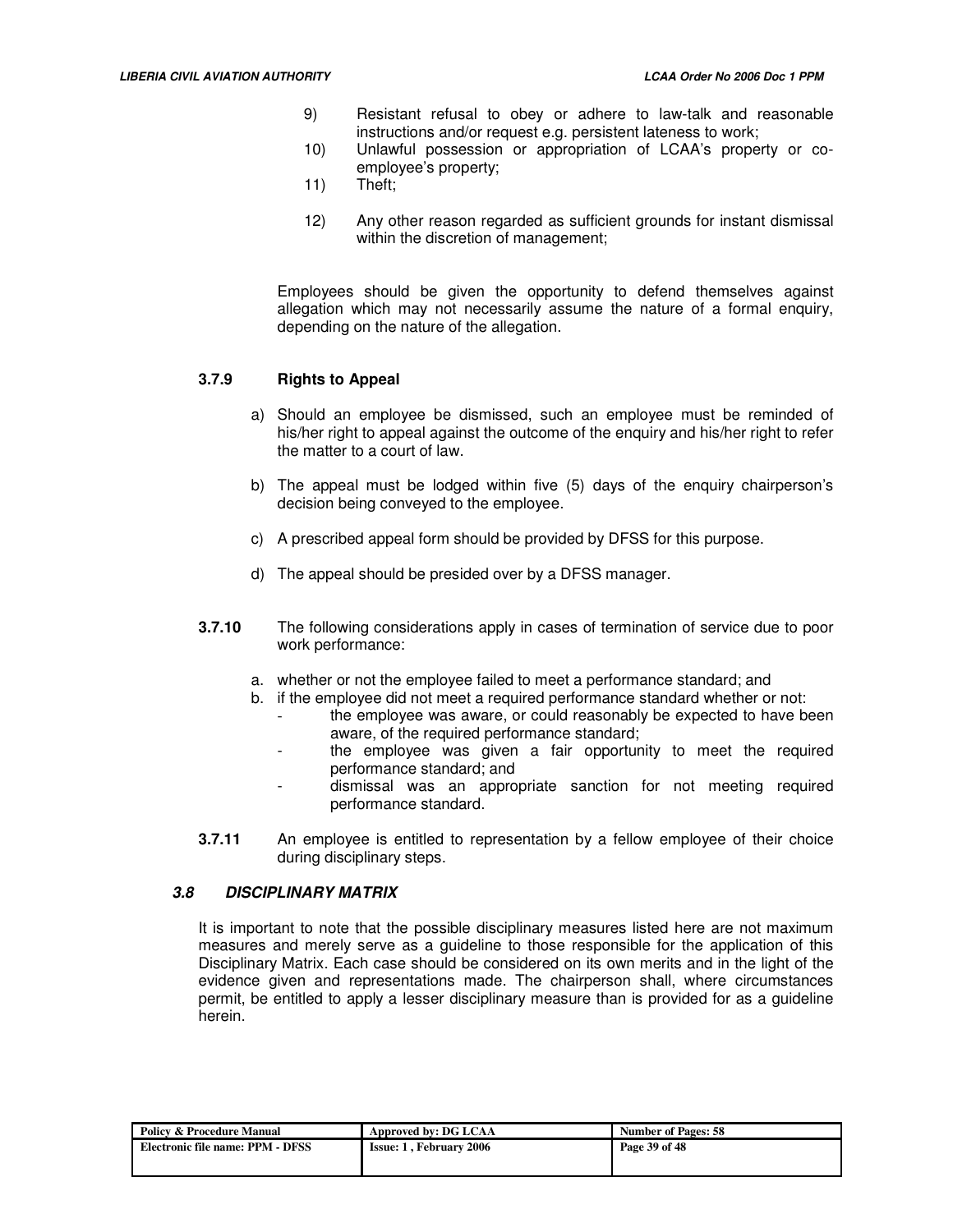The list of offences hereunder is not exhaustive.

|  |             | OCCURENCE OCCURENCE OCCURENCE |  |
|--|-------------|-------------------------------|--|
|  | S/N OFFENCE |                               |  |
|  |             |                               |  |
|  |             |                               |  |
|  |             |                               |  |
|  |             |                               |  |
|  |             |                               |  |
|  |             |                               |  |
|  |             |                               |  |
|  |             |                               |  |
|  |             |                               |  |
|  |             |                               |  |
|  |             |                               |  |
|  |             |                               |  |
|  |             |                               |  |
|  |             |                               |  |
|  |             |                               |  |
|  |             |                               |  |
|  |             |                               |  |
|  |             |                               |  |
|  |             |                               |  |
|  |             |                               |  |
|  |             |                               |  |
|  |             |                               |  |
|  |             |                               |  |
|  |             |                               |  |
|  |             |                               |  |
|  |             |                               |  |
|  |             |                               |  |
|  |             |                               |  |
|  |             |                               |  |

| <b>Policy &amp; Procedure Manual</b> | Approved by: DG LCAA           | <b>Number of Pages: 58</b> |  |
|--------------------------------------|--------------------------------|----------------------------|--|
| Electronic file name: PPM - DFSS     | <b>Issue: 1, February 2006</b> | Page 40 of 48              |  |
|                                      |                                |                            |  |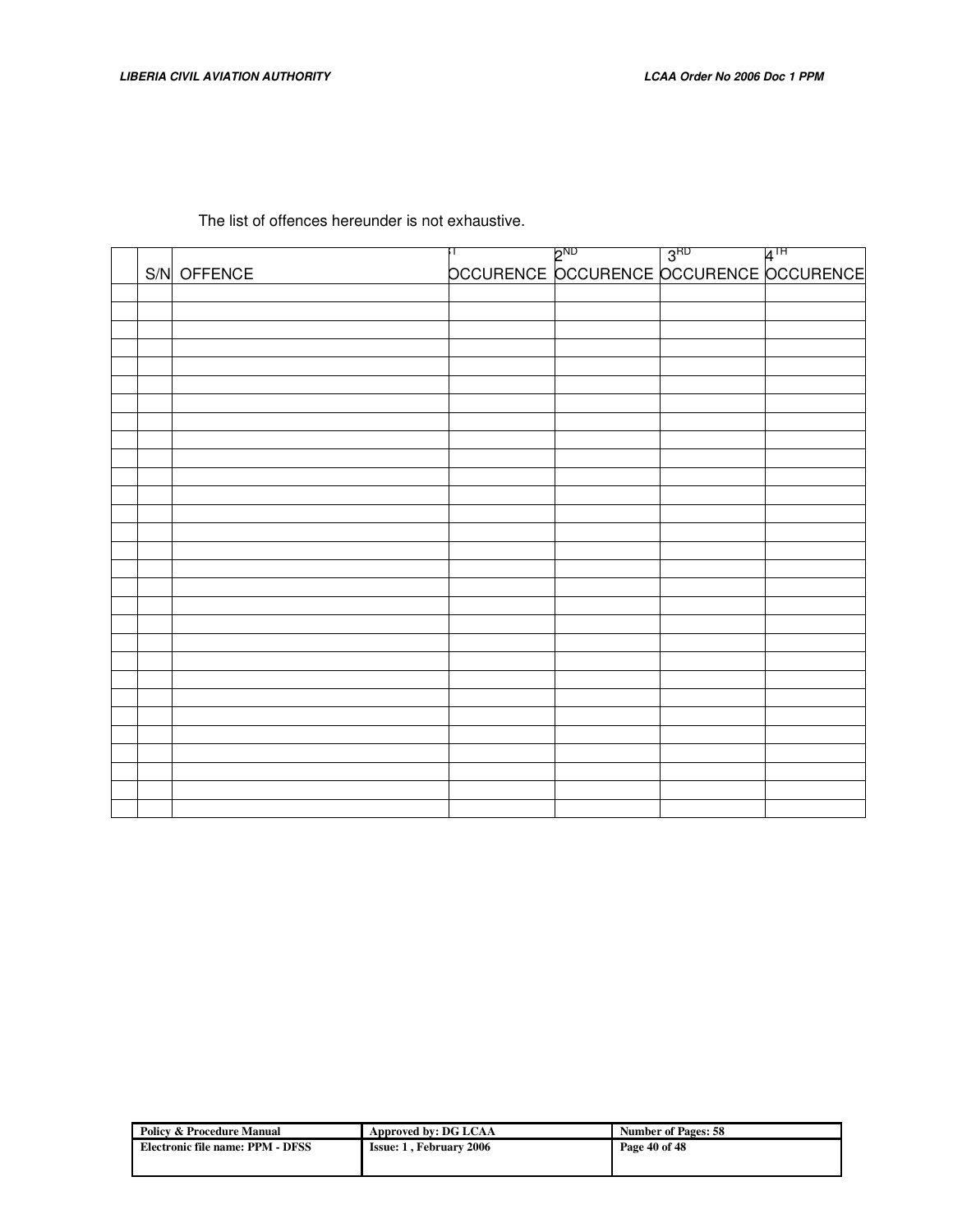#### **Chapter 4 AIRWORTHINESS AVIATION SAFETY INSPECTOR (ASI) CREDENTIALS**

## **4.1 GENERAL**

This section contains information for Inspectors concerning the types of Airworthiness Aviation Safety Inspector (ASI) credentials and the Inspector eligibility requirements and application procedures for those credentials. This section also contains direction and guidance to be used by Inspectors when employing ASI credentials during the performance of inspector tasks.

## **4.2 TYPES OF CREDENTIALS**

ASIs are issued two types of credentials: (1) LCAA Inspector Identification that identifies the Inspector as an "Authorized Person" for the purpose of Rule (LCAA Order No 1 AIH-1.10.8 and 1.10.9) of the Civil Aviation Rules/Regulation and authorized to perform the duties and exercise the powers under said rule; and (2) On-Duty Card (ODC) from Airports Security which provides for access to different areas of any Liberian airport and aircraft, as indicated on the credential

## **4.3 ELIGIBILITY REQUIREMENTS**

ASIs assigned to positions involving air transportation inspections and audits are eligible to receive the LCAA credential; however, the inspector must have also completed a "Basic Airworthiness Inspector" course. To be eligible for the Airport credential, the ASI must possess (or be concurrently issued) the LCAA credential; have fulfilled the requirements set forth in this handbook authorizing the conduct of ramp inspections; and have a job function that requires the conduct of inspections.

## **4.4 APPLICATION PROCEDURES**

Inspectors shall apply for the two credentials by completing an application for a LCAA Inspector Credential and an ASI Credentials/On-Duty Card (ODC) in accordance with the procedures. (States may specify their own procedure) To expedite the issuance of the credentials, the application may be initiated before the inspector meets the training and qualification requirements outlined in this manual.

## **4.5 USE OF CREDENTIALS**

Although the credentials contain the general authorization for the inspector to conduct LCAA work functions, specified work functions may only be performed after the inspector has been authorized by an appropriate supervisor and has satisfied the training and qualification requirements specified in this handbook. The work functions for the two credentials are as follows:

A. LCAA Inspector Credential.

The LCAA Inspector credential identifies an individual as an "authorized Person" for the purposes of (LCAA Order No 1 AIH-1.10.8 and 1.10.9 of the Civil Aviation Rules/Regulations and authorizes that individual to perform the duties and exercise the powers under the rules. These official duties include the conduct of ramp inspections.

#### B. On Duty Card (ODC).

The Airport Functionary credential, ODC (On-Duty Card), contains authorization for an inspector to be given free and uninterrupted access to restricted areas at airports governed by the LCARs while the inspector is performing official duties. These official duties include those types of inspections such as ramp inspections etc. An inspector must display this credential on an outer garment to be permitted entry into airport secured areas, and while working in these areas. While employing the ODC Airport Functionary credential, inspectors should consider the following procedures:

| <b>Policy &amp; Procedure Manual</b> | Approved by: DG LCAA           | <b>Number of Pages: 58</b> |
|--------------------------------------|--------------------------------|----------------------------|
| Electronic file name: PPM - DFSS     | <b>Issue: 1, February 2006</b> | Page 41 of 48              |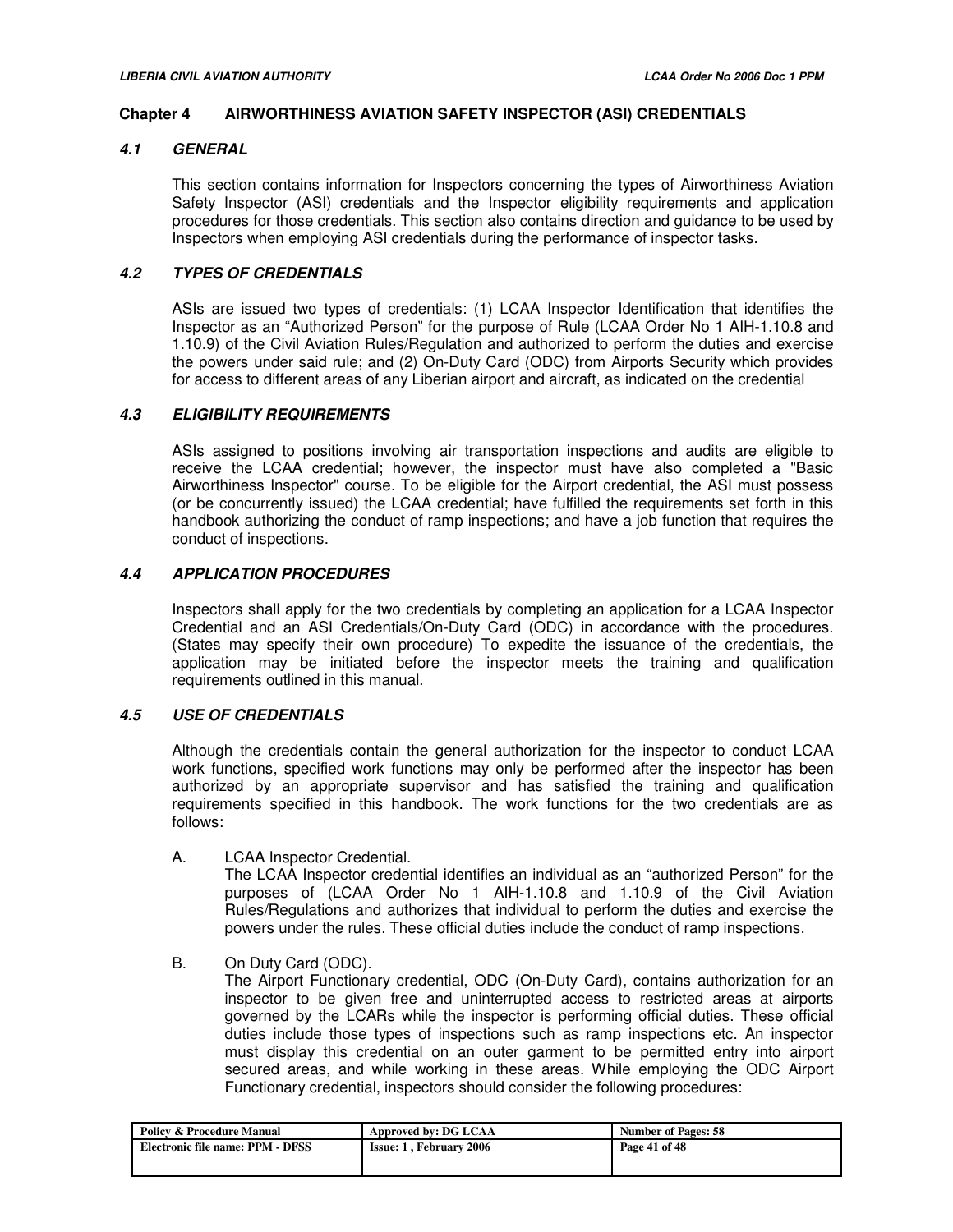(1) Physical Barriers.

Although this credential is an authorization for inspectors to be in secured areas, for physical barriers such as locked doors and gates, an inspector may need to seek local assistance to gain access. Inspectors should ask at the time of entry if the operator has any specific security program practices and procedures that need to be followed.

(2) Passenger Screening Points.

Inspectors approaching passenger screening points may not bypass that screening; however, if the inspector is unable to afford the delay that may be involved in passenger screening, then arrangements should be made with the airport or operator personnel to enter the secured areas at other entry points.

C. Lost or Stolen Credentials. If either one or both of these credentials are lost, stolen, or damaged, the inspector should report the occurrence immediately to the inspector's supervisor and to the Director of Flight Safety Standards.

## **APPENDIX 'A'**

## **ASI On-Job-Training Guide**

The following guide has been developed to assist Supervisors with the training of Airworthiness Inspectors. It is only a guide and should not be considered limiting. Some of the subject areas are dealt with into in greater detail in other manuals and these manuals should be used to assist with training (i.e. ASI Manual, W & B Manual).

Airworthiness Inspector (ASI) activities often interact with Operations, Cabin Safety (CS), Dangerous Goods (DGs). These specialty activities are briefly mentioned within this checklist.

The following Branches will normally deal with issues listed:

Operations:

Ramp inspections \* Cabin en route inspections \* Cockpit en route inspections Pilot proficiency and competency checks for operators FE proficiency checks for operators

Cabin Safety:\*

Safety Features Cards Cabin Attendant Manuals Cabin Attendant Training Programs Dangerous Goods:

> Company Operations Manual DGs Chapter Review Company DGs Permit(s) for Equivalent Level of Safety DGs Specialty Audits and Inspections DGs Cargo Facility Inspections DGs Random Ramp Inspections DGs Passenger Terminal Inspections DGs Surveillance Operations DGs Packaging Inspections DGs Investigations and Compliance Actions Company DGs Records and Document Retention programs

| <b>Policy &amp; Procedure Manual</b> | Approved by: DG LCAA           | <b>Number of Pages: 58</b> |
|--------------------------------------|--------------------------------|----------------------------|
| Electronic file name: PPM - DFSS     | <b>Issue: 1. February 2006</b> | Page 42 of 48              |
|                                      |                                |                            |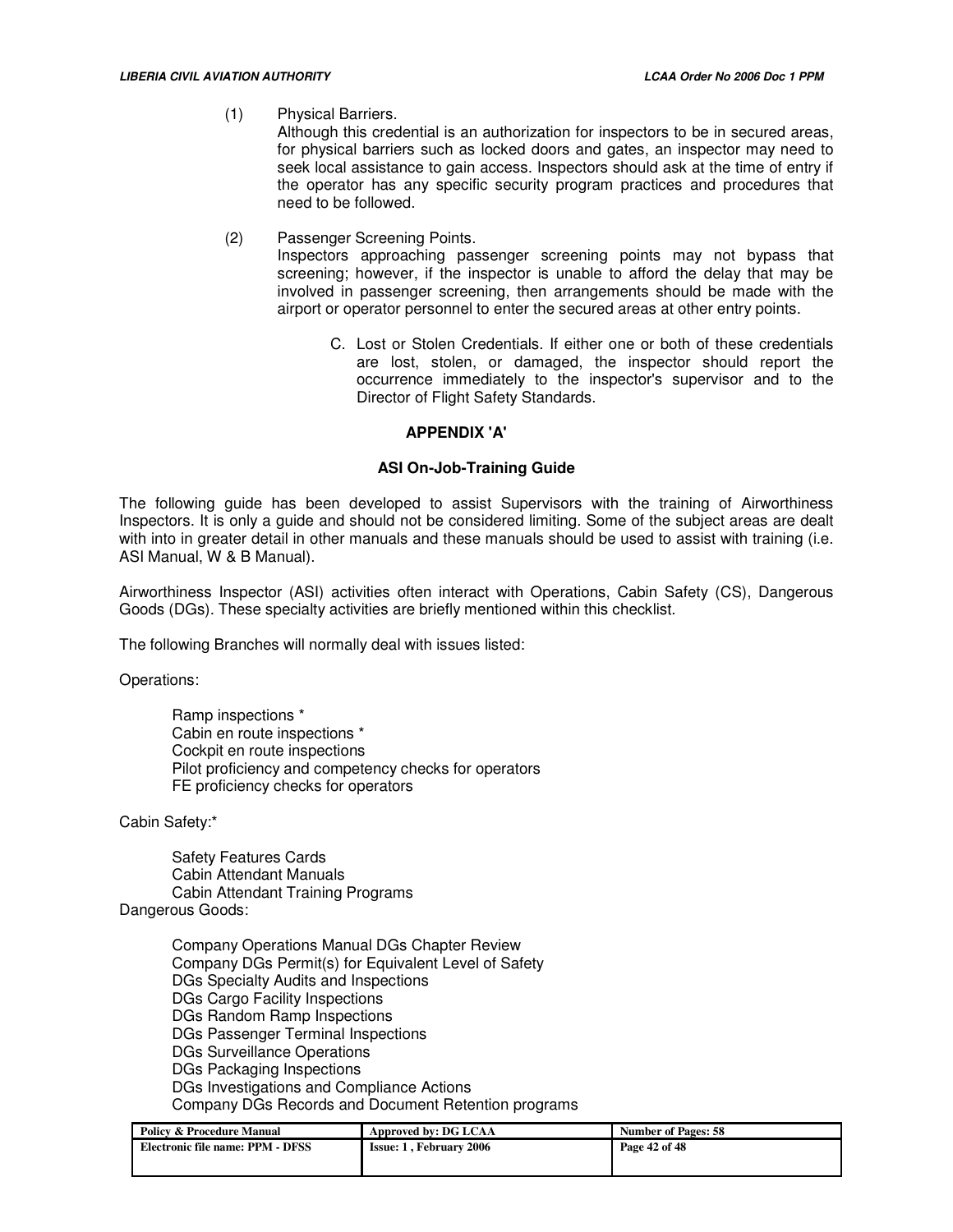## ICAO Doc 9284 Technical Instructions for Safe Transport of DG, by Air

This checklist has been written with the intent of capturing most activities encountered by Air Carrier Airworthiness Inspectors. It is not meant to reflect specific tasks, such as certain office routines or methods on how particular situations are dealt with.

Note: \* If these Inspectors are not available / catered for in the organization, the qualified ASIs shall be entrusted with these activities as deemed appropriate by the Manager of Airworthiness.

It is therefore essential that Air worthiness Inspectors (Maintenance ) who are assigned to Transport Airlines / Air carrier oversight responsibilities, are also trained on such issues as Cabin Safety, Carriage of Dangerous goods, en route inspection etc.

Since the responsibility of Inspectors is mainly implementing the civil aviation requirement and various rules and orders, their knowledge on the subject must be current, as such a periodic refresher of the same is considered imperative. Such refresher courses should be program at least once in two years.

In addition to this the various Airworthiness courses discussed earlier e.g. Basic I, Basic II and Advanced Course be imparted to the inspectors at an interval of three to five years. The time gap of repetition for such course will depend on the place of positioning of the inspector and the responsibility he is endowed with.

The inspectors who hold Aeronautical Licenses as qualification must undergo refresher courses on the type at an interval of every two years (or specify period agreed for the engineers in the Industry). Persons having licenses on more than one type of aircraft should attend refresher courses, on at least one type every two years or agreed period. It is advisable that the inspector attends the refresher course on aircraft which is more complicated in technology among the types of aircraft he is qualified.

#### **APPENDIX 'B'**

# **ASI ON - JOB - TRAINING ACTIVITY CHECKLIST**

#### **Table of Contents**

| Section 1 -      |                          |  |
|------------------|--------------------------|--|
| Section 2 -      |                          |  |
| <b>Section 3</b> | <b>Contract Contract</b> |  |

#### **Section 1 - Office Administration Activities**

**1. Meet the staff and discuss a brief outline of their responsibilities.** 

#### **2. Review the following documents.**

- 2.1 Job Description<br>2.2 Delegation of Au
- Delegation of Authority
- 2.3 Access to Information

#### **3. Explain Office Procedures and Policy.**

- 3.1 Approval of Leave
- 3.2 Working Hours
- 3.3 Employee In/Out Board

| <b>Policy &amp; Procedure Manual</b> | Approved by: DG LCAA           | <b>Number of Pages: 58</b> |
|--------------------------------------|--------------------------------|----------------------------|
| Electronic file name: PPM - DFSS     | <b>Issue: 1, February 2006</b> | Page 43 of 48              |
|                                      |                                |                            |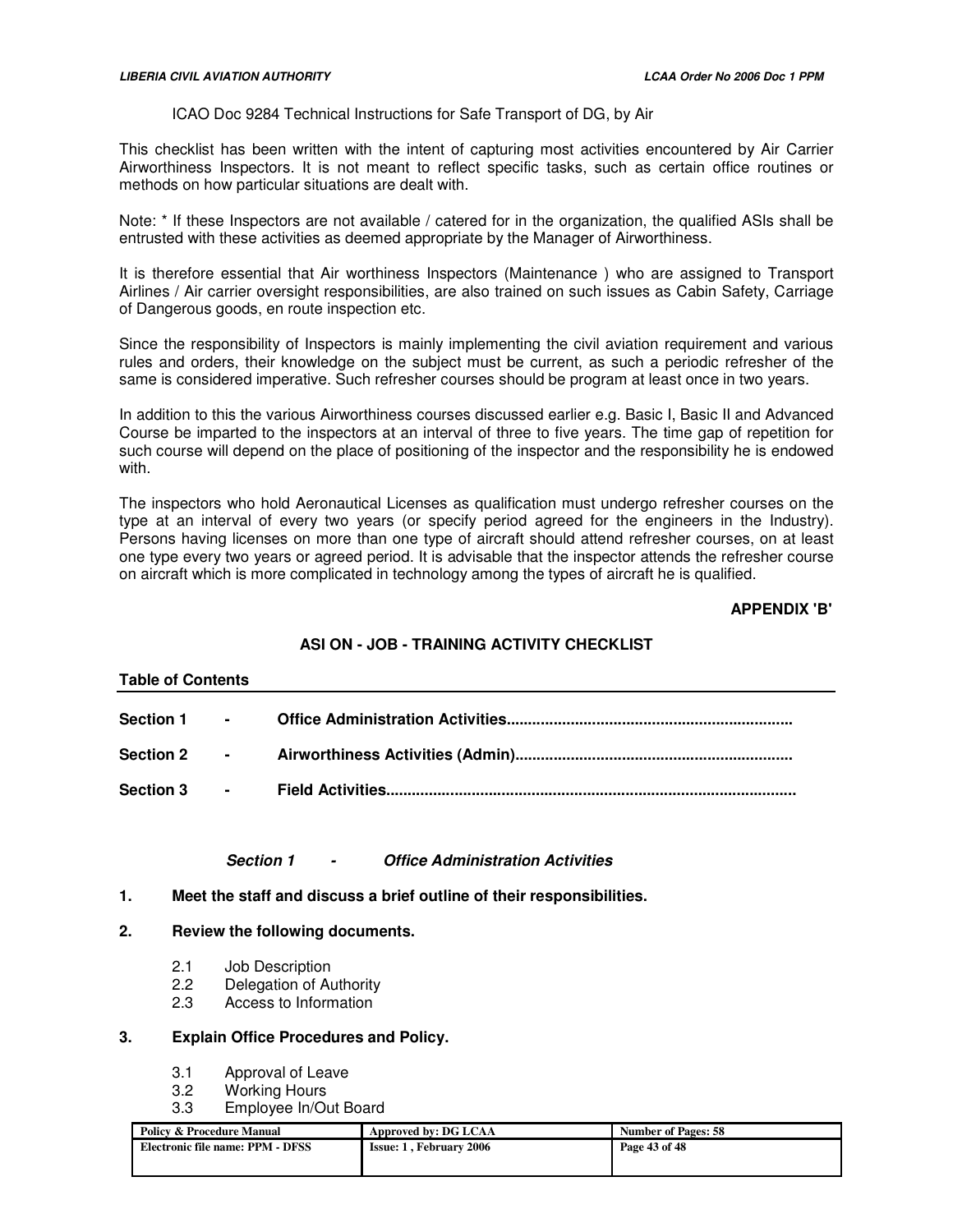- 3.4 Vehicle Sign Out
	- 3.4.1 Procedures for accident reporting
- 3.5 Personal vehicle use
- 3.6 Inspector Scheduling System
	- 3.6.1 Booking of rides
	- 3.6.2. Use of receipt book

## **4. Explain Administrative Procedures.**

- 4.1 Forms, training.<br>4.2 Travel Claims ar
- 4.2 Travel Claims and Advances<br>4.3 Cheque Pick-up
- 4.3 Cheque Pick-up<br>4.4 File Register Co
- File Register Correspondence
- 4.5 Work at home

#### **5. Review Documents:**

Civil Aviation Rules/Regulations Airworthiness Inspector Handbook Manual of Regulatory Audits (If available) MMEL /MEL Policy and Procedures Manual Policy Letters Air Safety Circulars Air Navigation Orders Enforcement/Compliance Manual ICAO Annexes 1 to 18 ICAO Docs 9051- AN/896 Airworthiness Technical Manual 9365–AN/910 Manual of All Weather operation 9379-AN / 916 Manual for procedures for establishment and management of a state's Personnel Licensing System, 9389- AN/919 Manual for procedures for an Airworthiness Organizations. 9401- AN/921 Manual on establishment and operation of Aviation Training Centers.

> 9501- AN/ 929 Environmental Technical Manual on the use of Procedures in the Noise Certification of Aircraft 9574- AN / 934 Manual on implementation of R.V.S.M 9642-AN/ 941 Continuing Airworthiness Manual 9654-AN/ 945 Manual on prevention of problematic use of substances in the aviation work place. Circular 253-AN/151 Human Factor Digest No 12 (Human Factor in Aircraft Maintenance and Inspection) 7300 Convention on International Civil Aviation

# **6. Training**

## **6.1 Review Training Policy Letters.**

## **6.2 Training Calendar of Courses**

- 6.2.1 Basic Airworthiness Inspector Course
- 6.2.2 Advance Airworthiness Inspector Course (To include ETOPS, CAT II & III, RVSM/MNPS, MMEL)
- 6.2.3 Audit Policy and Procedures Course
- 6.2.4 Aircraft Performance Course (Depending on Assigned Duties)
- 6.2.5 Aircraft Type Training (as required)

| <b>Policy &amp; Procedure Manual</b> | Approved by: DG LCAA           | <b>Number of Pages: 58</b> |
|--------------------------------------|--------------------------------|----------------------------|
| Electronic file name: PPM - DFSS     | <b>Issue: 1. February 2006</b> | Page 44 of 48              |
|                                      |                                |                            |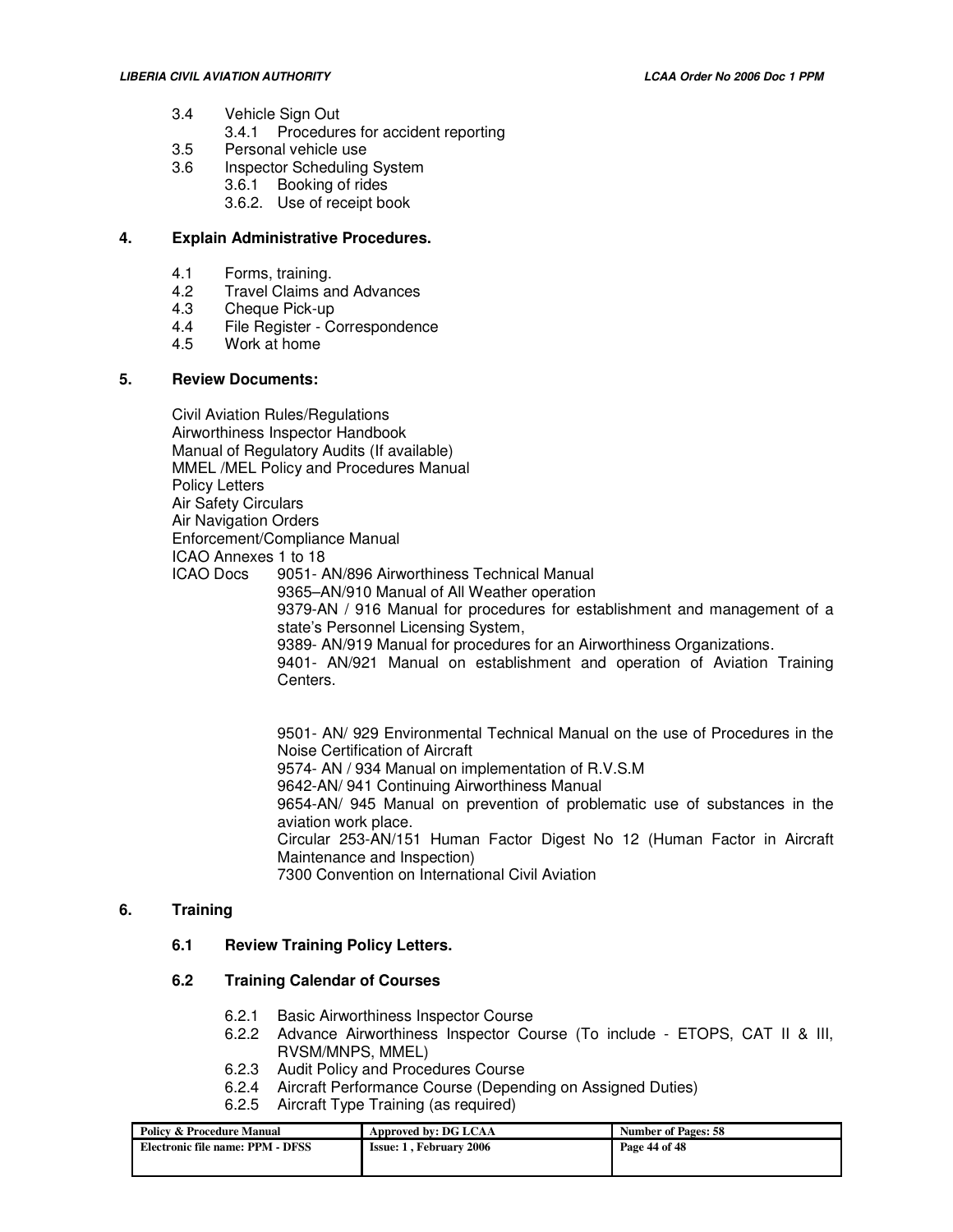- 6.2.6 Aviation Safety Promotion Course (Depending on Assigned Duties)
- 6.2.7 Accident Investigation Course (Depending on Assigned Duties)
- 6.2.8 Personnel Licensing Course (Depending on Assigned Duties)

## **6.3 Personal Development**

- 6.3.1 Development Course
- 6.3.2 Computer and Work Processing Courses

## **Section 2 - Airworthiness Activities (Admin.)**

- 1. Process Applications for Operating Certificates
	- 1.1 Check and confirm application is complete Inspector must know:
		- a) what comprises a complete application package
		- b) refer to Certification Manual and Airworthiness Inspector's handbook and ICAO Doc 8335
		- c) details required to complete application
		- d) what form application should take
	- 1.2 Circulate forms to appropriate departments Inspector must know:
		- a) which sections share certification responsibilities
		- b) what forms to circulate
	- 1.3 Verify management personnel qualifications Inspector must know:
		- a) what qualifications are required from LCARs
		- b) whether the qualifications submitted are consistent with company operations
	- 1.4 Review manuals to ensure they are compatible with requirements Inspector must understand:
		- a) the requirements of the LCARs
		- b) that Inspection/Engineering Manual must accurately reflect carrier's operation
		- c) Training Manual
		- d) Complete check list in respect of this functional area.
	- 1.5 Recommend required approvals Inspector must know:
		- a) how to make an overall assessment of company submission to ensure compliance with terms of license and applicable LCARs
		- b) how to complete all relevant forms
		- c) the Certification Manual
		- d) what approvals are required for each aircraft's Maintenance Program
		- e) approve training program
		- Program should include:
			- (i)  $A/C$  Type (To Include type course, and simulator / C.P.T experience including ground running of engines.)
			- (ii) MEL
			- (iii) Company Procedures.

| <b>Policy &amp; Procedure Manual</b> | Approved by: DG LCAA           | <b>Number of Pages: 58</b> |
|--------------------------------------|--------------------------------|----------------------------|
| Electronic file name: PPM - DFSS     | <b>Issue: 1. February 2006</b> | Page 45 of 48              |
|                                      |                                |                            |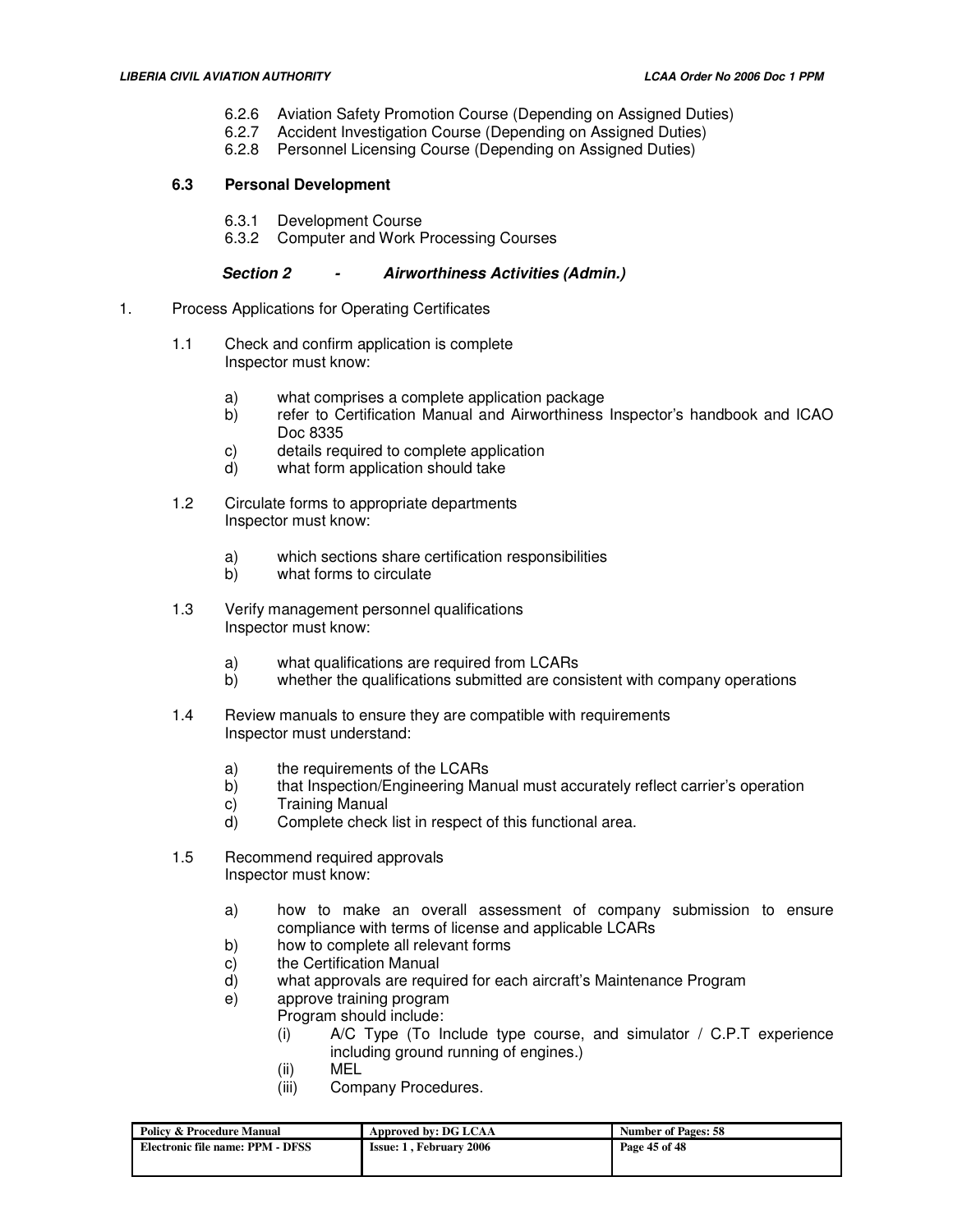- 1.6 Arrange for Base Inspection Inspector must know:
	- a) how to plan and conduct an initial inspection as per Manual of Regulatory Audits / Airworthiness Inspector's handbook;
	- b) who to contact to make arrangements
	- c) Complete check list of relevant functional area.
- 1.7 Ensure file is complete. The inspector must know:
	- a) How to make annotations/remarks on a file
	- b) How to record reference for findings
	- c) Follow up action if any.
- 2. Process amendments to Engineering Manual and Operations specifications (or equivalent doc.)
	- 2.1 Confirm change is consistent with regulations, operation and scope of approval Inspector must know the:
		- a) scope of the approval
		- b) operator's authority
	- 2.2 Advise operator of necessary changes (if required) Inspector must know:
		- a) the standards relative to change requested<br>b) effective writing techniques
		- effective writing techniques
	- 2.3 Verify accuracy of final draft
	- 2.4 Recommend acceptance/approval
		- a) differentiate between approvals and acceptances
		- recommendation procedure
- 3. Minimum Equipment List Approvals
	- 3.1 Compare proposed MEL to MMEL
		- a) research standards, legislation, requirements and procedures<br>b) study aircraft systems
		- study aircraft systems
		- c) discuss with appropriate counterpart in Department of Operations
		- d) purpose of proposed MEL
		- e) reference of master MEL
	- 3.2 Ensure proposed MEL does not conflict with any legislation or design standard
		- a) review pertinent legislation
		- b) obtain concurrence from Operations Department
	- 3.3 Ensure proposed MEL is appropriate to operation
		- a) review particular type of operation
	- 3.4 Recommend changes to MEL/MMEL

| <b>Policy &amp; Procedure Manual</b> | Approved by: DG LCAA           | <b>Number of Pages: 58</b> |
|--------------------------------------|--------------------------------|----------------------------|
| Electronic file name: PPM - DFSS     | <b>Issue: 1. February 2006</b> | Page 46 of 48              |
|                                      |                                |                            |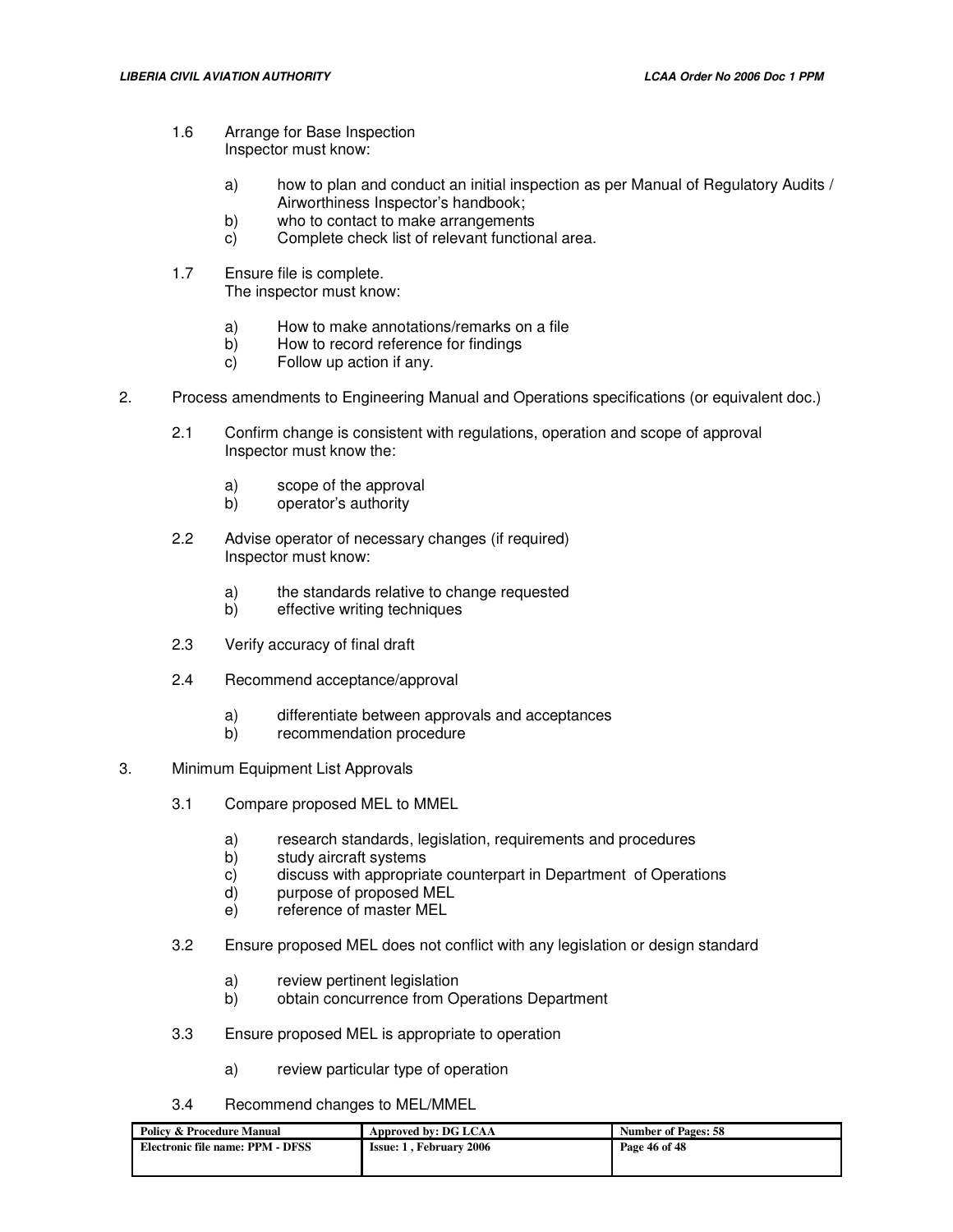Inspector must be familiar with:

- a) minimum equipment required for proposed type of operation
- b) the approving authority for MEL's
- 3.5 Issue approval
	- a) follow the normal approval procedure.
- 4. Special approval if requested.
	- a) Operation in R.V.S.M area<br>b) Category II and III operation
	- b) Category II and III operation
	- 4.1.1 The inspector must be aware of the technical requirement<br>4.1.2 Organizations must prepare and submit specific Maintenar
	- 4.1.2 Organizations must prepare and submit specific Maintenance Program for approval
	- 4.1.3 Inspector must ensure program meets the component and aircraft manufacturer's recommendations and country's C.A.Rs.
	- 4.1.4 Ensure that the operator is equipped to carry out all the inspection items.
	- 4.1.5 Ensure specific training is given specially designated personnel for authorizing such flights.
- 5. Regulatory Compliance Investigations
	- 5.1 Conduct preliminary investigation
		- a) how to collect information
		- b) how to complete Preliminary Investigation Report
			- **Section 3 Field Activities**
- 1. Aircraft Inspections
	- 1.1 Inspect aircraft documents
		- a) documents that are required
		- b) C of A requirements
		- c) registration and leasing requirements
		- d) radio License
		- e) weight and balance report, amendments and validity<br>f) aircraft flight manual, supplements and amendments
		- aircraft flight manual, supplements and amendments
		- g) journey log, hold items, MEL
		- h) release for flight
	- 1.2 Inspect instrumentation and associated communication and navigation equipment
		- a) instruments and communication/navigation equipment required for the particular type of operation
		- b) instrument markings
		- c) compass card validity
		- d) auto-pilot/Stabilization Augmentation Systems
	- 1.3 Inspect emergency equipment and emergency exits
		- a) safety equipment
		- b) proper exit marking and lighting

| <b>Policy &amp; Procedure Manual</b> | Approved by: DG LCAA           | <b>Number of Pages: 58</b> |
|--------------------------------------|--------------------------------|----------------------------|
| Electronic file name: PPM - DFSS     | <b>Issue: 1. February 2006</b> | Page 47 of 48              |
|                                      |                                |                            |